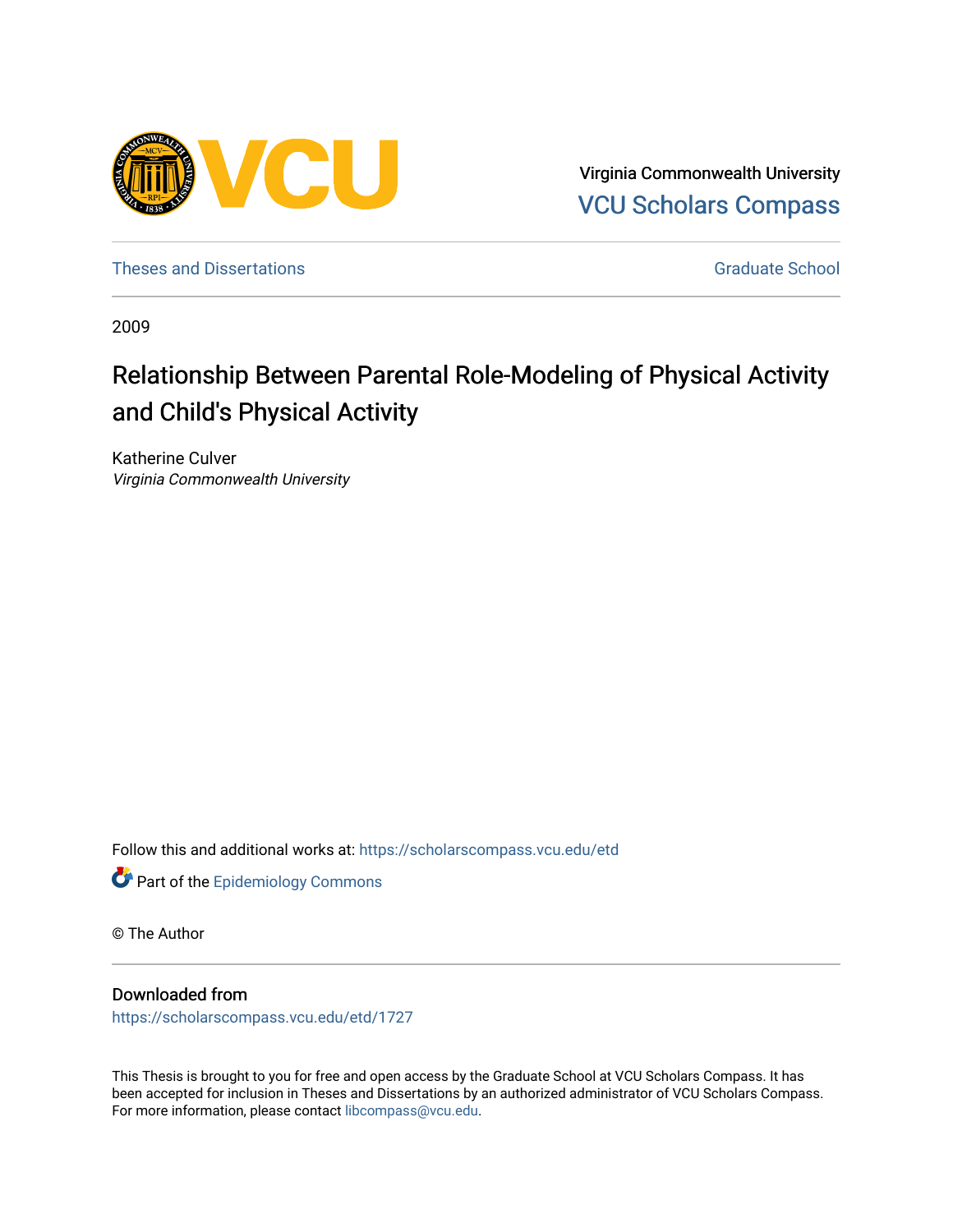Appendix C

# Title Page Master of Public Health Research Project

# Association Between Parental Role-Modeling of Physical Activity and Child's Physical Activity: A Cross-Sectional Study of NSCH 2003 Data

by Name of Student *(*Katherine D. Culver*)*

*(Dr. Marcie Wright Ph. D, MPH)*

Department of Epidemiology and Community Health Master of Public Health Program MPH Research Project: EPID 691 Virginia Commonwealth University Richmond, Virginia

> Month/Year *(April/2009)*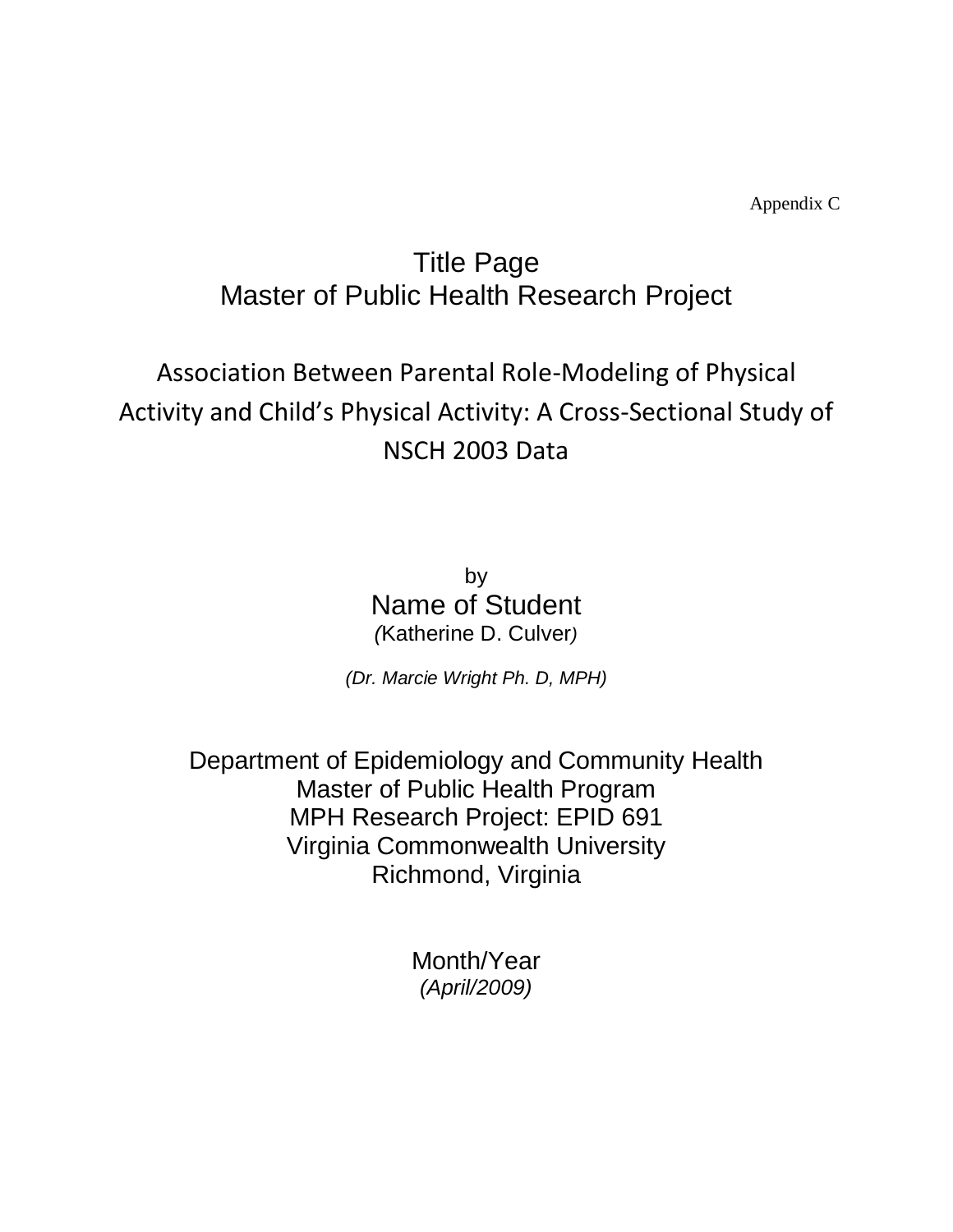# Table of Contents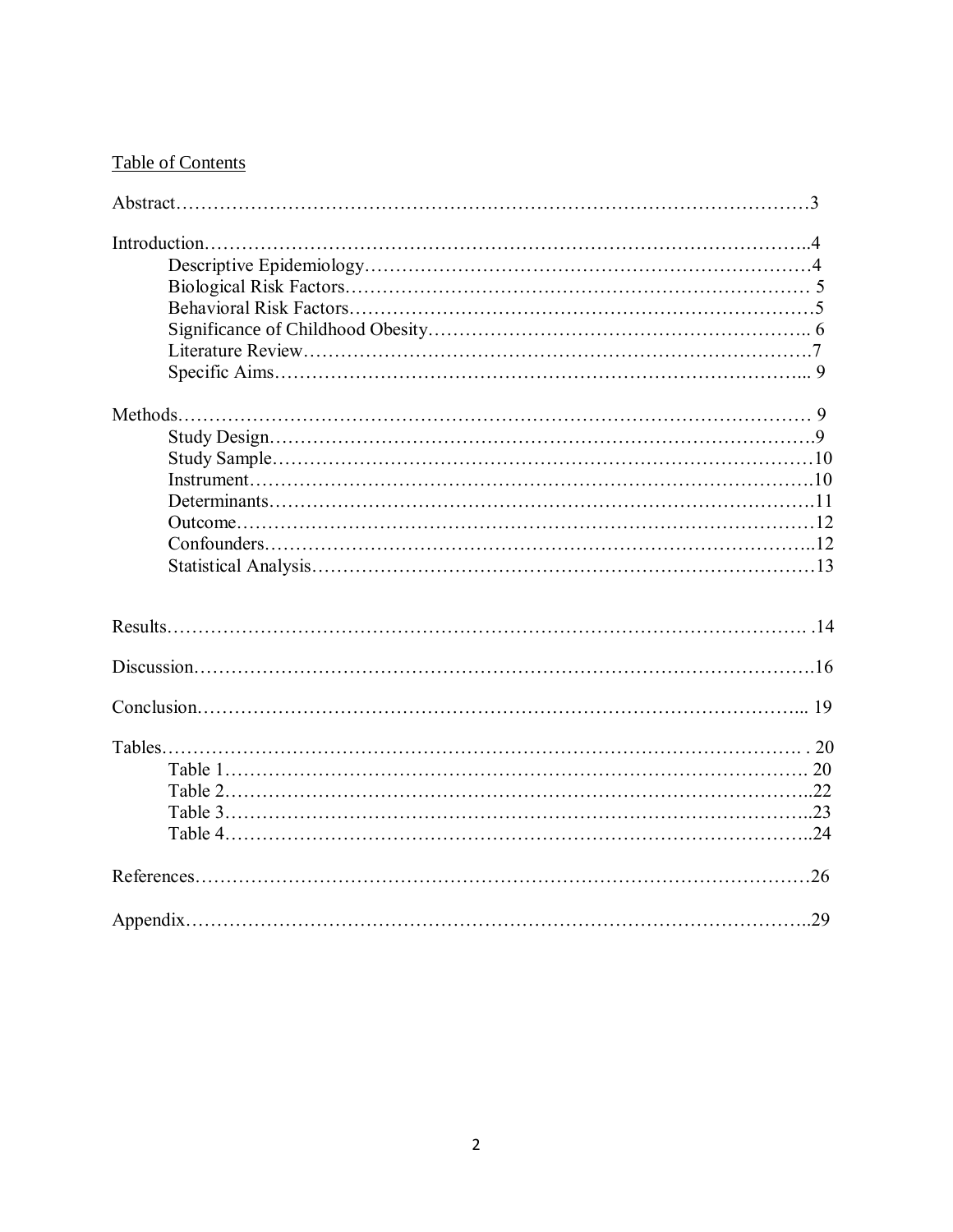# Abstract

Trends in childhood obesity have lead to a generation that has a shortened lifespan, where excessive weight may decrease life expectancy by as much as five years. Physical inactivity is a major risk factor for childhood obesity as well as cardiovascular disease, osteoporosis, and cancer. Addressing inactivity in children could help keep the obesity epidemic from continuing to grow as well as help address other health concerns. The specific aims of this study are 1) To examine the effect of parental role-modeling of exercise on children's activity level by specifically looking at the role of the mother and the father, 2) To determine what variables affect the relationship between parental role-modeling of physical activity and child's physical activity, and 3) To assess what other variables are associated with children's physical activity.

This cross-sectional study uses data from the National Survey of Children's Health (NSCH) 2003. The results of this survey are weighted to represent the population of noninstitutionalized children ages 0-17 nationally and in each state. This study focused on Virginia as approximately 13.8% of children ages 0-17 in Virginia are overweight and only 23.7% exercise vigorously everyday (26% nationally). The study sample was n=949 children. The sample was predominantly White (76.2%) with approximately equal numbers of males and females. The exposure of interest was parent's regular exercise (yes/no) and the outcome of interest was child's regular exercise (0-3 days a week/ 4+ days a week). Potential confounding variables included age, gender, race, BMI, the mother's and father's health, and smoking.

The crude results of the study show that children with mothers who did not exercise regularly were more likely to exercise than children with mothers who did exercise regularly (OR= 1.19, 95% CI [0.83, 1.72]). Children with fathers who did not exercise regularly were less likely to exercise than children with fathers that did exercise regularly (OR=0.86, 95% CI [0.57, 1.28]). However, after adjustment, children with mothers who did not exercise regularly were less likely to exercise than children with mothers who did exercise regularly (OR=0.99, 95%CI [0.71, 1.32]). The same was true for fathers (OR=0.77, 95%CI [0.49, 1.22]).

The results of this study could have possible policy implications. Interventions and programs that are implemented in schools and in communities need to have a family component as this study, as well as others, have shown that parents can influence their child's exercise behaviors purely by being active themselves. Encouraging and facilitating exercise by parents could be a cost-effective way of implementing obesity prevention efforts with children as well as helping to improve the health of the adult population. Further research needs to be undertaken where all current known risk factors for childhood obesity are included so that the relative importance of these factors can be investigated.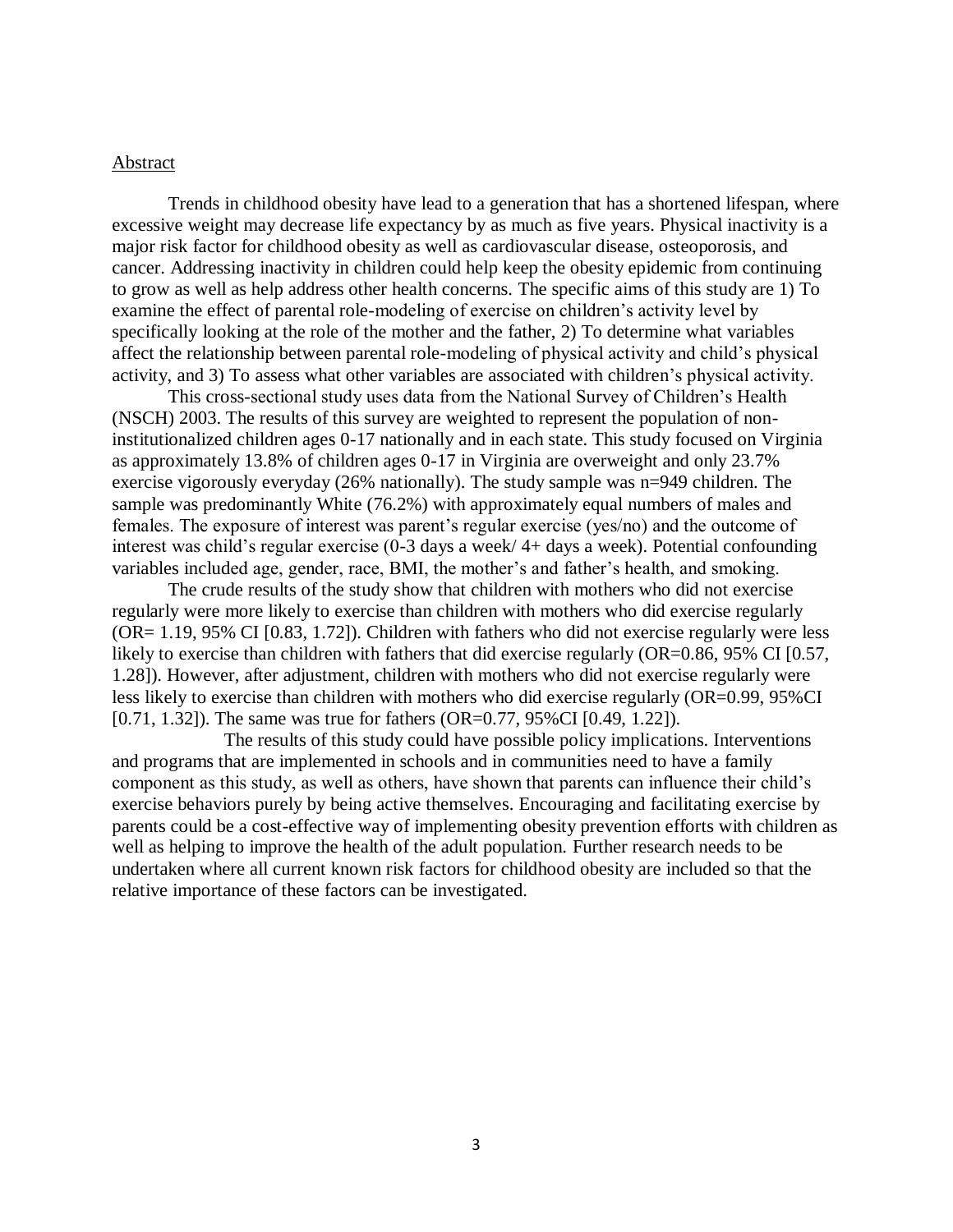### Introduction

# **Descriptive Epidemiology**

Childhood obesity has become an epidemic in the United States. According to data from the NHANES survey 2003-2006, approximately 16.3% of 2-19 year olds were considered obese <sup>1</sup>. Weight status is assessed using a BMI (body mass index) calculation that takes into account weight and height. BMI is considered to be a dependable gauge for judging body fatness for most children and adolescents. It is an inexpensive and straightforward method of screening for weight problems. A normal BMI is considered to be between 18.5 and 24.9. Overweight status is described by a BMI between 25 and 29.9 and obese is defined as a BMI of 30 or over<sup>2</sup>.

There are differences in obesity incidence based on race, gender, age, socioeconomic status and geographic location in the United States. According to data from the CDC (2001- 2004), approximately 17.5 % of children (6-11 years old) and 17% of adolescents (12-19 years old) were considered overweight<sup>3</sup>. More recent data from the CDC (2003-2006), indicated that about 18% of boys and 15.8% of girls 6-11 years of age were considered overweight. Furthermore, within this age range, Mexican boys (27.5%) and African American girls (24%) had the highest incidence of being overweight. For adolescents aged 12-19 years, boys (18.2%) had a higher incidence of being overweight than girls (16.8%). Again, within this age group, Mexican boys (22.1%) and African American girls (27.7%) had the highest incidence of being overweight. When looking at socioeconomic status as a factor involved in childhood obesity, the CDC found that children (6-11 years old) and adolescents (12-19 years old) had a higher incidence of obesity when the family's income was below 100% of the federal poverty line (22.0% and 19.3% respectively) than when it was 200% or more of the FPL (13.5% and 16.3% respectively<sup>4</sup>. Obesity incidence also varies by geographic location. The National Survey of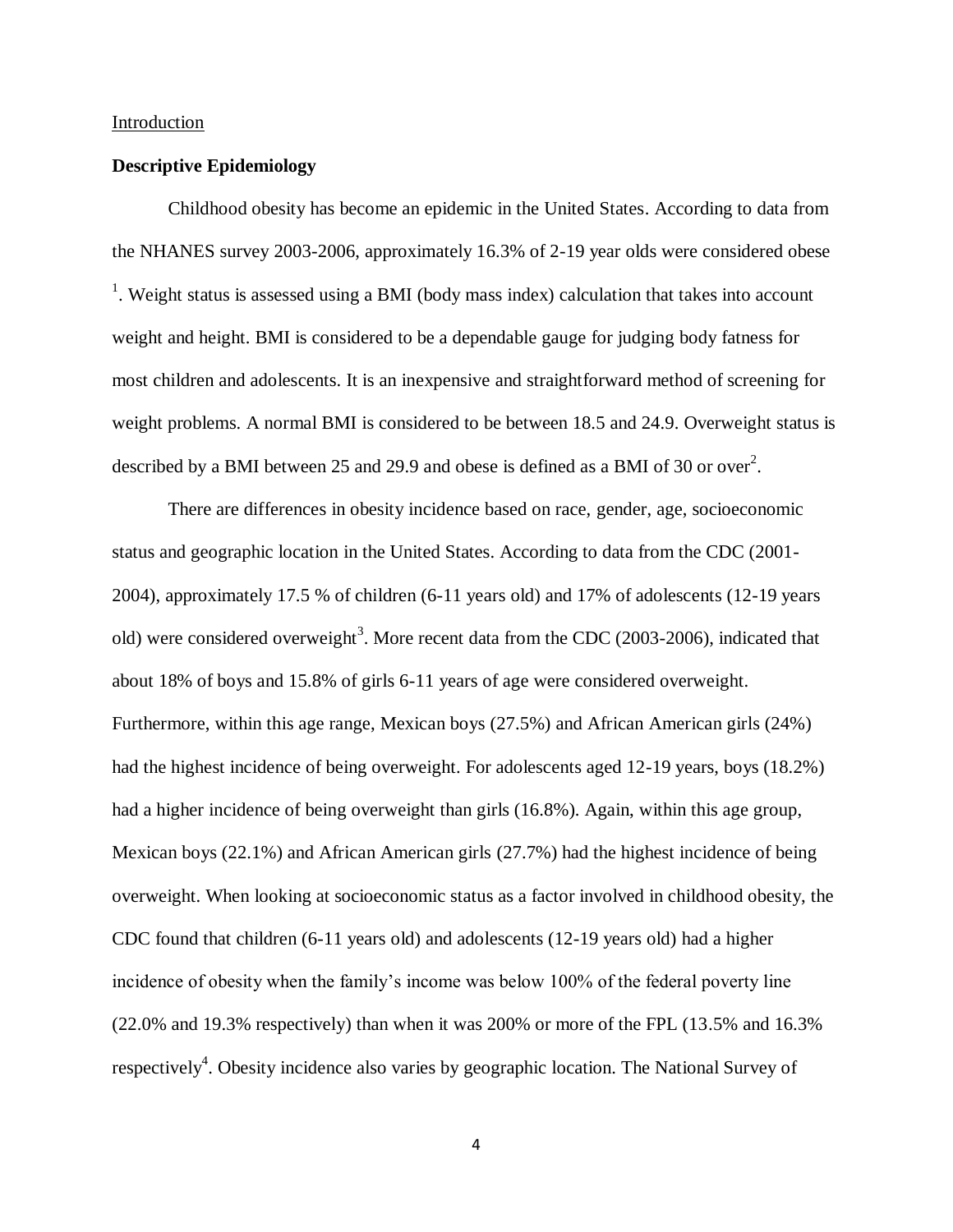Children's Health found that the three states with the highest incidence of obesity in their childhood populations were Washington DC, West Virginia and Kentucky, with 22.8%, 20.9% and 20.6% respectively. The three states with the lowest incidence of childhood obesity were Utah (8.5%), Wyoming (8.6%), and Colorado  $(9.9\%)^5$ .

# **Biological Risk Factors**

Biological risk factors for childhood obesity include poor diet, socioeconomic factors, genetics, psychological factors and neighborhood factors such as proximity to grocery stores<sup>6,7,8,9,10</sup>. In addition, it has been well documented that physical inactivity is a major risk factor for childhood obesity<sup>11</sup> as well as cardiovascular disease, osteoporosis and cancer<sup>12</sup>. Children who engage in regular physical activity are less likely to exhibit the risk factors for cardiovascular disease and are also more likely to be able to control their weight $13,14$ . Addressing inactivity in children could help keep the obesity epidemic from continuing to grow as well as help address other health concerns. Another factor of interest is parent activity level. Based on the Social Cognitive Theory, parental role-modeling of physical activity should have a positive effect on children's activity level as modeling should help increase the child's confidence, competency, and self-efficacy in completing an activity.<sup>14,15,16</sup> Determining whether parental factors, such as activity level, are associated with childhood obesity can lead to these factors being actively addressed by parents, thus helping to improve the health of their child. The following studies look at the relationship between parent activity level and child obesity and child physical activity levels.

## **Behavioral Risk Factors**

Environmental factors and the home environment can promote the consumption of more calories than is required in a day and can encourage physical inactivity or sedentary behavior.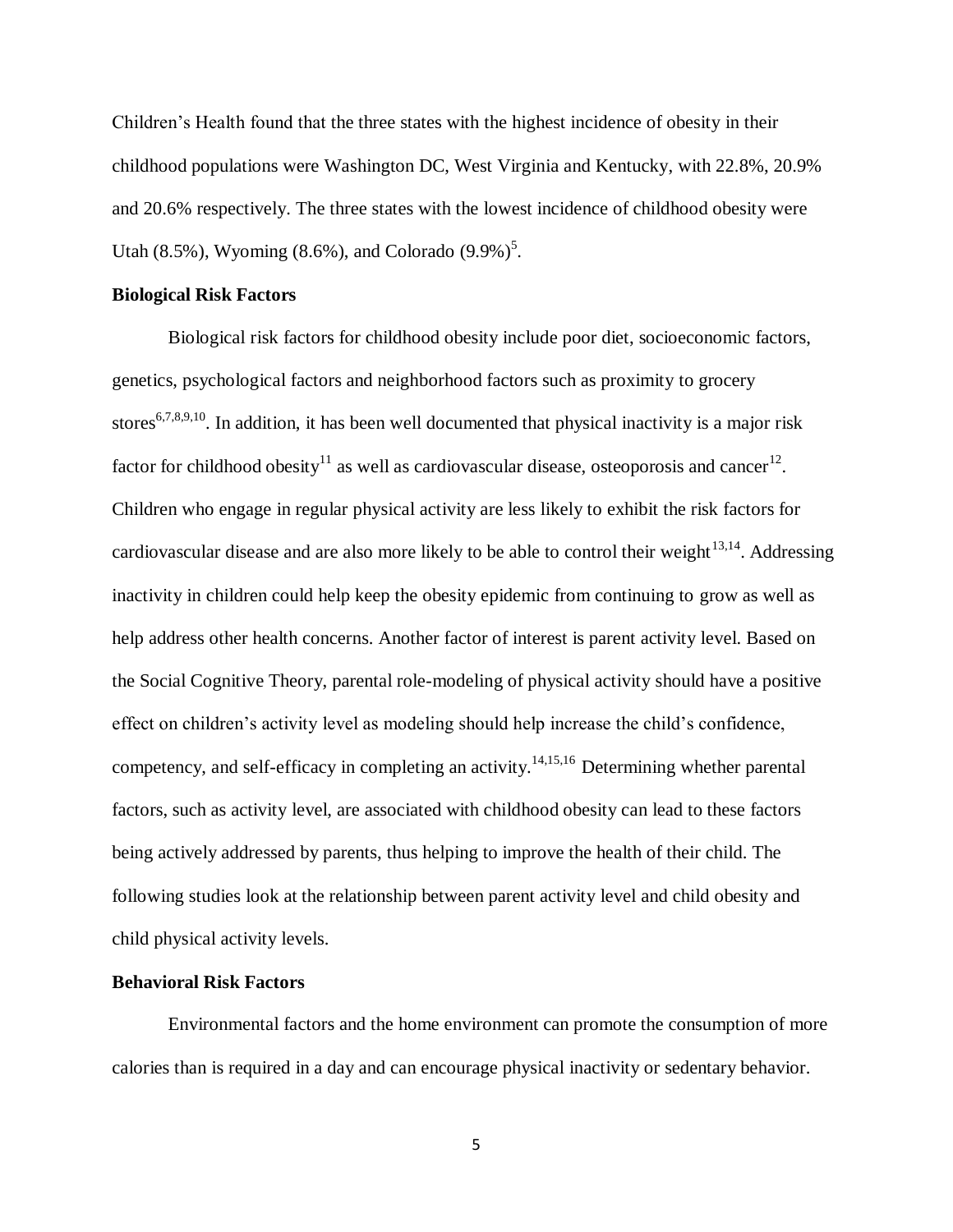The home environment is irrefutably the major factor in shaping children's physical activity and diet behaviors.<sup>17,18</sup> It is extremely important, therefore, to address issues such as physical inactivity and sedentary behavior early in life and in the home so that these behaviors do not become part of a child's daily routine. It is also important to address lifestyle factors and childhood obesity early in life because infancy and adolescence have been acknowledged as key stages in the development of obesity<sup>17</sup>. Furthermore, parental contribution is essential in weight control endeavors of younger children in these key stages of development $^{19}$ .

# **Significance of Childhood Obesity**

Trends in childhood obesity have lead to a generation that has a shortened lifespan.<sup>20</sup> Excessive weight may decrease life expectancy by as much as five years<sup>11</sup>. For the first time, children are now expected to live shorter lives than their parents<sup>20</sup>. Reducing the frequency of childhood obesity is of extreme importance as this condition has immediate consequences and long term effects that can lead to health problems both as an adolescent and as an adult<sup>20</sup>. Childhood obesity often leads to adult obesity<sup>21</sup>. Research has shown that approximately 80% of children who were overweight at 10-15 years of age were obese adults by age  $25.^{22}$  Furthermore, 25% of obese adults were obese as children and if children were overweight before age 8, obesity in adulthood was likely to be more severe  $^{23}$ 

Pediatric obesity is related to negative physical and psychological health problems<sup>19</sup> including children showing with diseases that were usually only associated with adults, such as high blood pressure, type 2 diabetes, symptoms of hardening of the arteries, polycystic ovary disease, non-alcoholic fatty liver disease and breathing disorders during sleep. In addition, being overweight during childhood can accelerate the development of heart disease, which can lead to heart attacks or stroke in later life<sup>20</sup>. In addition to the health concerns caused by obesity, this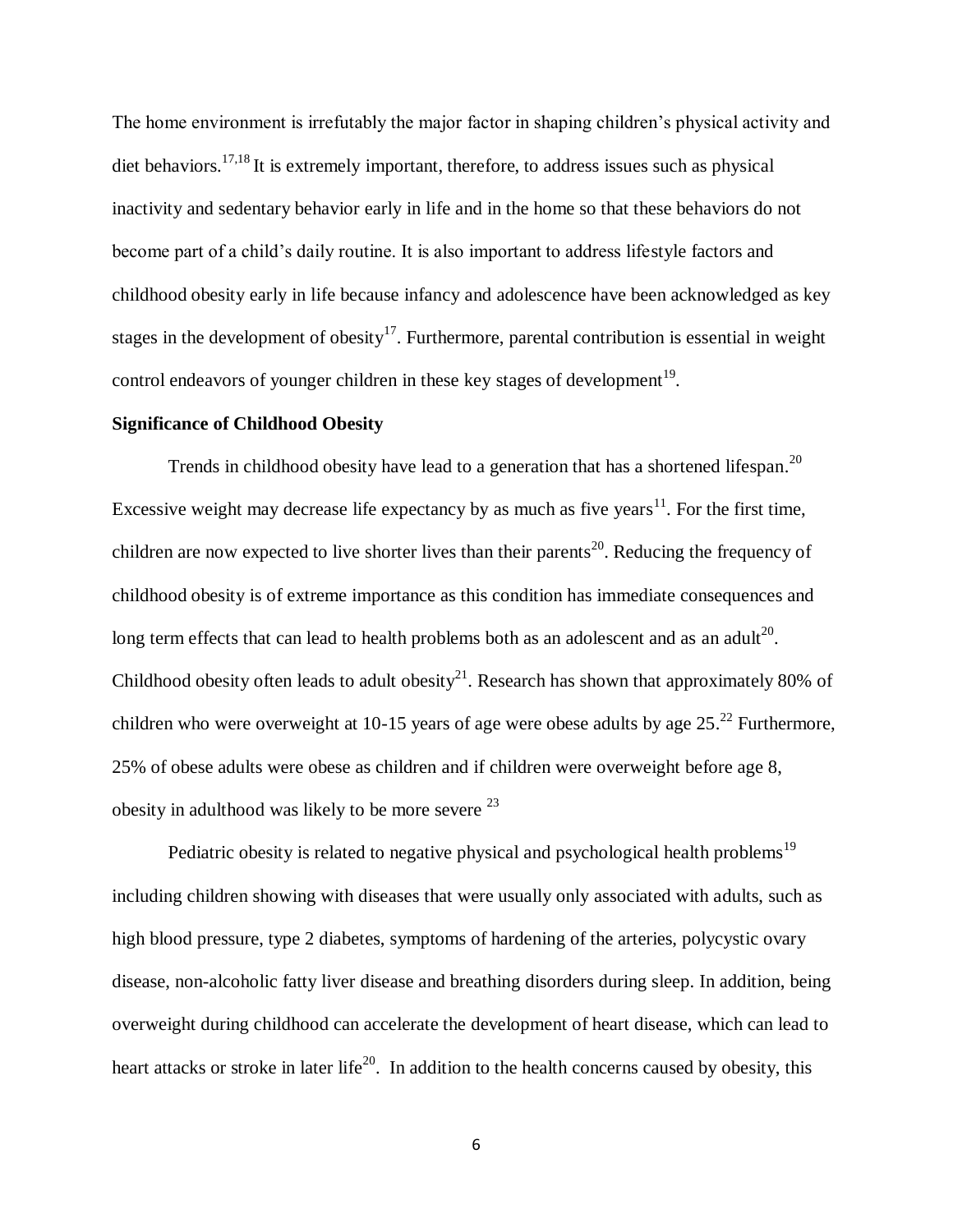condition can also affect a child's financial well-being in the future. More money will have to be spent on resources pertaining to diseases and conditions that are co-morbid with obesity<sup>24</sup>. For example, about 2 million children from ages twelve to nineteen have pre-diabetic health conditions associated with obesity and inactivity. Furthermore, the cost of treating diabetes is about \$132 billion per year in the United States $^{11}$ . Increased risk for disease, economic concerns, and a shortened lifespan are the fundamental reasons why we should study childhood obesity and determine risk factors, such as parental physical inactivity, that can be potentially prevented.

# **Literature Review**

The hypothesis that parental role-modeling of physical activity will increase the child's physical activity has been supported by the Framingham Children's Study. This study, and research conducted by Freedson and Evenson, $25$  found that children who had two active parents were approximately six times more likely to be active themselves when compared to children whose parents were sedentary.<sup>26</sup> Madsen, McCulloch, Crawford et al. looked at parent modeling of physical activity to determine if it affected the activity level of daughters. The study found that girls who physically observed their parents' modeling exercise behaviors were more likely to exercise themselves. Physical activity is a risk factor for obesity and, therefore, girls who participated in exercise activities regularly were less likely to be obese.<sup>27</sup>

A recent study by Martin et al. investigated the interactions between parents who exercised and whether or not their children played a sport. The results showed that boys participated in sports more often when they had a father who was active and that girls had less participation in sports when they had inactive mothers.<sup>28</sup> Kimiecik and Horn (1998), however, determined that there was no relationship between parents' exercise behavior and children's participation in moderate to vigorous physical activity.<sup>29</sup> This conclusion was further supported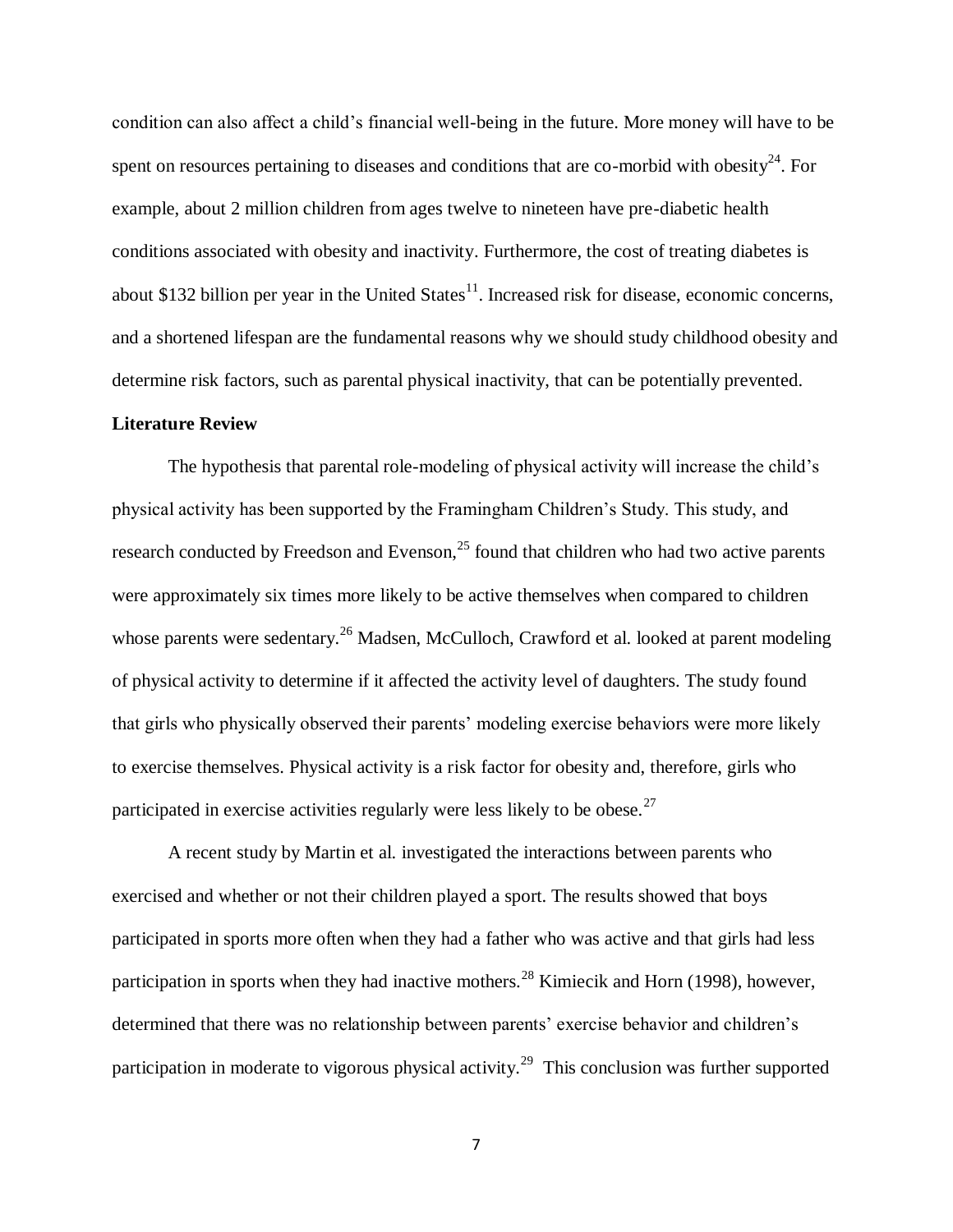by research conducted by Trost et al. (2003) which found that parental modeling may not be enough to influence youth activity patterns as it does not remove important barriers to physical activity.<sup>30</sup>

Race is a factor involved in physical activity levels and parental role-modeling. Non-Hispanic Blacks and Hispanics had lower levels of moderate to vigorous physical activity as well as lower inactivity in general.<sup>31</sup> Ornelas et al.  $(2007)$  agreed with Gordon-Larson's findings and looked further for evidence supporting racial differences in exercise frequency. Their study determined that white female adolescents were more likely to participate in five sessions of moderate to vigorous physical activity per week than females of other races, and that African-American female adolescents were less likely to participate in five or more sessions per week than females of other races.<sup>32</sup> Parental influence, especially the role-modeling of fathers, was found to be related to attraction to physical activity in overweight Chinese children.<sup>33</sup> In contrast, Bauer et al. (2008) found that parental role-modeling of physical activity may not be enough to inspire their children to exercise but that physical activity-specific encouragement and support may be crucial.<sup>34</sup>

Research has shown that inadequate physical activity leads to obesity<sup>35</sup> and that approximately 30% of adult Americans have reported that they have no participation in any physical activity.<sup>30</sup> Based on the research summarized above, inactive parents appear to lead to inactive children (based on modeling), which can lead to childhood obesity. Physical activity also appears to vary according to race and gender. Knowing these risk factors for childhood obesity at birth can help identify children who might need early obesity prevention efforts.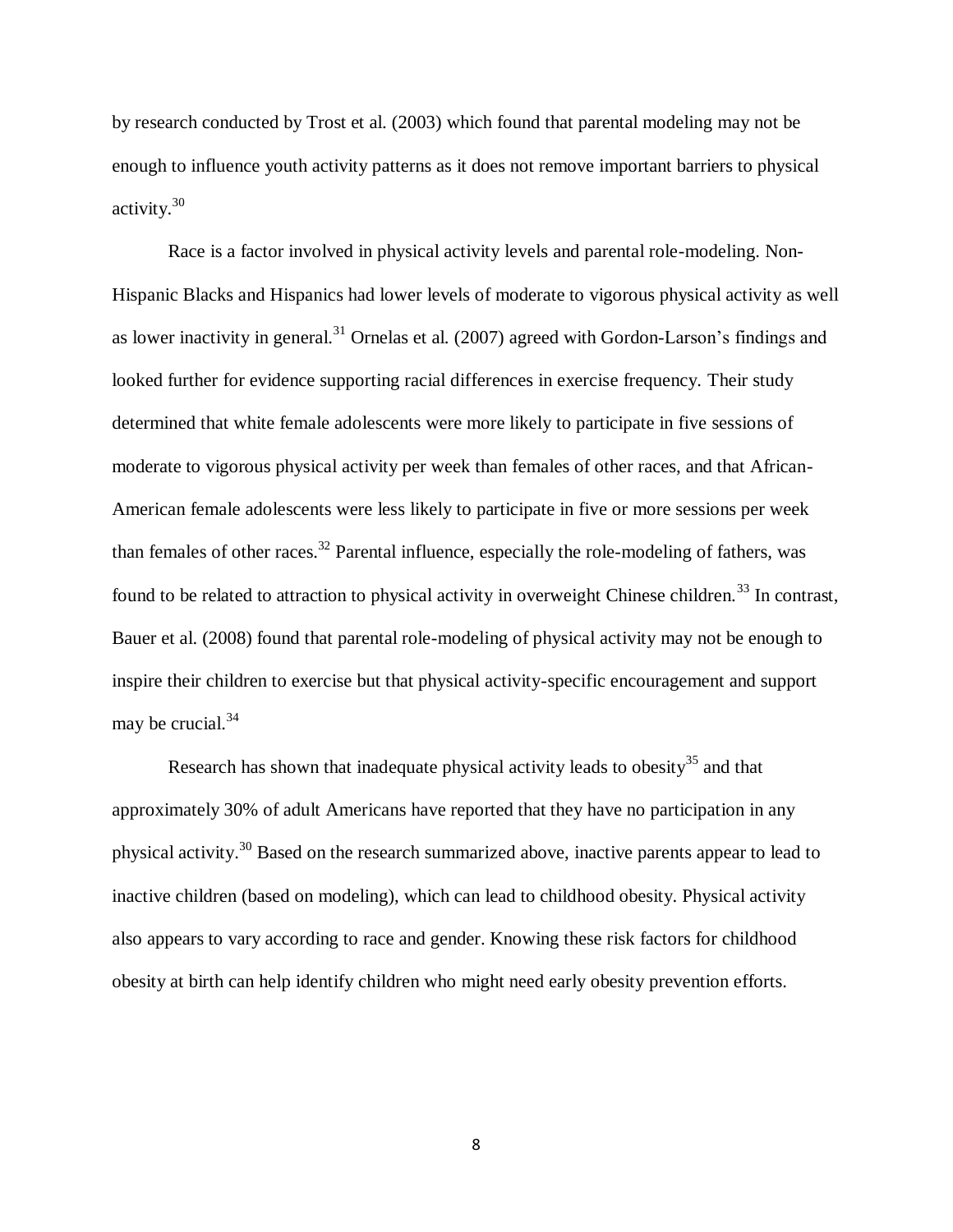# **Specific Aims**

- 1. To examine the effect of parental role-modeling of exercise on children's activity level by specifically looking at the role of the mother and the father.
- 2. To determine what variables affect the relationship between parental role-modeling of physical activity and child's physical activity.
- 3. To assess what other variables are associated with children's physical activity.

These issues are important to address as obesity has become an epidemic in the United States. If factors that affect childhood obesity can be determined then perhaps this condition can be prevented, or its frequency reduced, in the future. The current study confirms and adds to previous literature because it looks at the role that parental modeling of physical activity, from both the mother and the father, can play.

## Methods

# **Study Design**

This study is cross-sectional in design. It involves secondary analysis of the National Survey of Children's Health (NSCH) 2003 dataset. This survey will be used to: 1) examine the effect of parental role-modeling of exercise on children's activity level by specifically looking at the role of the mother and the father, 2) determine what variables affect the relationship between parental role-modeling of physical activity and child's physical activity, and 3) assess what other variables are associated with a child's physical activity. Specifically, this study will obtain data on the flowing variables: a child's age, gender, race, BMI, general health, regular exercise, parent's highest education level, mother's general health, father's general health, smoking status within the household, mother's regular exercise and father's regular exercise. The data are de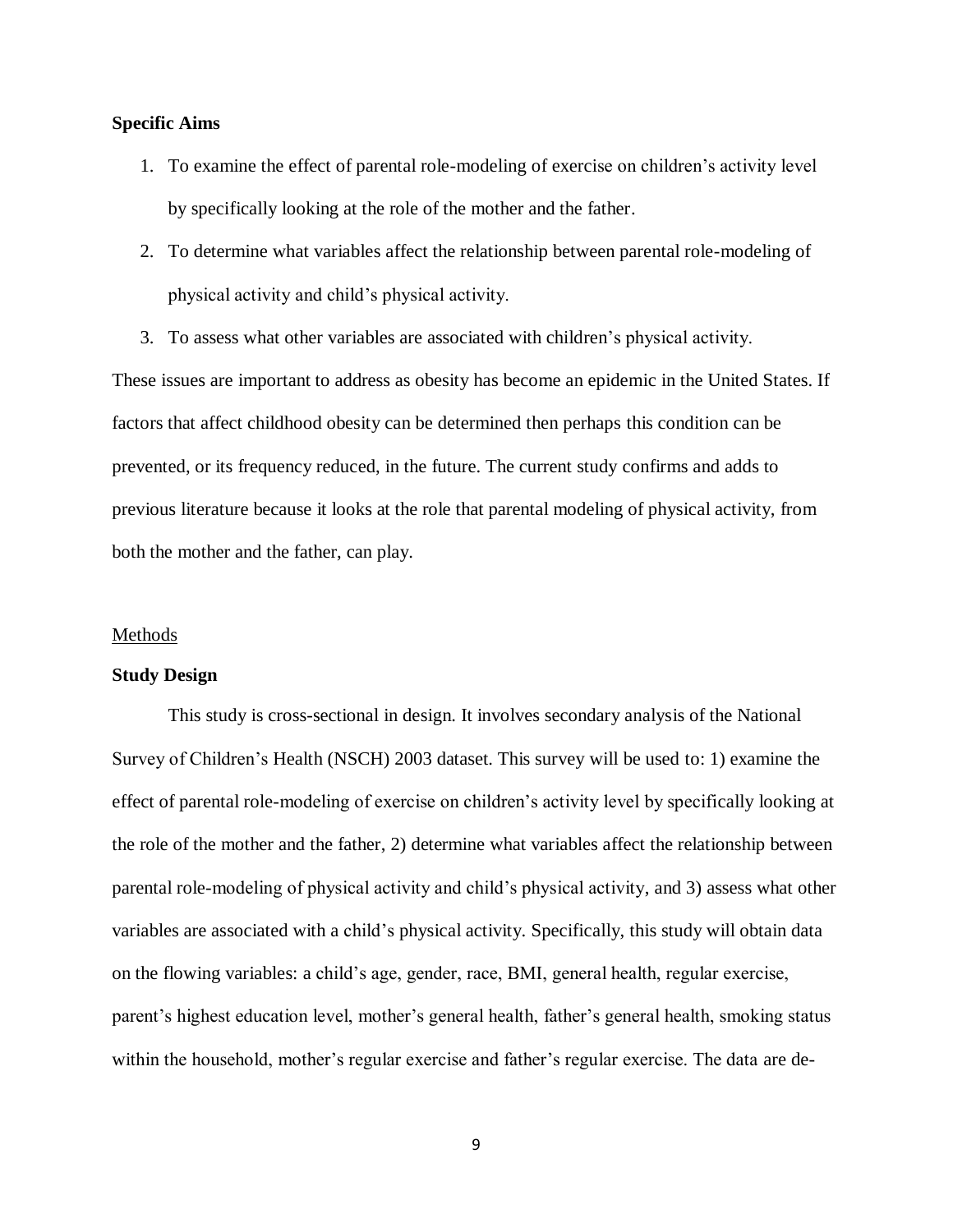identified to protect the confidentiality of the child and their family members. NSCH 2003 data are available to the public by request from the NSCH website.

# **Study Sample**

For this particular study only data from Virginia were used. The focus was on this state because, according to data from NSCH 2003, approximately 13.8% of children ages 0-17 in Virginia were overweight based on their body mass index measurements. In addition, only 23.7% of children aged 6-17 exercised vigorously everyday during the past week as compared to 26% nationally. Furthermore, in 2007, Virginia was given the title of being the  $25<sup>th</sup>$  heaviest state in the nation with respect to childhood and adult obesity. Finally, within the past three decades the rate of overweight and obesity among young Virginians aged 5-17 more than doubled.<sup>36</sup> Taking all these factors into consideration it was decided that Virginia should be the focus of the study as the state has increasing childhood obesity issues as well as low participation in regular physical activity.

A child was eligible to participate in this study if he/she were over the age of 5 (child exercise questions were not asked about children under that age). Children with guardians or relatives other than a mother or father who answered the survey were not eligible. Complete case data on a child were necessary to include him/her in the study. Once these criteria were met, the study sample consisted of  $n = 949$  Virginian children.

# **Instrument - National Survey of Children's Health**

Data from the 2003 National Survey of Children's Health (NSCH) were used to complete this study. This survey includes data about a variety of topics from children's health and mental status to parent's health status and activities. The purpose of this survey is to estimate national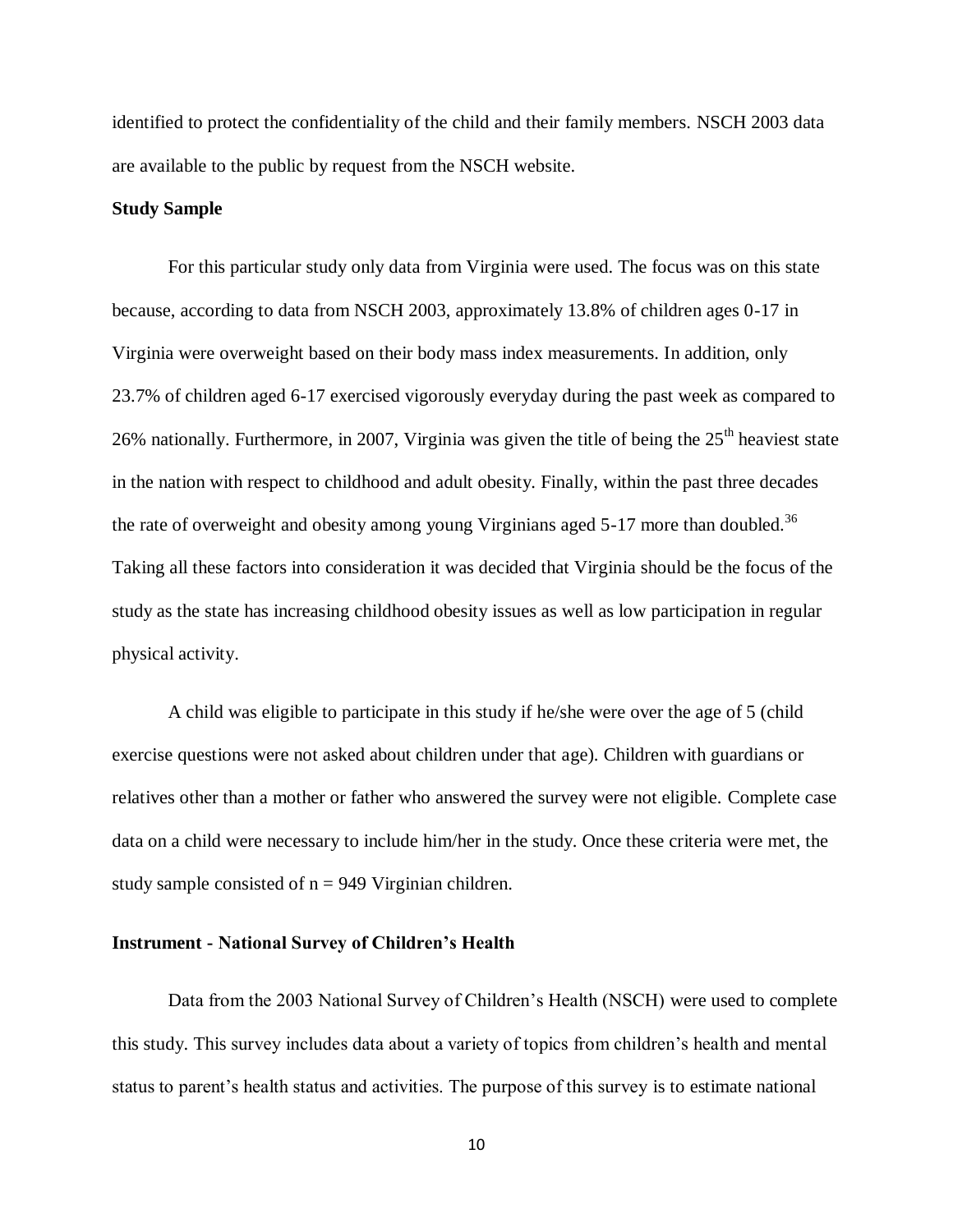and state level prevalence of a variety of physical, emotional, and behavioral child health indicators in combination with information on the child's family context and neighborhood environment. It also aims to generate information about children, their families, and neighborhoods to help guide policymakers, advocates and researchers. NSCH is primarily funded by the Maternal and Child Health Bureau and the U.S. Department of Health and Human Services. The data in the survey were collected using the SLAITS (State and Local Area Integrated Telephone Survey) program. Telephone numbers were dialed randomly in Virginia to find households with children ages 0-17. One child within this age range living in the household became the subject of the interview. The results of the NSCH survey were weighted to represent the population of non-institutionalized children ages 0-17 nationally and in each state. Nationally, 102,353 surveys were collected. The survey allows for collection of data at the national and state level. By applying and using the weights provided, state level estimates could be calculated. Approximately 2179 surveys were collected in Virginia.

# **Determinants**

The exposure of interest is parental role-modeling of physical activity because research has shown that parental role-modeling of physical activity has mixed effects on influencing the physical activity of children.<sup>27,28,29,30</sup> The specific question asked on the survey was "During the past month did you (child's mother, father) regularly exercise or play sports hard enough to make you breathe hard, make your heart beat fast, or make you sweat for 20 minutes or more." If the mother was asked this question she would respond about herself and about the father's activity level. The same was true if the father was completing the interview. This was a yes/no response question.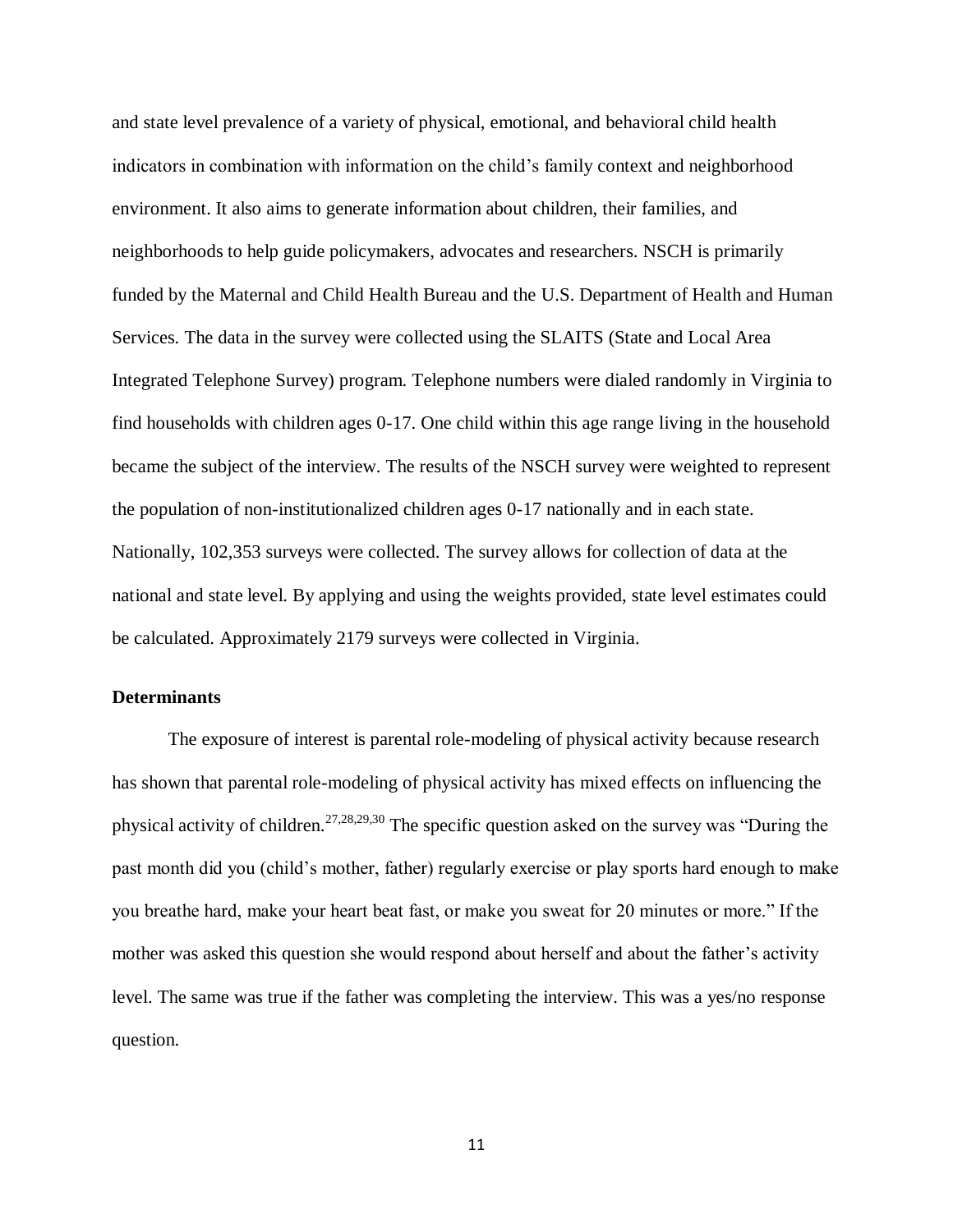# **Outcome**

The outcome of interest was the child's regular physical activity, which was assessed using the question, "During the past week, on how many days did the child exercise or participate in physical activity for at least 20 minutes that made him/her sweat and breathe hard such as basketball, soccer, running or similar aerobic activities." The mother or father responding to the survey would answer the question about the child and self-report how many days they believed the child exercised during the past week. Thus, the answer to the question was in terms of number of days. For analysis, child exercise was divided into whether the child exercised 0-3 days a week or 4 or more days a week. Questions about the child's physical activity level were only asked of children aged 5-17 years.

# **Confounders**

Confounding variables of interest are race/ethnicity, age, and gender as these variables have been shown to be associated with amount of physical activity.<sup>27,28,30,31</sup> Race/ethnicity was categorized into four categories; White (non-Hispanic), Black (non-Hispanic), Multiracial/Other (non-Hispanic), and Hispanic. Age was divided into four categories: 5-7 years old, 8-11 years old, 12-14 years old and 15-17 years old. Additionally, a child's general health was analyzed because it could affect the child's ability to exercise. The child's general health was categorized as excellent/very good, or good/fair/poor. Child Body Mass Index (BMI) is also a confounder of interest as it can affect a child's ability to exercise and his/her comfort with exercising. Child BMI was derived from responses from parents to questions about the child's height, weight and age. Highest education level of parent, parent's general health status and parent's smoking status was also assessed as these variables could affect their ability to role-model physical activity to their children. Highest education level of the parent was classified as high school graduate or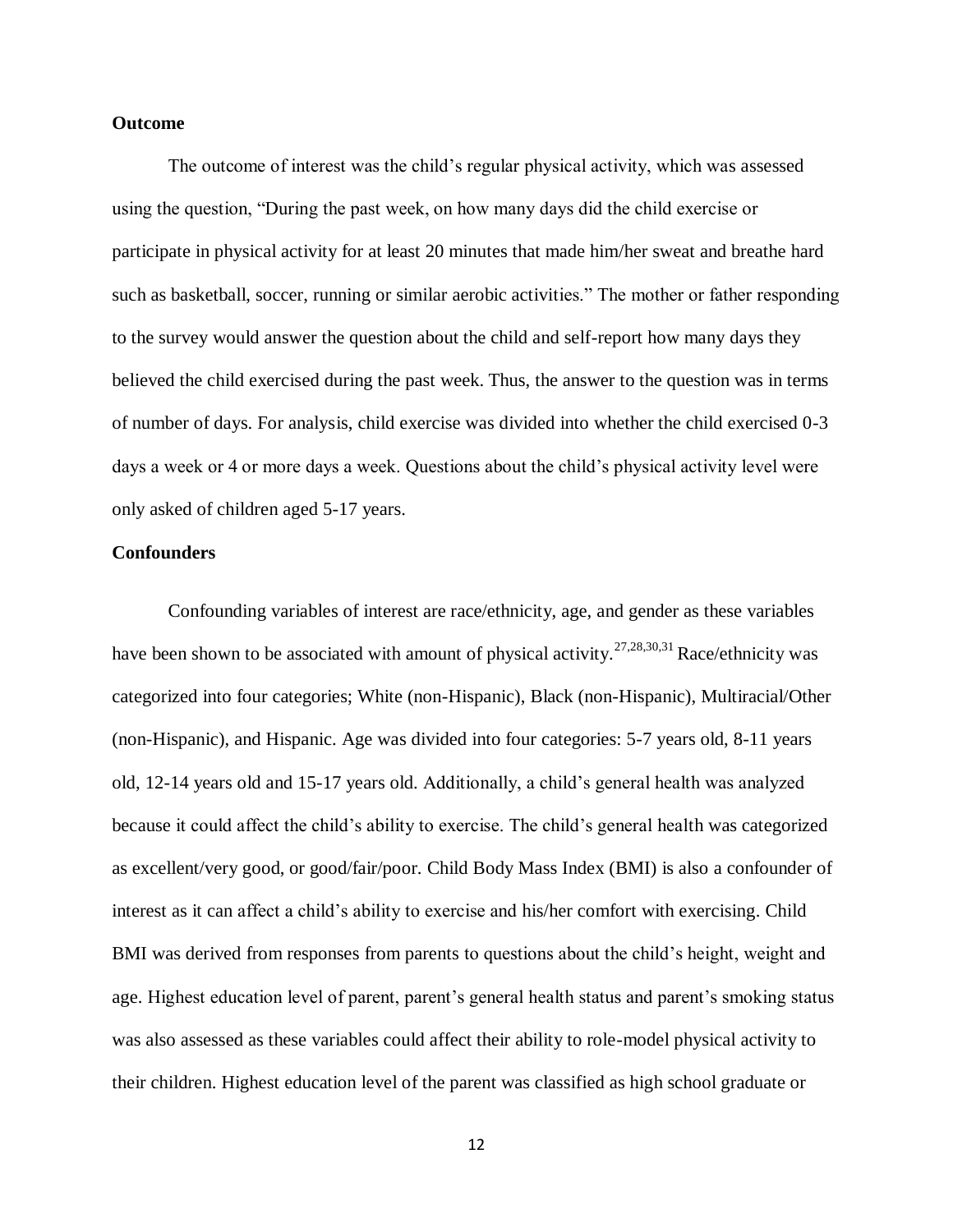less, or some college education. Parent health was labeled as excellent/very good, or good/fair/poor. The smoking status question was added late to the survey. Therefore, there was a low response to the question, thus contributing to the decreased sample size due to eligibility criteria for complete case data. Smoking status was assessed by whether someone in the household smoked cigarettes or no one in the household smoked cigarettes.

# **Statistical Analysis**

Overview: For the purpose of this study, mother's and fathers regular exercise was considered the primary determinant of interest while child's regular exercise was the outcome of interest. All potential confounding variables (age, gender, race, BMI, child's general health, parent's highest education level, mother's general health, father's general health, and smoking status with the household) were included based on their hypothesized associations with the exposure (mother/father's regular exercise) and outcome (child's regular exercise) of interest. Un-weighted frequencies and weighted percents were calculated to describe the sample surveyed. A frequency procedure was used to find the frequency and percent of children in each exercise group by all the variables included in the study. All statistical analyses were performed using Statistical Analysis Software 9.1.3 (SAS Institute, Cary, NC).

Specific Aim 1: To examine the effect of parental role-modeling of exercise on children's activity level by specifically looking at the role of the mother and the father.

To assess the role of parental role-modeling of physical activity on child's regular exercise, logistic regression was used to calculate crude odds ratios and 95% CI's. The primary outcome is the dichotomous variable for child's physical activity (0-3 days a week vs. 4 or more days a week), while the main independent variable is parent's regular exercise.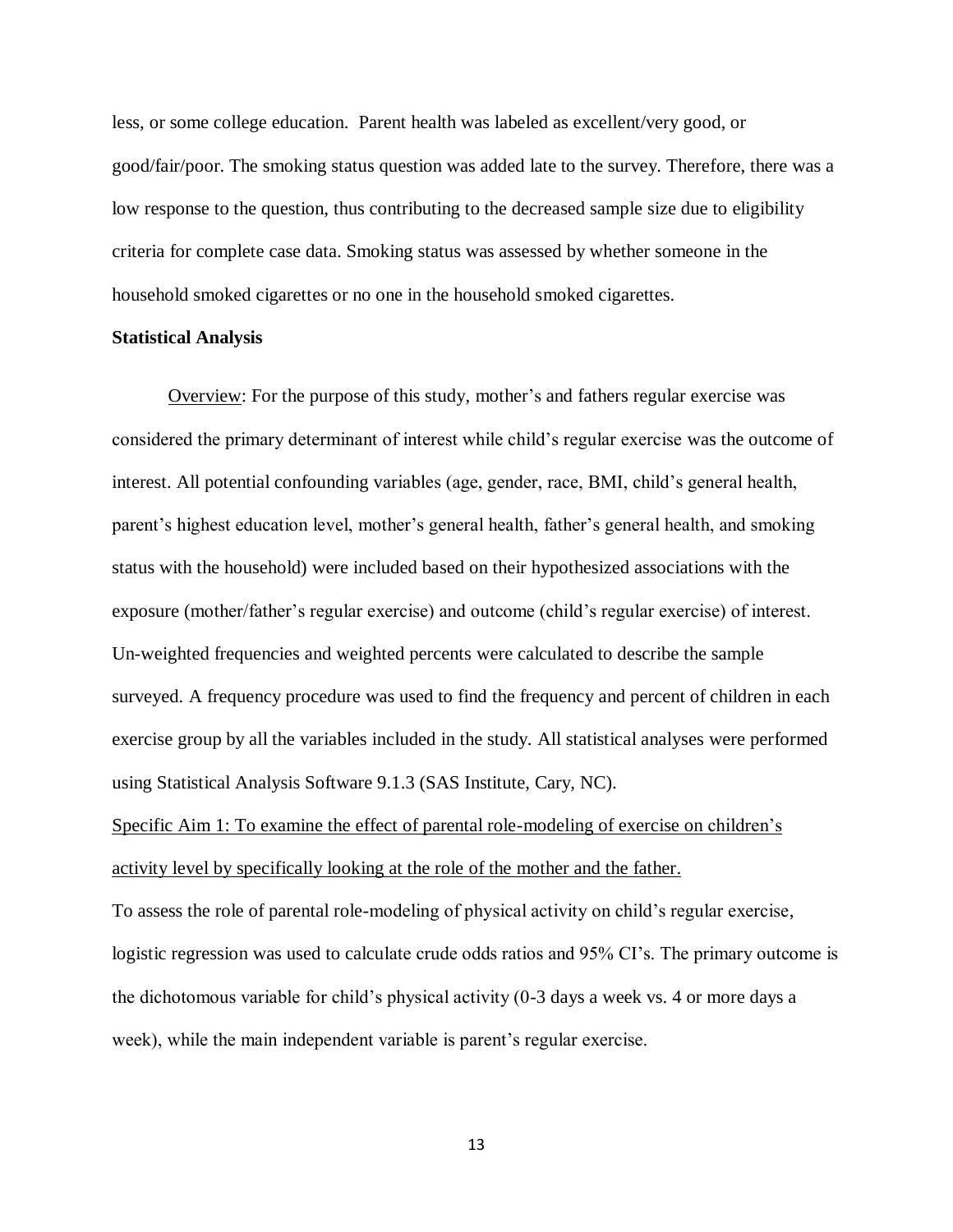# Specific Aim 2: To determine what variables affect the relationship between parental rolemodeling of physical activity and child's physical activity.

To determine what variables affect the relationship between parental role-modeling of physical activity and child's physical activity, multivariate logistic regression was used to calculate the odds of child's regular exercise while adjusting for potential confounders (given the literature on confounders and our findings during the model building phase).

## Specific Aim 3: To assess what other variables are associated with child's physical activity.

To assess what other variables are associated with child's physical activity, logistic regression was used to calculate crude odds ratios and 95% CI's on the role of the confounding variables on child's physical activity. Multivariate logistic regression was used to adjust for confounders.

# Results

The purpose of this study is to: 1) To examine the effect of parental role-modeling of exercise on children's activity level by specifically looking at the role of the mother and the father, 2) To determine what variables affect the relationship between parental role-modeling of physical activity and child's physical activity, and 3) To assess what other variables are associated with a child's physical activity.

Of the 949 children included in this study, 75.6% (n=728) exercised four or more days a week leaving 24.3% (n=221) children who exercised only 0-3 days a week. Approximately 32.0% of the study sample (n=299) were considered at risk of being overweight/overweight based on BMI measurements. There were 606 children (63.4%) who had mothers who exercised regularly and 693 children (74.2%) who had fathers who exercised regularly. Table 1 shows the frequency counts and weighted percents that describe the characteristics of the study population.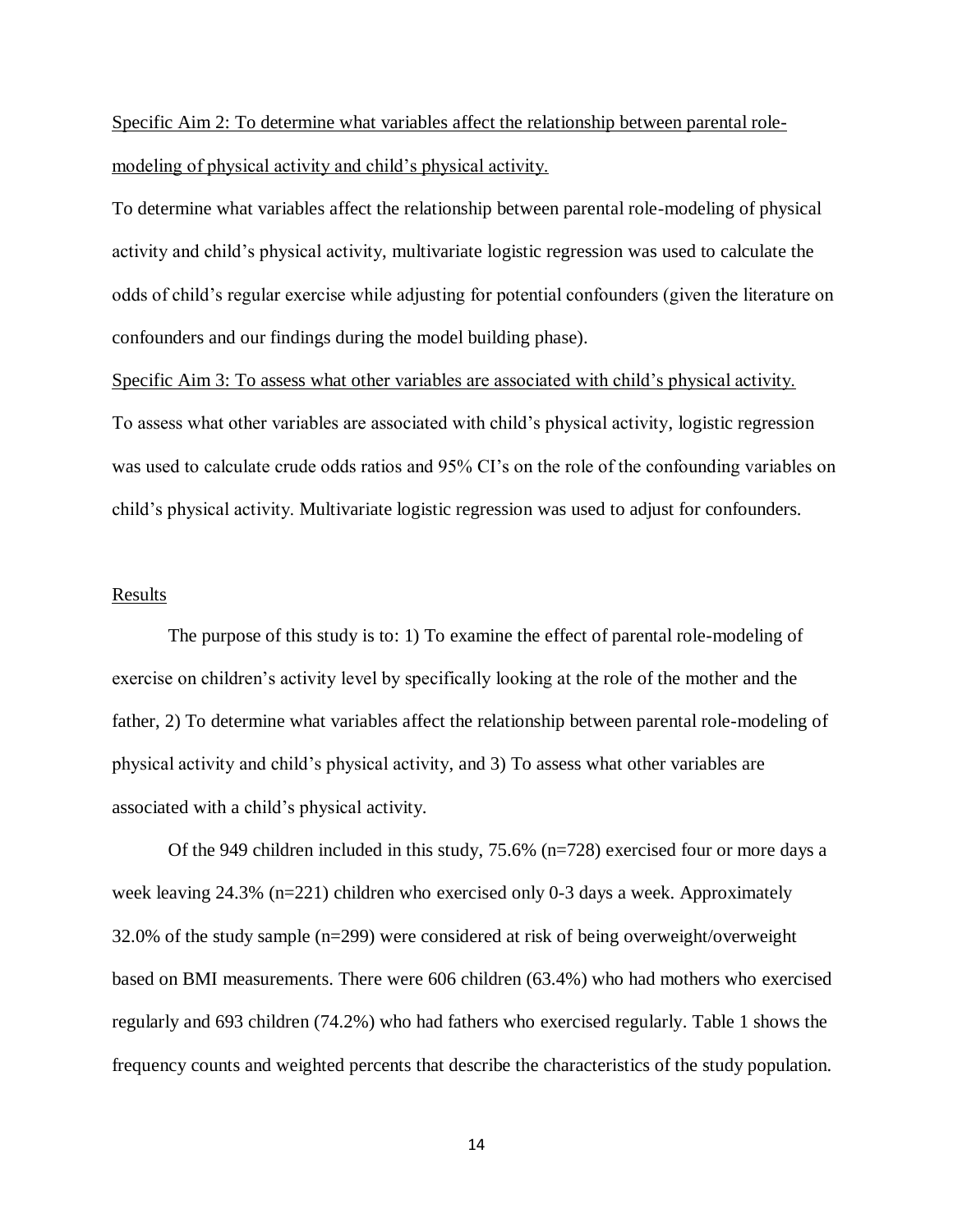Table 2 shows the frequencies and weighted percents of characteristics of the study population based on the child's exercise level. More males (58.5%) than females (41.5%) exercised only 0-3 days a week. Of the children in the 0-3 days exercise group, 94.3% of them were in excellent/very good health. Approximately 31.6% of children in the 0-3 day exercise group had a BMI where they were considered at risk for overweight/overweight. In this lower exercise group, 60.3% had mothers who exercised regularly and 76.4% of the children had fathers who exercised regularly. In the higher exercise group (4+ days a week), there were more females (53.5%) than males (46.5%). For children who exercised four or more days a week, about 67.9% had a BMI where they would be considered under/normal weight and 32.1% had a BMI where they would be considered at risk overweight/overweight, again consistent with previous literature. In this higher physical activity group, 64.4% of the children had mothers who exercised regularly and 73.5% had fathers who exercised regularly.

Crude and adjusted odds ratios with 95% confidence intervals for the association between parental physical activity and a child's physical activity are shown in Table 3. Crude odds ratios were calculated (specific aim 1) and then stepwise logistic regression was performed to determine if any of the variables included in the study were confounders (specific aim 2). A variable was considered a confounder if it caused a 10% difference in the crude odds ratio when added to the model. In this study no variable caused a 10% change and thus there were no confounders. The adjusted odds ratio model was a full model that included all of the potential confounders (age, gender, race, BMI, child's general health, parent's highest education level, mother's general health, father's general health, smoking status of household, mother's regular exercise, and father's regular exercise).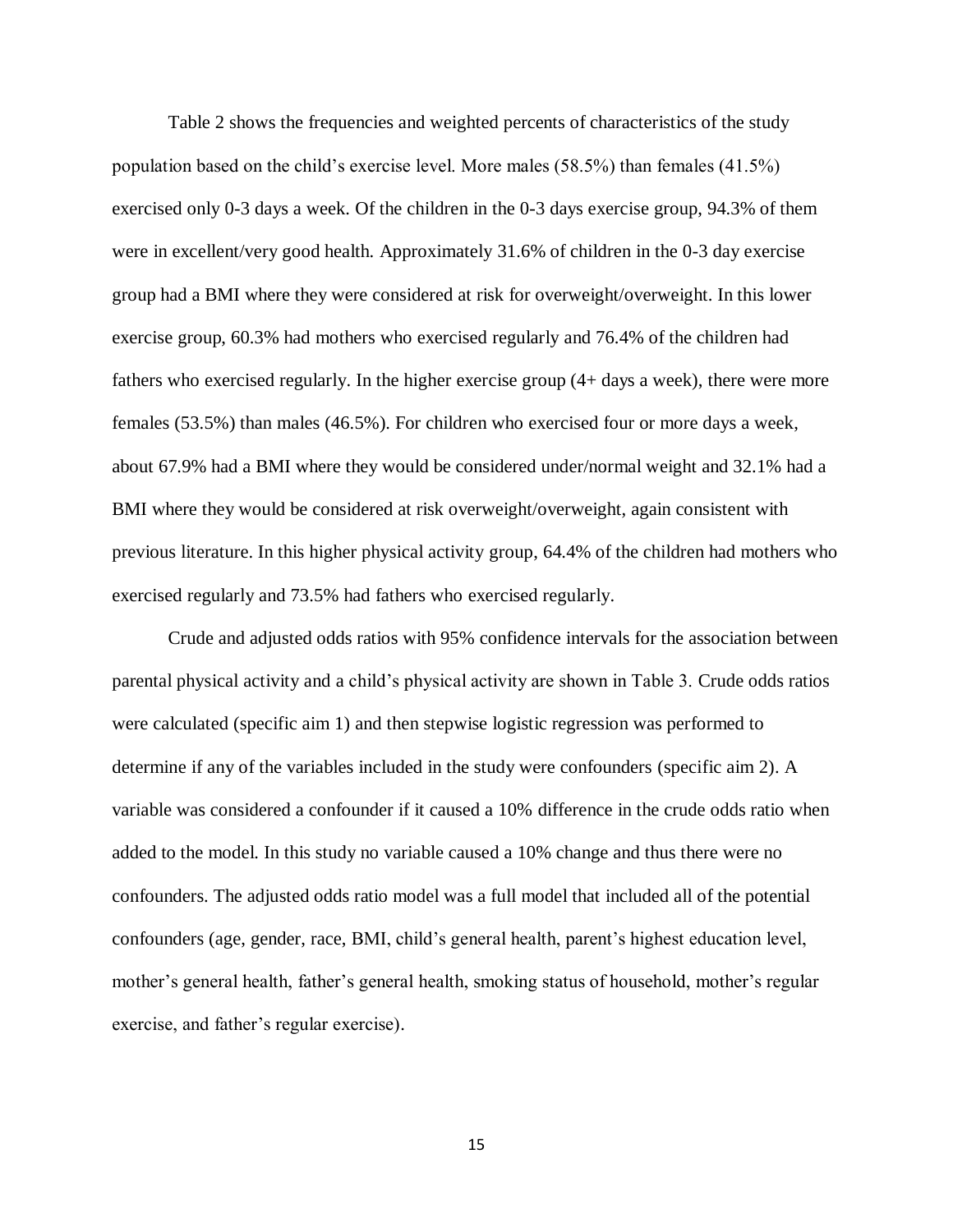Specific Aim 1: The crude odds ratios indicate that children with mothers who do not exercise regularly are more likely to exercise than children who do have mothers who regularly exercise  $(OR = 1.19, 95\% CI [0.83, 1.72])$ . Children who have fathers who do not regularly exercise are less likely to exercise than children who have fathers who do exercise regularly (OR=0.86, 95%CI [0.57,1.28]).

Specific Aim 2: After adjustment for all confounders, there were minor changes to the odds ratios. Children who have mothers who do not exercise regularly are less likely to be physically active than children with active mothers (OR=0.99, 95%CI [0.71,1.32]). Children with fathers who do not regularly exercise are less likely to exercise themselves than children with fathers who are regularly active (OR=0.77, 95%CI [0.49, 1.22]). Both the crude and adjusted odds ratios in Table 3 include 1 in all of their 95% confidence intervals, thus indicating results that are not significant.

Specific Aim 3: Table 4 shows crude and adjusted odds ratios for variables that may be associated with children's exercise frequency. From the crude analysis it was found that being of a younger age (5-7 years old OR=1.91, 95%CI [1.16, 3.14]), and being male (OR=1.62, 95%CI [1.13,2.33]) was significantly associated with more exercise regularity. After adjustment, using a full model with all possible confounders included, being of the highest age group, 15-17 years old (OR=2.56, 95%CI [1.77,3.72]), and being Hispanic (OR=1.98, 95%CI [1.07, 3.66]), was associated with children who exercise 4 or more times a week. After adjustment, being male was found to be associated with not exercising regularly (OR=0.64, 95%CI [0.48, 0.84]).

# Discussion

The results of this study indicate that children who have inactive parents are more likely to be inactive themselves. Children with mothers who do not exercise regularly are more likely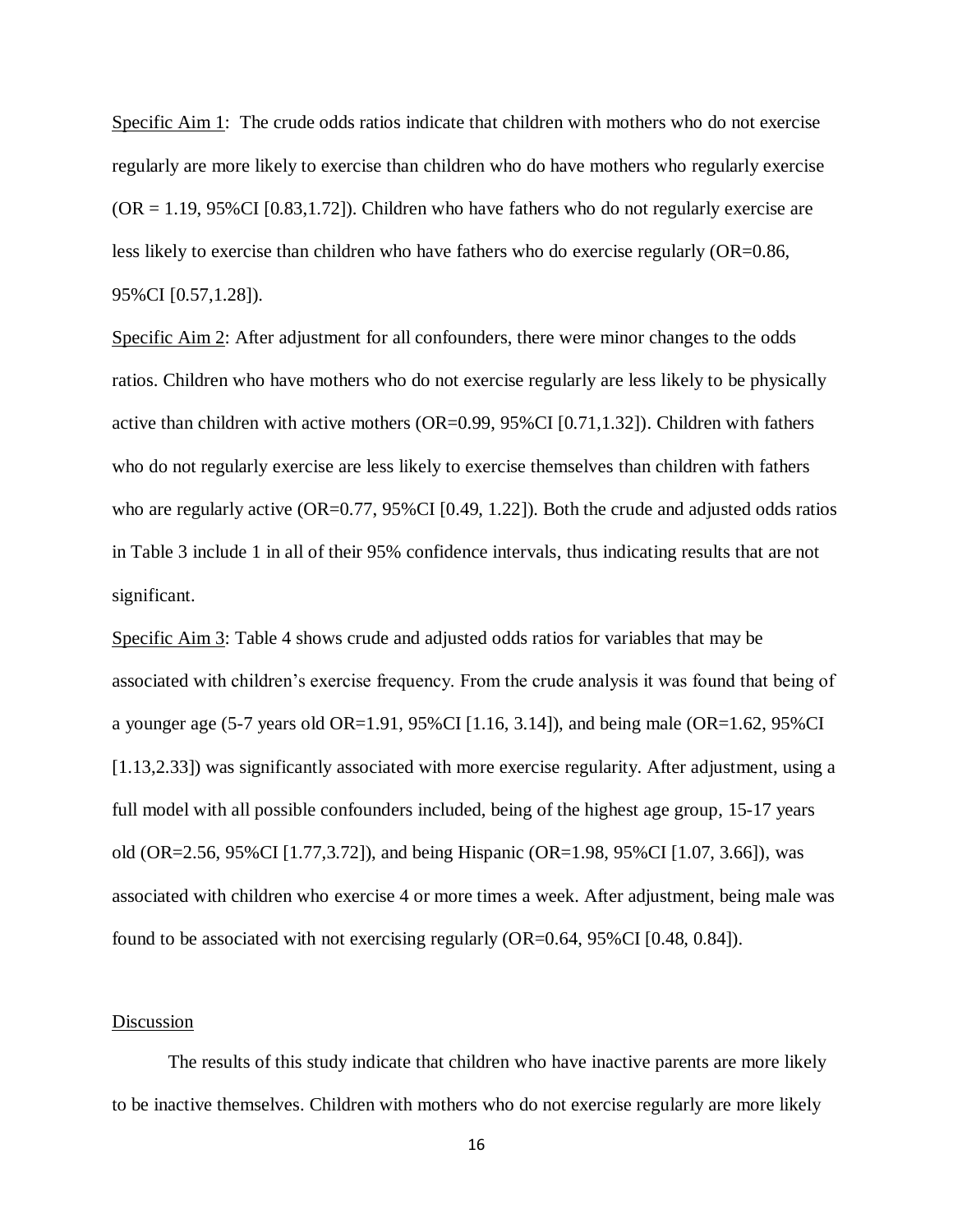to be less physically activity  $(OR=0.99, 95\% CI [0.71, 1.32])$  than children with an active mother. Children with inactive fathers are more likely to be less active (OR=0.77, 95%CI [0.49,1.22]) than children with active fathers. These findings are consistent with previous studies that found a positive correlation between parental role-modeling of physical activity and child's physical activity.<sup>27,28,34,37,38,39</sup> Early in life, children spend a majority of their time in the home where many of their lifestyle factors are learned from watching their parents. Based on Bandura's observational learning theory, children learn many of their behaviors and actions from observing their parents.<sup>40</sup> If they see their parents regularly exercising or playing a sport, they are more likely to follow suit as it is considered a norm in the family's lifestyle.

When looking at the correlates of children's exercise in Table 4 we found that being Hispanic was associated with increased physical activity. Previous research contradicts our secondary findings saying that Hispanics and non-Hispanic Blacks are more likely to be inactive and participate in less moderate to vigorous physical activity than children of other races.<sup>31</sup> Our result could be due to the fact that our sample was mainly White and only 4.2% (n=64) of the sample was Hispanic. Small sample size could have skewed the results. Another secondary significant finding is that children in the oldest age bracket (15-17 year olds) were more likely to exercise regularly than children of the younger age groups  $(OR=2.56, 95\% CI [1.77, 3.72])$ . This finding could result from adolescents in this age group participating in structured sports activities in high school or having regular physical education classes.

A major strength of this study is that the data are from a large, nationally representative survey which can be further broken down into state level data. This kind of a survey allows researchers to get reliable state population based estimates. A second strength of the survey instrument in general is that the results of the NSCH survey are weighted to represent the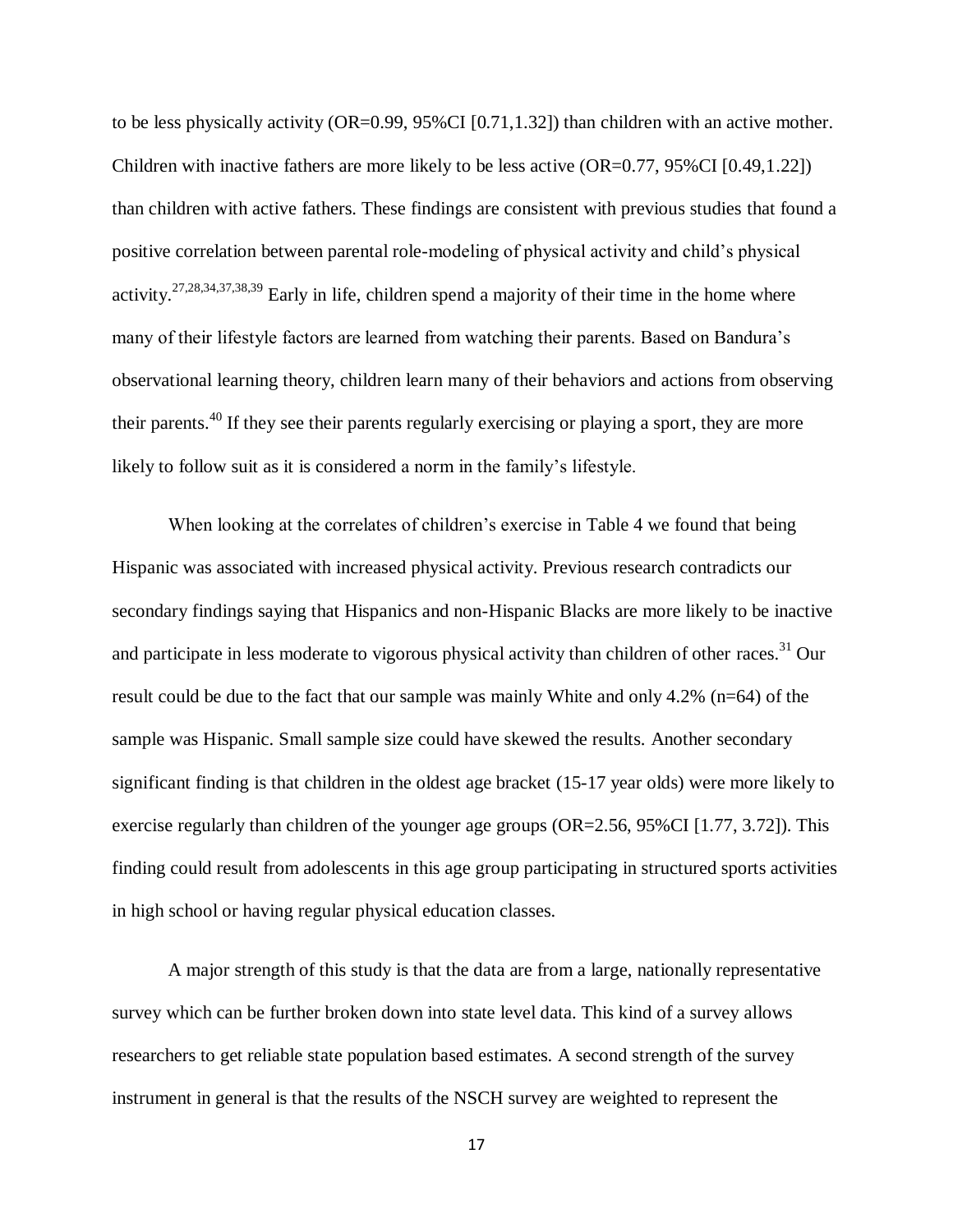population of non-institutionalized children ages 0-17 nationally and in each state so the results of this study can be generalized to all children 0-17 in Virginia who are non-institutionalized. The study has several limitations. First, NSCH is a telephone based survey. This means that anyone who does not have a home phone is automatically excluded from the survey and thus people without home phones are underrepresented. Second, the survey using self-reported measures. Parents reported on the behaviors of their children and this kind of reporting always has the chance of introducing bias into the study. Third, the sample was almost reduced by half once the eligibility criteria were applied. Having a small sample size could lead to inaccurate results. To be eligible for the study, the children had to have complete case data. Fourth, the smoking variable in the study was added late into the survey and so a smaller proportion of individuals actually answered this question causing a decrease in the sample size. Fifth, the main predictor and outcome exercise variables were very broad. For the mother and the father they were asked if they exercised regularly during the past month. There were no questions about what kind of activities they participated in or the duration of the physical activity events. The same is true of the children's exercise variable. This variable was a little more focused as it asked how many days a week did the child participate in some kind of physical activity but again there were no specifics about what kind of activities were taking place or the duration of time for which the children were exercising. Sixth, questions about the child's asthma status were initially going to be assessed as potential confounders in the parental modeling-child exercise association. However, there was so much missing data for these variables that it could not be included in this study because the eligibility criteria of complete case data would have decreased the sample size even further.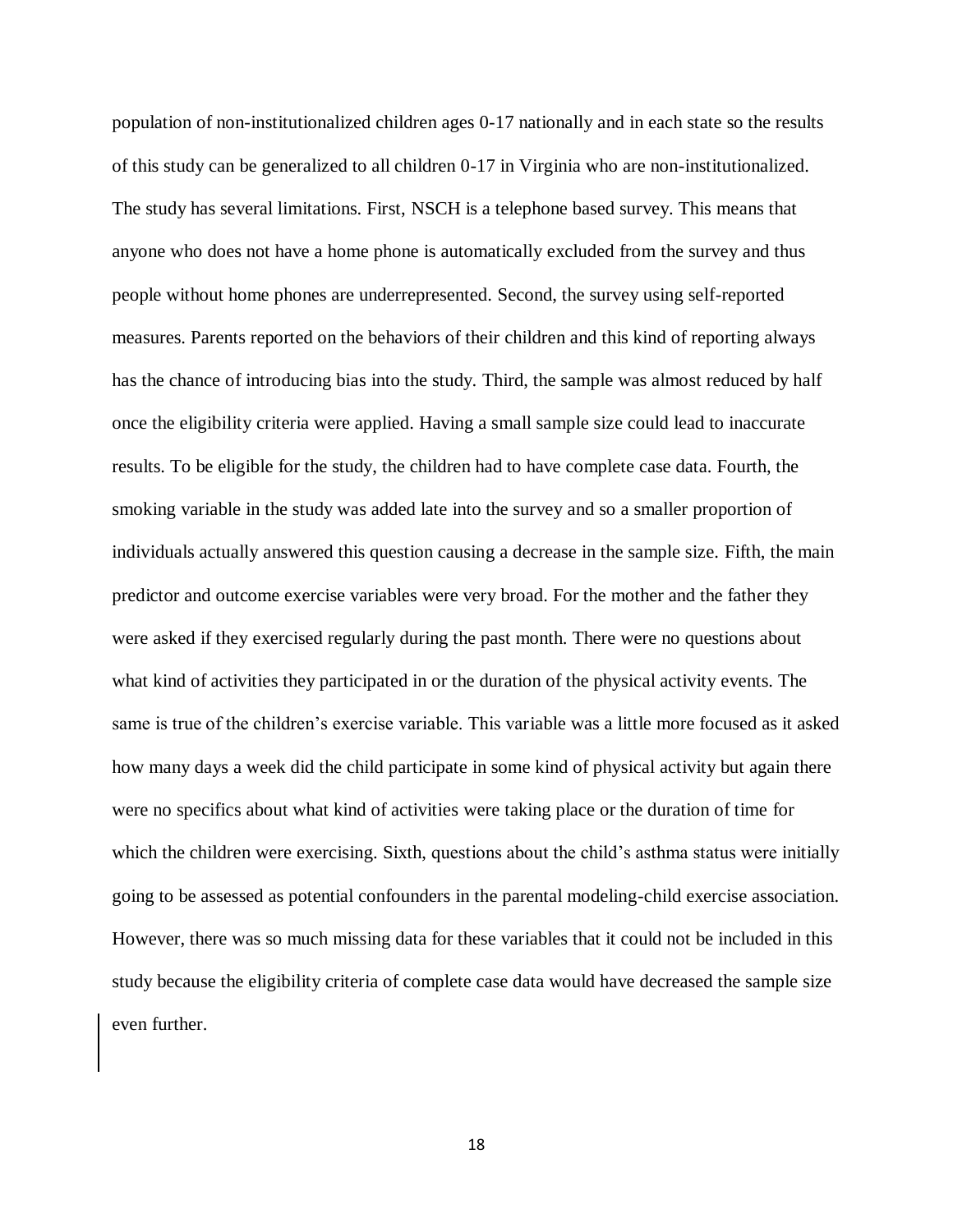No one factor seems to be associated with childhood obesity. Further research needs to be performed where all current known risk factors for childhood obesity including diet, genetics, physical inactivity, socioeconomic status, health factors, insurance status are all represented in one model so that factors which have the strongest link to obesity can be assessed.

The findings in this study could have far reaching effects in the world of public policy. They show that children are more physically active when their parents are active. Thus, for interventions designed to reduce childhood obesity, a family/parent component should play a role. Parent should be as great a part of the intervention as the child. For interventions and programs implemented in schools and in the community, family components should be an integral part. Perhaps, having a father-specific component would be beneficial as this study has shown that fathers seem to have a higher impact on the child's regular exercise than the mother. Having family components in obesity prevention programs is supported by previous research.<sup>12,24</sup>

# Conclusion

Childhood obesity is a rapidly growing epidemic that is a major public health concern in the United States. The findings of this study show that parental role-modeling of physical activity leads to children who are more physically active. As physical inactivity is a key risk factor in developing childhood obesity, it needs to be addressed in environments where the children spend the majority of their time. Therefore, obesity prevention efforts should focus on the school and the home and should include the parents, especially the father, as active participants in these interventions. Further research needs to be undertaken where all current known risk factors for childhood obesity are included so that the relative importance of these factors can be investigated.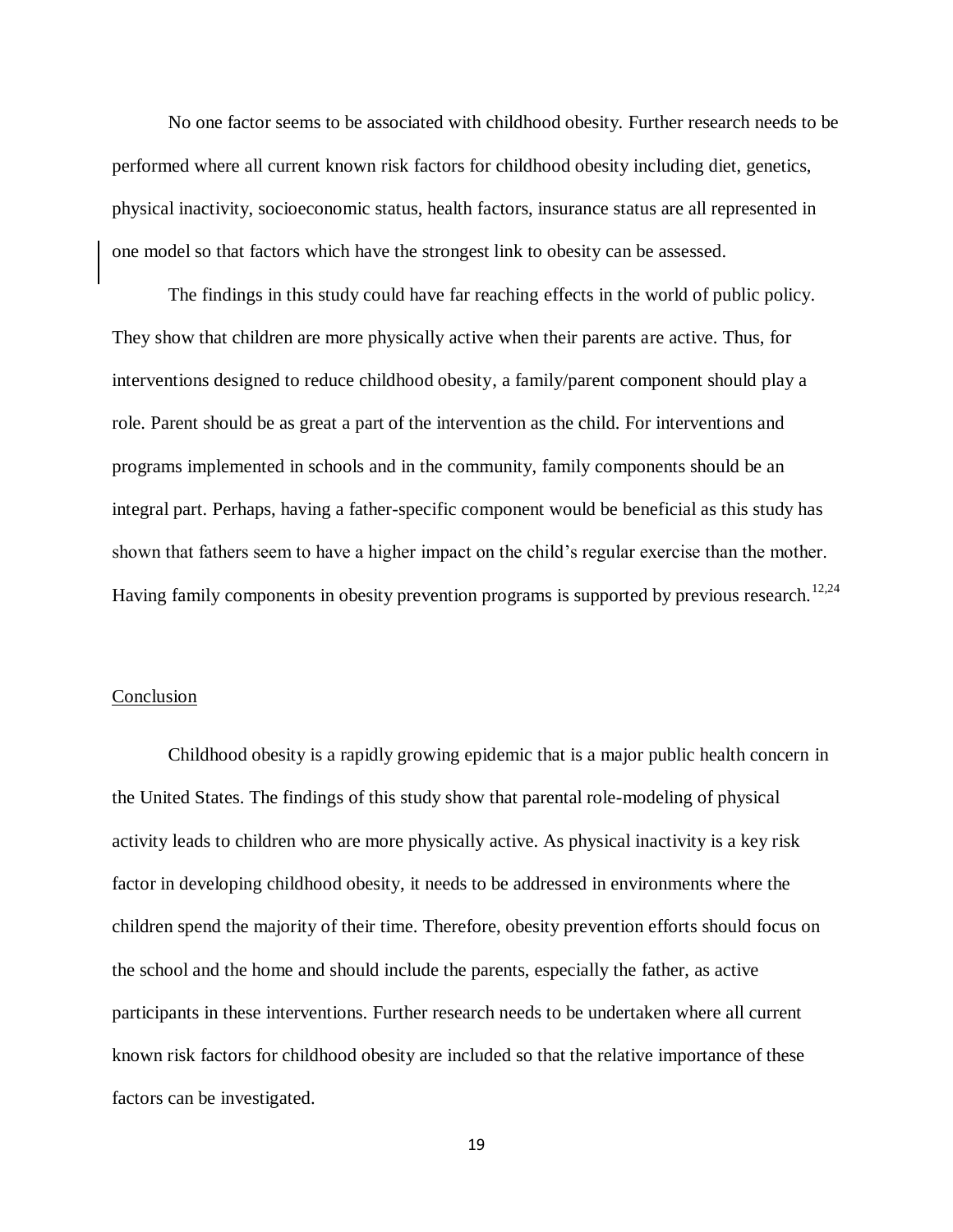# **Tables**

|                                                 |     | <b>Total</b> |
|-------------------------------------------------|-----|--------------|
|                                                 | N   | $\% *$       |
| Age                                             |     |              |
| 5-7 years                                       | 128 | 13.9         |
| 8-11 years                                      | 292 | 34.4         |
| 12-14 years                                     | 246 | 26.4         |
| $15-17$ years                                   | 283 | 25.4         |
| <b>Gender</b>                                   |     |              |
| Male                                            | 483 | 49.4         |
| Female                                          | 466 | 50.6         |
| Race                                            |     |              |
| White non-Hispanic                              | 740 | 76.2         |
| <b>Black non-Hispanic</b>                       | 95  | 14.9         |
| Hispanic                                        | 64  | 4.2          |
| Multiracial/Other non-Hispanic                  | 50  | 4.7          |
| <b>BMI</b>                                      |     |              |
| Normal/Underweight                              | 650 | 68.0         |
| Obese/ At Risk Overweight                       | 299 | 32.0         |
| <b>Child's Regular Exercise</b>                 |     |              |
| $0-3$ days                                      | 221 | 24.3         |
| $4+$ days                                       | 728 | 75.6         |
| <b>Child's General Health</b>                   |     |              |
| Excellent/Very Good                             | 879 | 93.3         |
| Good/Fair/Poor                                  | 70  | 6.7          |
| <b>Parent/ Guardian Highest Education Level</b> |     |              |
| <b>High School or less</b>                      | 166 | 23.0         |
| Some college                                    | 783 | 77.0         |
| <b>Mother's General Health</b>                  |     |              |
| Excellent/Very Good                             | 693 | 73.9         |
| Good/Fair/Poor                                  | 256 | 26.1         |
| <b>Father's General Health</b>                  |     |              |
| <b>Excellent/Very Good</b>                      | 711 | 75.7         |
| Good/Fair/Poor                                  | 238 | 24.3         |
| <b>Someone Smokes in Household</b>              |     |              |
| No one Smokes in Household                      | 678 | 72.0         |
| Someone Smokes in Household                     | 271 | 28.0         |

# **Table 1 - Characteristics of the Study Sample**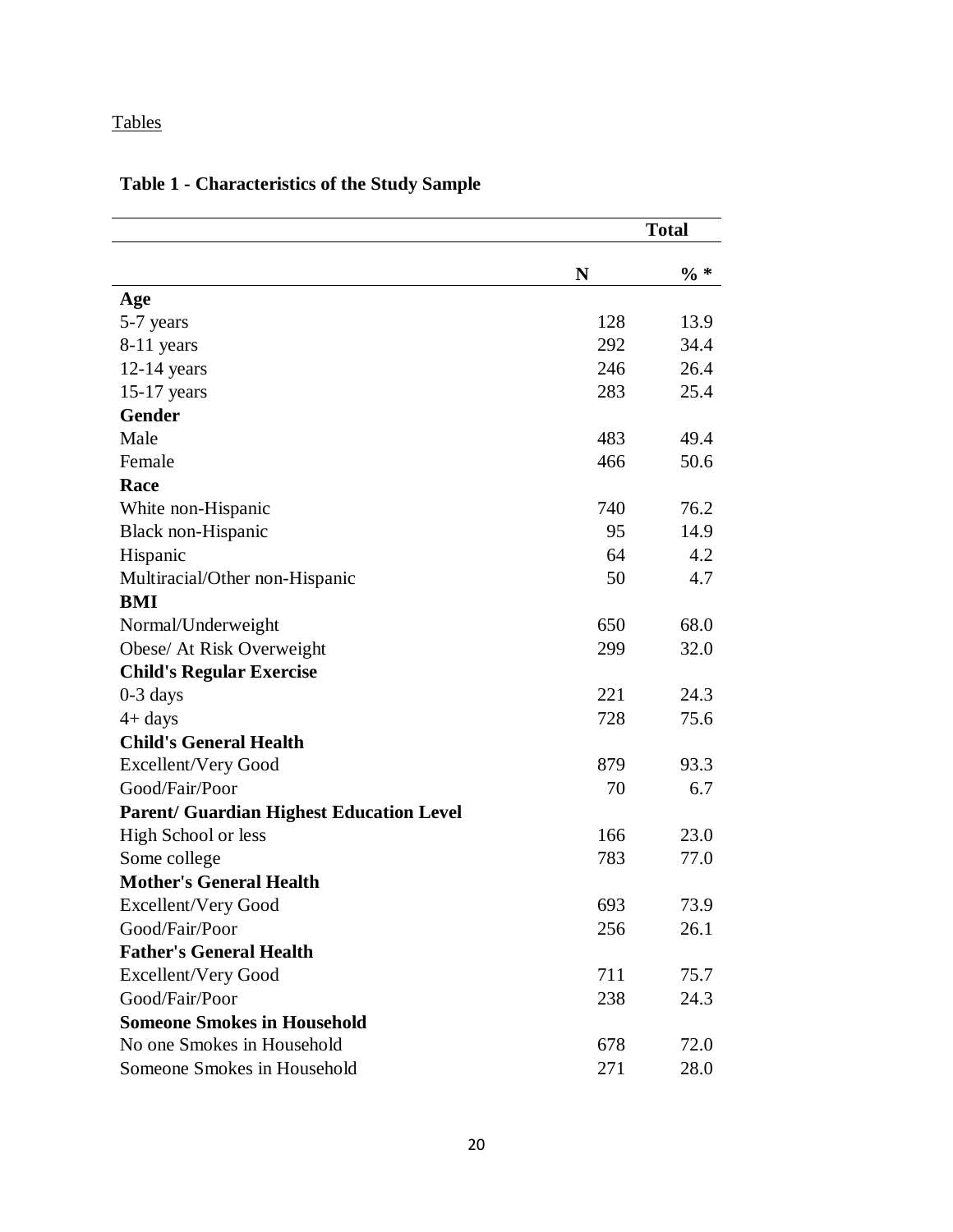| <b>Mother Regularly Exercises</b> |     |      |
|-----------------------------------|-----|------|
| N <sub>o</sub>                    | 343 | 36.6 |
| Yes                               | 606 | 63.4 |
| <b>Father Regularly Exercises</b> |     |      |
| No                                | 256 | 25.8 |
| Yes                               | 693 | 74.2 |

\* Weighted percent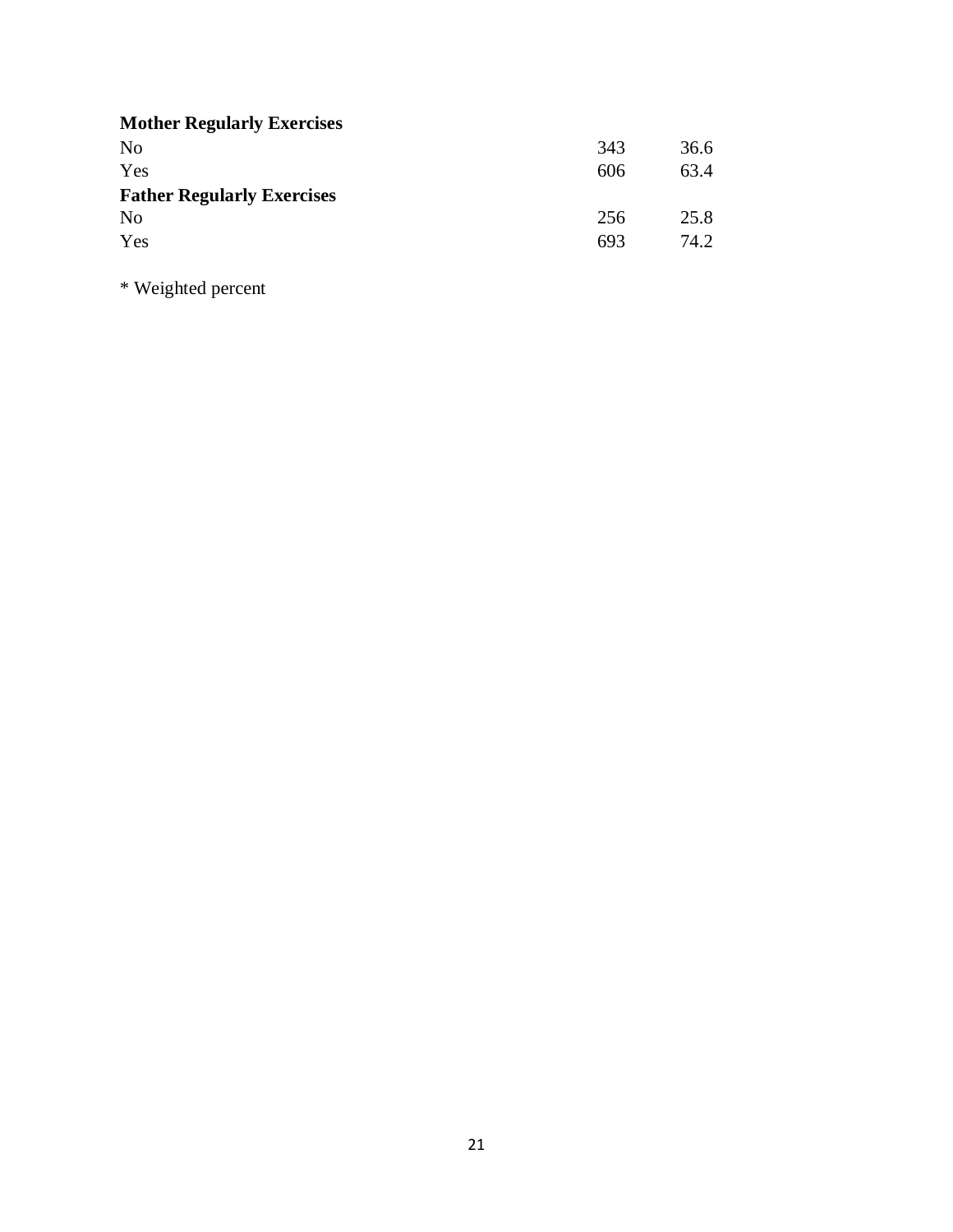|                                                 | <b>Child exercise</b>    |               |     |               |  |
|-------------------------------------------------|--------------------------|---------------|-----|---------------|--|
|                                                 | $0-3$ days<br>$4 + days$ |               |     |               |  |
|                                                 | N                        | $\frac{0}{0}$ | N   | $\frac{0}{0}$ |  |
| Age                                             |                          |               |     |               |  |
| 5-7 years                                       | 73                       | 23.0          | 119 | 10.9          |  |
| 8-11 years                                      | 127                      | 37.0          | 338 | 33.6          |  |
| $12-14$ years                                   | 70                       | 23.3          | 321 | 27.4          |  |
| $15-17$ years                                   | 67                       | 16.7          | 355 | 28.1          |  |
| <b>Gender</b>                                   |                          |               |     |               |  |
| Male                                            | 203                      | 58.5          | 560 | 46.5          |  |
| Female                                          | 134                      | 41.5          | 573 | 53.5          |  |
| Race                                            |                          |               |     |               |  |
| White non-Hispanic                              | 229                      | 72.9          | 764 | 77.3          |  |
| Black non-Hispanic                              | 53                       | 19.8          | 172 | 13.4          |  |
| Hispanic                                        | 29                       | 3.7           | 98  | 4.3           |  |
| Multiracial/Other non-Hispanic                  | 21                       | 3.6           | 77  | 5.0           |  |
| <b>BMI</b>                                      |                          |               |     |               |  |
| Normal/Underweight                              | 211                      | 68.4          | 701 | 67.9          |  |
| Obese/ At Risk Overweight                       | 100                      | 31.6          | 371 | 32.1          |  |
| <b>Child's General Health</b>                   |                          |               |     |               |  |
| <b>Excellent/Very Good</b>                      | 318                      | 94.3          | 997 | 92.9          |  |
| Good/Fair/Poor                                  | 19                       | 5.7           | 136 | 7.1           |  |
| <b>Parent/ Guardian Highest Education Level</b> |                          |               |     |               |  |
| High School or less                             | 94                       | 27.0          | 249 | 21.7          |  |
| Some college                                    | 243                      | 73.0          | 881 | 78.3          |  |
| <b>Mother's General Health</b>                  |                          |               |     |               |  |
| <b>Excellent/Very Good</b>                      | 217                      | 71.4          | 724 | 74.7          |  |
| Good/Fair/Poor                                  | 95                       | 24.7          | 324 | 25.3          |  |
| <b>Father's General Health</b>                  |                          |               |     |               |  |
| <b>Excellent/Very Good</b>                      | 202                      | 75.3          | 608 | 75.9          |  |
| Good/Fair/Poor                                  | 62                       | 24.7          | 228 | 24.1          |  |
| <b>Someone Smokes in Household</b>              |                          |               |     |               |  |
| No one Smokes in Household                      | 215                      | 68.6          | 810 | 73.1          |  |
| Someone Smokes in Household                     | 121                      | 31.4          | 315 | 26.9          |  |
| <b>Mother Regularly Exercises</b>               |                          |               |     |               |  |
| N <sub>o</sub>                                  | 106                      | 39.7          | 401 | 35.6          |  |
| Yes                                             | 204                      | 60.3          | 643 | 64.4          |  |
| <b>Father Regularly Exercises</b>               |                          |               |     |               |  |
| N <sub>o</sub>                                  | 62                       | 23.6          | 235 | 26.5          |  |
| Yes                                             | 200                      | 76.4          | 598 | 73.5          |  |

# **Table 2 - Descriptive Statistics by Outcome Variable - Child exercise**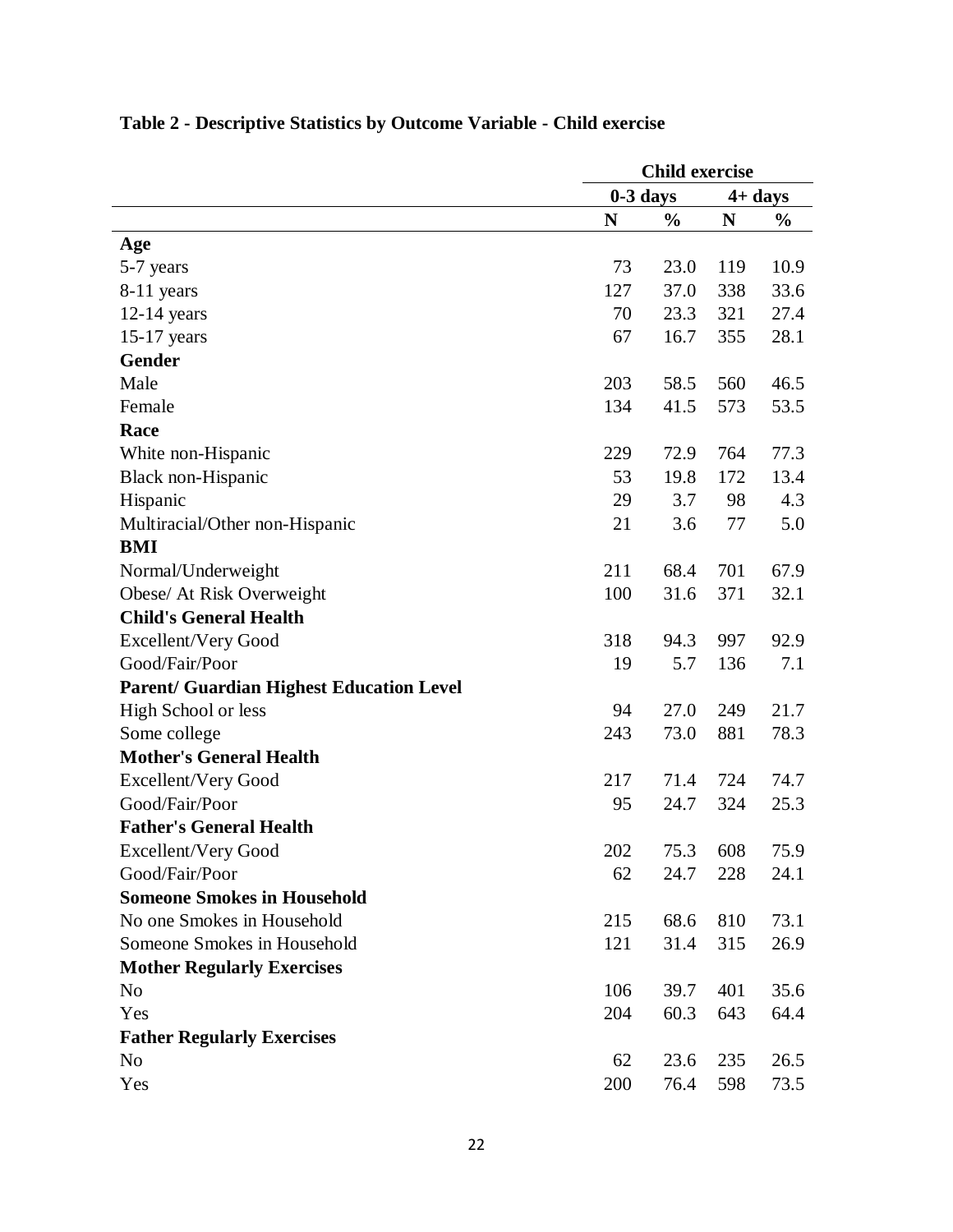| Table 3 - Child's Exercise Adjusted for Mother and Father |  |  |
|-----------------------------------------------------------|--|--|
| <b>Regular Exercise</b>                                   |  |  |

|                         |     |               |           | <b>Crude</b> |      |           | Adjusted* |      |
|-------------------------|-----|---------------|-----------|--------------|------|-----------|-----------|------|
|                         | N   | $\frac{0}{0}$ | <b>OR</b> | 95% CI       |      | <b>OR</b> | 95% CI    |      |
| <b>Mother Regularly</b> |     |               |           |              |      |           |           |      |
| <b>Exercises</b>        |     |               |           |              |      |           |           |      |
| N <sub>o</sub>          | 401 | 26.9          | 1.19      | 0.83         | 1.72 | 0.99      | 0.71      | 1.32 |
| Yes                     | 643 | 48.7          | 1.00      |              |      | 1.00      |           |      |
| <b>Father Regularly</b> |     |               |           |              |      |           |           |      |
| <b>Exercises</b>        |     |               |           |              |      |           |           |      |
| N <sub>o</sub>          | 235 | 20.0          | 0.86      | 0.57         | 1.28 | 0.77      | 0.49      | 1.22 |
| Yes                     | 598 | 55.5          | 1.00      |              |      | 1.00      |           |      |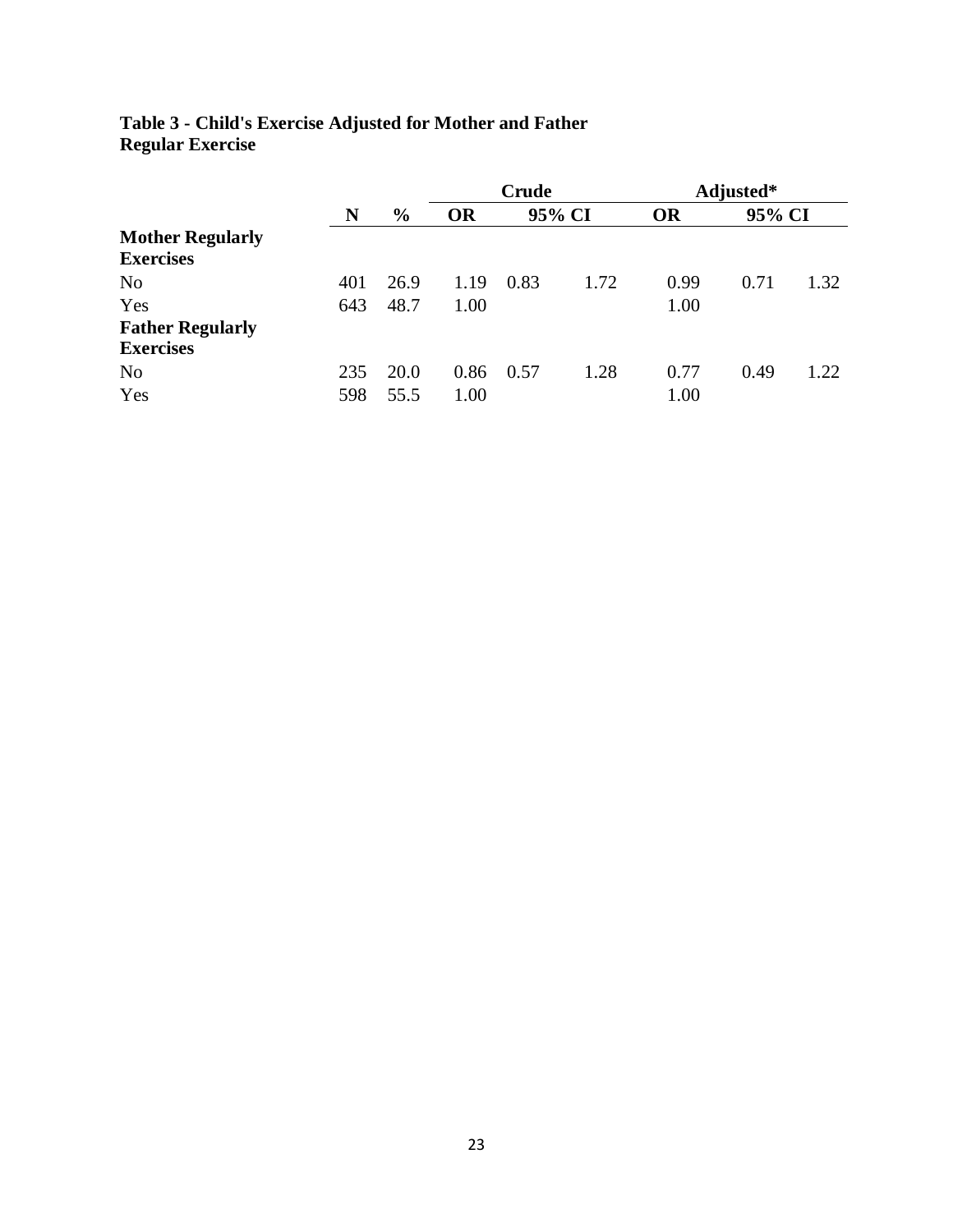# **Table 4 - Correlates of Children's Exercise**

|                                                 | <b>Crude OR</b> | 95% CI       | <b>Adjusted</b><br>OR* |      | 95% CI      |
|-------------------------------------------------|-----------------|--------------|------------------------|------|-------------|
| Age                                             |                 |              |                        |      |             |
| 5-7 years                                       | 1.91            | 1.16 3.14    | 0.51                   | 0.33 | 0.78        |
| 8-11 years                                      | 1.00            |              | 1.00                   |      |             |
| $12-14$ years                                   | 0.77            | 0.47<br>1.25 | 1.38                   | 0.96 | 2.00        |
| $15-17$ years                                   | 0.54            | 0.33<br>0.87 | 2.56                   | 1.77 | 3.72        |
| Gender                                          |                 |              |                        |      |             |
| Male                                            | 1.62            | 1.13<br>2.33 | 0.64                   | 0.48 | 0.84        |
| Female                                          | 1.00            |              | 1.00                   |      |             |
| Race                                            |                 |              |                        |      |             |
| White non-Hispanic                              | 1.00            |              | 1.00                   |      |             |
| Black non-Hispanic                              | 1.57            | 2.74<br>0.89 | 0.78                   | 0.48 | 1.26        |
| Hispanic                                        | 0.90            | 0.45<br>1.82 | 1.98                   | 1.07 | 3.66        |
| Multiracial/Other non-Hispanic                  | 0.77            | 0.36<br>1.65 | 1.61                   | 0.91 | 2.86        |
| <b>BMI</b>                                      |                 |              |                        |      |             |
| Normal/Underweight                              | 1.02            | 0.69<br>1.52 | 0.78                   | 0.57 | 1.08        |
| Obese/ At Risk Overweight                       | 1.00            |              | 1.00                   |      |             |
| <b>Child's General Health</b>                   |                 |              |                        |      |             |
| <b>Excellent/Very Good</b>                      | 1.26            | $0.63$ 2.53  | 0.88                   |      | $0.50$ 1.53 |
| Good/Fair/Poor                                  | 1.00            |              | $1.00\,$               |      |             |
| <b>Parent/ Guardian Highest Education Level</b> |                 |              |                        |      |             |
| High School or less                             | 1.00            |              | 1.00                   |      |             |
| Some college                                    | 0.75            | 0.48<br>1.17 | 1.08                   | 0.74 | 1.60        |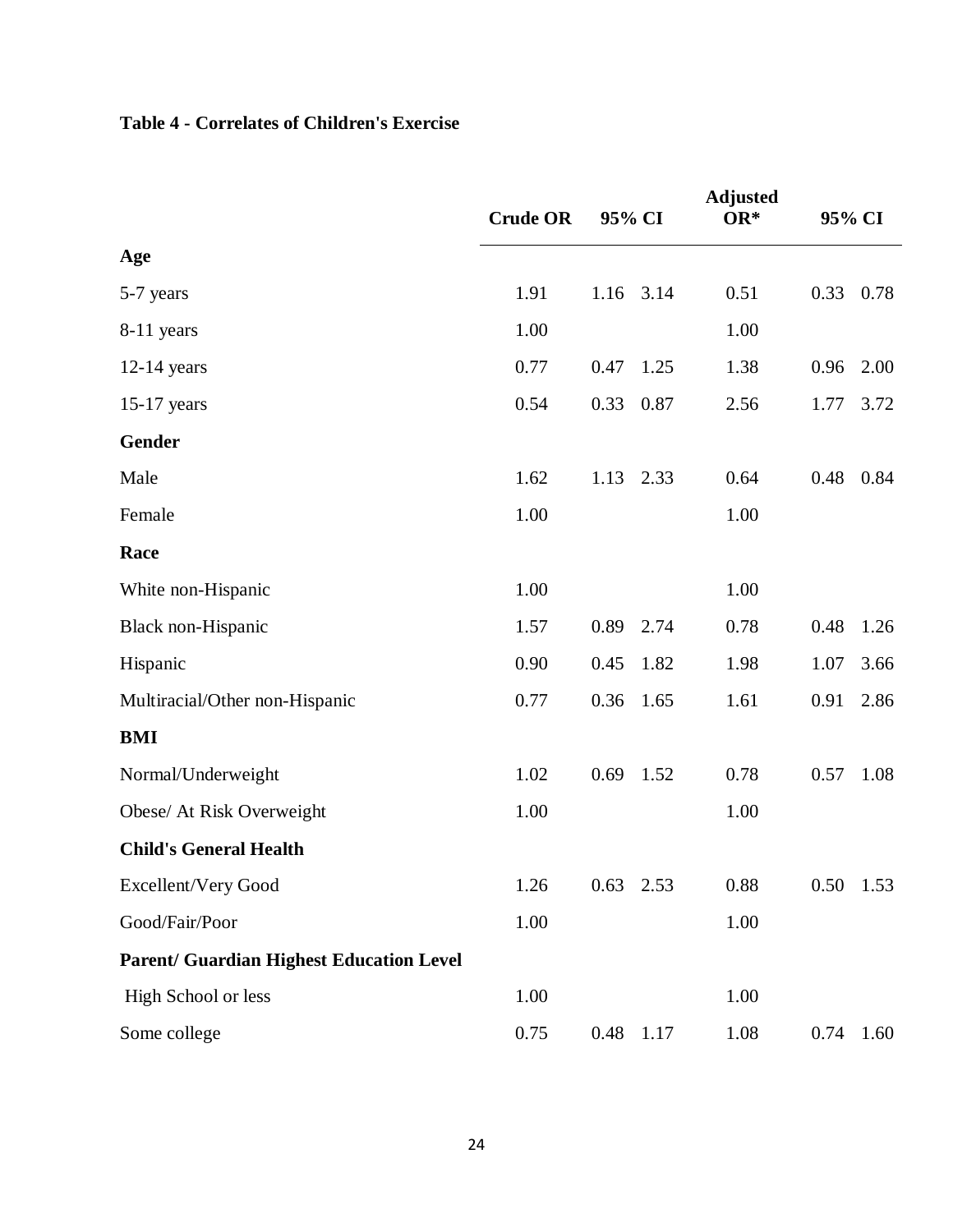# **Mother's General Health**

| Excellent/Very Good                | 0.85 | 0.57        | 1.27 | 0.97 | 0.66 | 1.42  |
|------------------------------------|------|-------------|------|------|------|-------|
| Good/Fair/Poor                     | 1.00 |             |      | 1.00 |      |       |
| <b>Father's General Health</b>     |      |             |      |      |      |       |
| Excellent/Very Good                | 0.97 | 0.63        | 1.48 | 0.98 | 0.66 | -1.44 |
| Good/Fair/Poor                     | 1.00 |             |      | 1.00 |      |       |
| <b>Someone Smokes in Household</b> |      |             |      |      |      |       |
| No one Smokes in Household         | 0.81 | $0.55$ 1.18 |      | 1.10 | 0.80 | 1.51  |
| Someone Smokes in Household        | 1.00 |             |      | 1.00 |      |       |

\* Adjusted for: age, gender, race, BMI, child's general health, parent's highest education level, mother's health, father's health, and smoking in the household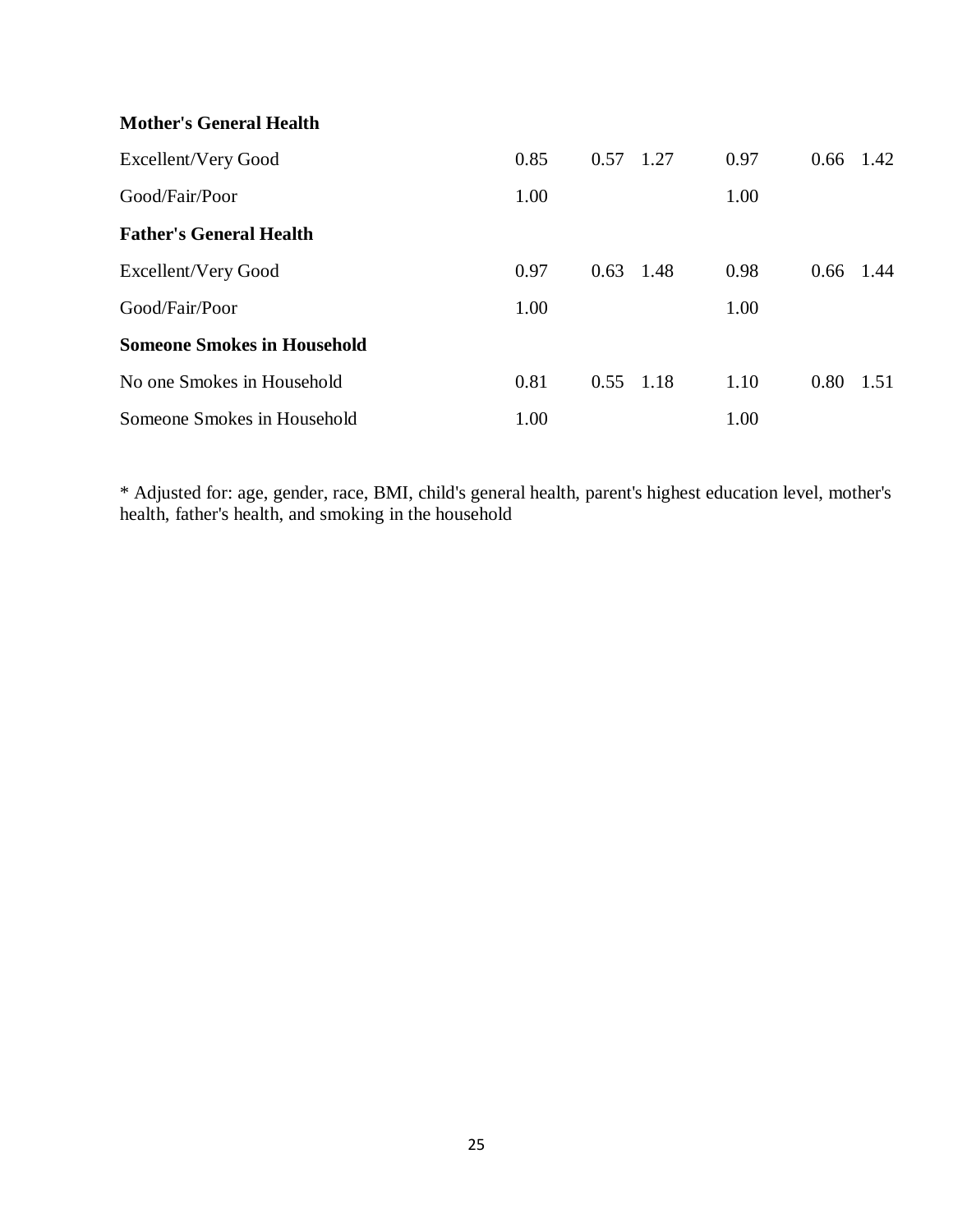# References

- 1. Centers for Disease Control and Prevention. (2009). Overweight and Obesity. Department Of Health and Human Services. <www.cdc.gov/nccdphp/dnpa/obesity>.
- 2. Division of Nutrition, Physical Activity, and Obesity. (2009). Centers for Disease Control and Prevention. <www.cdc.gov/healthyweight/assessing/bmi>.
- 3. Weight-Control Information Network. (2007). Statistics Related to Overweight and Obesity. National Institutes of Health.<http://win.niddk.nih.gov/statistics/#other>.
- 4. U.S. Department of Health and Human Services. (2008). Health, United States, 2008 with a special Feature on Health of Young Adults. CDC. NCHS.<www.cdc.gov/nchs/data/ Hus/hus08.pdf#076>.
- 5. State Profile. (2003). NSCH. <http://nschdata.org/DataQuery/DataQuery>.
- 6. Story, M. Nanney, M.S. & Schwartz, M.B. (2009). Schools and Obesity Prevention: Creating School Environments and Policies to Promote Healthy Eating and Physical Activity. The Milbank Quarterly. 87: 71-100.
- 7. Weker, H. (2006). Simple Obesity in Children. A Study on the Role of Nutritional Factors. Medycyna Wieku Rozwojowego. 10: 3-191.
- 8. Adler, N.E. & Stewart, J. (2009). Reducing Obesity: Motivating action while not placing the blame on the victim. The Milbank Quarterly. 87: 49-70.
- 9. Holzapfel, C. Hauner, H. (2009). Weight Reduction in Obese Subjects What Role do Genes Play? Deutsche Medizinische Wochenschrift. 134: 644-9.
- 10. Nelson, N.M. & Woods, C.B. (2009). Obesogenic Environments: Are neighborhood environments that limit physical activity obesogenic? Health and Place.
- 11. Brownback, S. (2008). Confronting Childhood Obesity. The Annals of the American Academy of Political and Social Science. p. 219-221.
- 12. Van Sluijs, E.M.F. McMinn, A.M. & Griffin, S.J. (2007). Effectiveness of Interventions to Promote Physical Activity in Children and Adolescents: Systematic Review of Controlled Trials. British Medical Journal. <br/> <br/>bmj.com>.
- 13. Salmon, J. Booth, M.L. Phongsavan, P. et al. (2007). Promoting Physical Activity Participation among Children and Adolescents. Epidemiological Reviews. p. 144-159.
- 14. Wright, M.S. Wilson, D.K. Griffin, S. et al. (2008).Parental Modeling and Support for Physical Activity. Oxford Journals. Oxford University Press.
- 15. Eccles, J.S. & Wigfield, A. (2002). Motivational Beliefs, Values and Goals. Annual Review  $of$  Psychology. p. 109-132.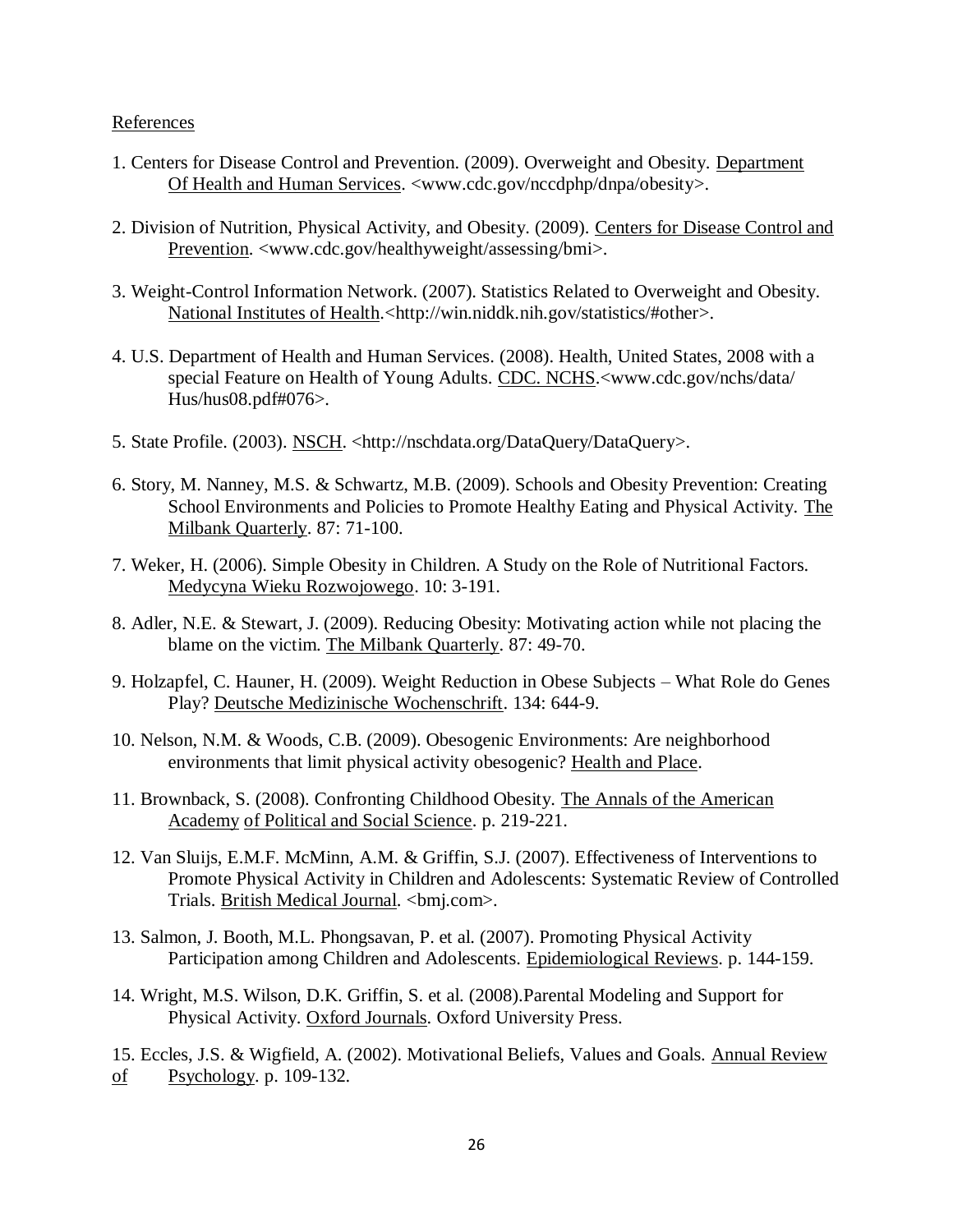- 16. Wigfield, A. & Eccles, J.S. (2000). Expectancy Value Theory of Achievement Motivation. Contemporary Educational Psychology. p. 68-81.
- 17. Golan, M. (2006). Parents as agents of change in childhood obesity from research to practice. International Journal of Pediatric Obesity. p. 66-76.

18. Strauss, R.S. & Knight, J. (1999). Influence of the Home Environment on the Development of Obesity in Children. Pediatrics. <www.pediatrics.org.>

- 19. Zabinski, M.F. Saelens, B.E. Stein, R.I. et al. (2003). Overweight Children's Barriers to and Support for Physical Activity. Obesity Research. p. 238-246.
- 20. Daniels, S.R. (2006, Spring). The consequences of childhood overweight and obesity. Future Child. p. 47-67.
- 21. Singhal, V. Schwenk, W. & Kumar, S. (2007). Evaluation and Management of Childhood and Adolescent Obesity. Mayo Clinic Proceedings. p. 1258-1264.
- 22. Whitaker, J.A. Pepe, M.S. Seidel, K.D. et al. (1997). Predicting Obesity in Young Adulthood from Parental Obesity. New England Journal of Medicine. 37(13): 869-873.
- 23. Freedman, D.S. Kahn, L.K. Dietz, W.H. et al. (2001). Relationship of Childhood Overweight to Coronary Heart Disease Risk Factors in Adulthood: The Bogalusa Heart Study. Pediatrics. 108: 712-718.
- 24. Lob-Cozilius, T. (2007). Overweight and Obesity in Childhood A Special Challenge for Public Health. International Journal of Hygiene and Environmental Health. p. 585- 589.
- 25. Freedson, P.S. & Evenson, S. (1991). Familial Aggregation in Physical Activity. Research Quarterly for Exercise and Sport. 62: 384-389.
- 26. Moore, L.L. Lombardi, D.A. et al. (1991). Influence of parents' physical activity levels on activity levels of young children. Journal of Pediatrics. 118: 215-219.
- 27. Madsen, K.A. McCulloch, C.E. & Crawford, P.B. (2008) Parent Modeling: Perceptions of Parent's Physical Activity Predict Girls' Activity throughout Adolescence. The Journal of Pediatrics. p. 1-6e2.
- 28. Martin, M. Dollman, J. Norton, K. & Robertson, I. (2005, March). A decrease in the association between the physical activity patterns of Australian parents and their children; 1985-1997. Journal of Sports Science and Medicine. p. 71-76.
- 29. Kimiecik, J.C. & Horn, T.S. (1998, June). Parental beliefs and children's moderate-tovigorous physical activity. Research Quarterly for Exercise and Sport. p. 163-175.
- 30. Trost, S.G. Sallis, J.F. Pate, R.R. et al. (2003). Evaluating a Model of Parental Influence on Youth Physical Activity. American Journal of Preventative Medicine. p. 277-282.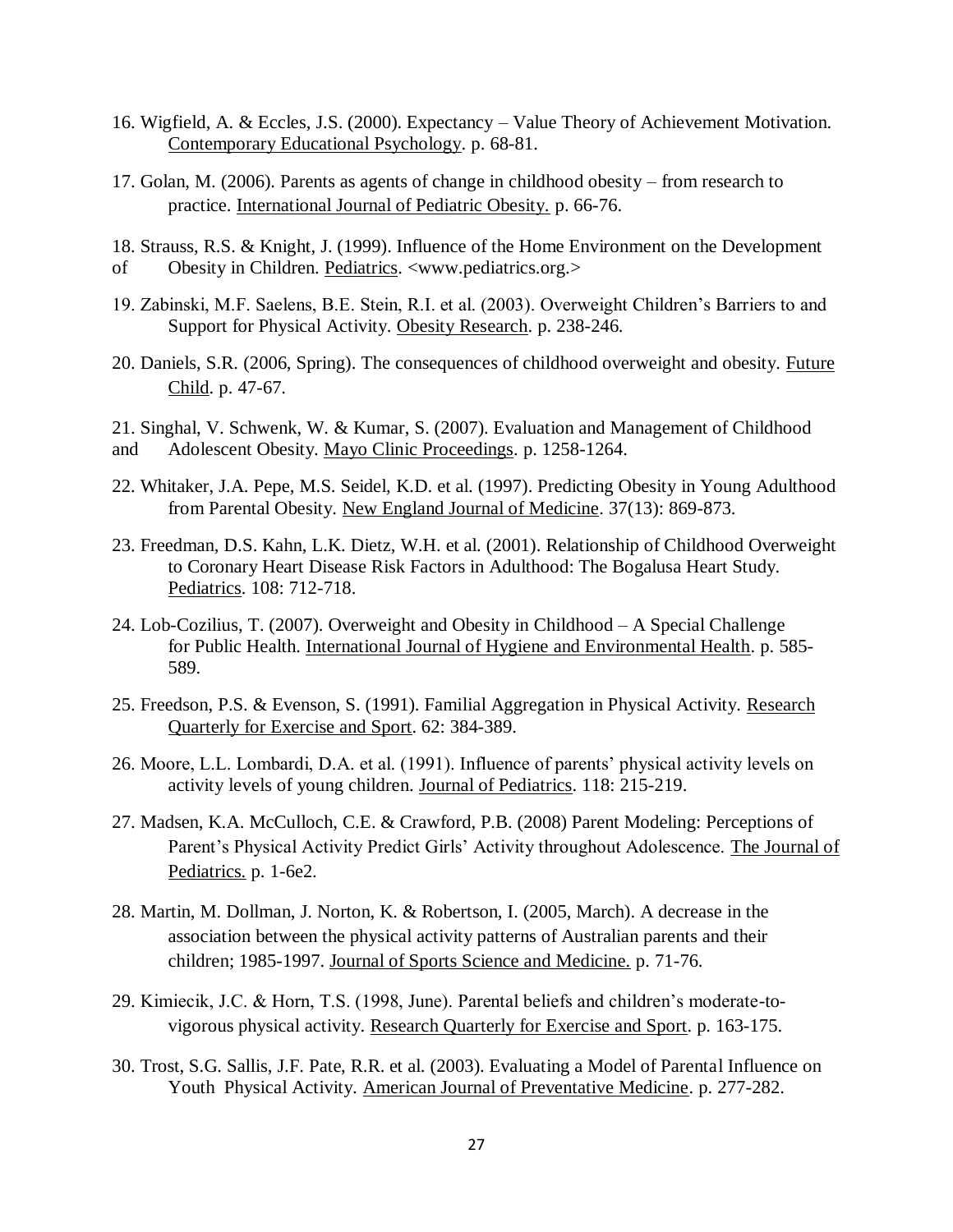31. Gordon-Larsen, P. McMurray, R.G. & Popkin, B.M. (2000, June). Determinants of adolescent physical activity and inactivity patterns. Pediatrics. p. E83.

- 32. Ornelas, I.J. Perreira, K.M. & Ayala, G.X. (2007, Feb.). Parental influences on adolescent physical activity: a longitudinal study. International Journal of Behavior, Nutrition and Physical Activity.
- 33. Lau, P.W. Lee, A. & Ransdell, L. (2007, Sept.). Parenting style and cultural influences on overweight children's attraction to physical activity. Obesity (Silver Spring). p. 2293- 302.
- 34. Bauer, K.W. Nelson, M.C. Boutelle, K.N. et.al. (2008, Feb.). Parental influences on adolescents' physical activity and sedentary behavior: longitudinal findings from Project EAT-II. International Journal of Behavior, Nutrition and Physical Activity.
- 35. Gaskin, P.S. Broome, H. Alert, C. & Fraser, H. (2007, June). Misperceptions, inactivity and maternal factors may drive obesity among Barbadian adolescents. Public Health Nutrition. p. 41-48.
- 36. Von Kutzleben, W. & Topper, H. ( 2008). The Childhood and Adolescent Obesity Epidemic Confronting Virginia Schools 2007-2008. Environmental Public Health Leadership Institute. <www.cdc.gov/NCEH/ehs/EPHLI/Reports/VonKutzelben.doc>
- 37. Godin, G. & Shephard, R.J. (1986). Psychosocial factors influencing intentions to exercise of young students from grades 7-9. Research Quarterly for Exercise and Sport. 57: 41-52.
- 38. Perusse, L. Tremblay, A. LeBlanc, C. et al. (1989). Genetic and Environmental influences on level of habitual physical activity and exercise participation. American Journal of Epidemiology. 129: 1012-22.
- 39. Anderssen, N. & Wold, B. (1992). Parental and Peer Influences on Leisure-time Physical Activity in young Adolescents. Research Quarterly for Exercise and Sport. 63: 341-8.
- 40. Paignon, A. Desrichard, O. & Bollon, T. (2004). Connectionist Models of Social learning: A Case of Learning by Observing A Simple Task. Canadian Journal of Experimental Psychology. 58: 46-60.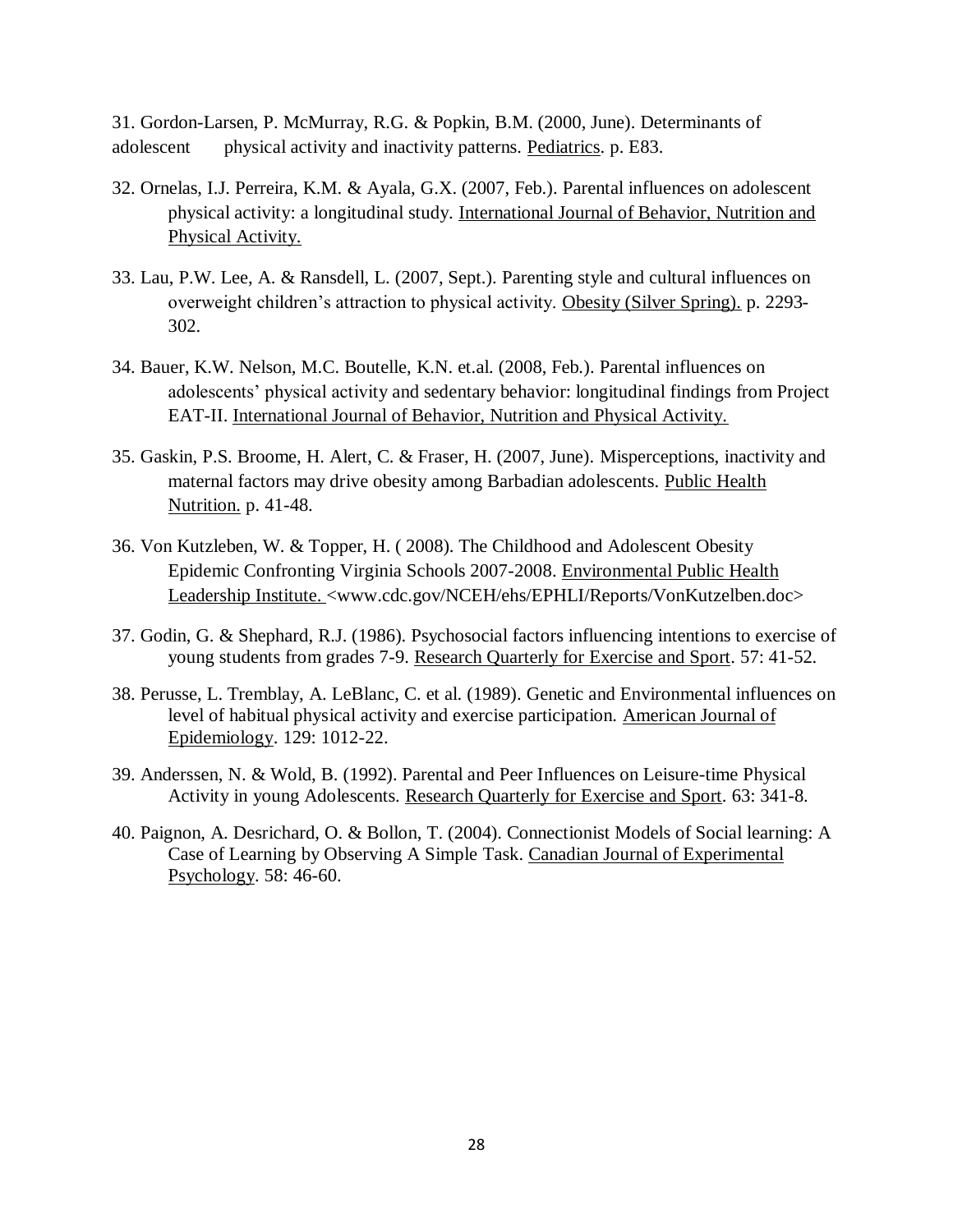## Appendix

/\* Create Formats\*/

#### **PROC FORMAT**;

```
 VALUE DAYS
 \frac{1}{8} - 7 = "RANGE 0 - 7"*/
    96 = "96 - DON'T KNOW"
    97 = "97 - REFUSED"
    .L = ".L - LEGITIMATE SKIP"
    .P = ".P - PARTIAL INTERVIEW"
    .M = ".M - MISSING"
    .N = ".N - NOT IN UNIVERSE"
 ;
VALUE EVGFPDR 1 = " 1 - EXCELLENT" 2 = " 2 - VERY GOOD"
          3 = " 3 - GOOD"
         4 = " 4 - FAR" 5 = " 5 - POOR"
         6 = " 6 - DONT KNOW" 7 = " 7 - REFUSED"
          .L = ".L - LEGITIMATE SKIP"
          .M = ".M - MISSING"
         .P = ".P - PARTIAL INTERVIEW"
         .N = ".N - NOT IN UNIVERSE"
  ;
 VALUE FEET
/* 0 - 77 = "RANGE 0 - 77"
```

```
 96 = "96 - DON'T KNOW"
   97 = "97 - REFUSED"
   .L = ".L - LEGITIMATE SKIP"
   .P = ".P - PARTIAL INTERVIEW"
   .M = ".M - MISSING"
   .N = ".N - NOT IN UNIVERSE"
 ;
```
### VALUE ID

```
 2000000 - 29999999 = "UNIQUE HH ID"
 ;
```

```
VALUE MARK 0 = "0 - NOT MARKED" 1 = " 1 - MARKED"
         6 = " 6 - DON'T KNOW"
         7 = " 7 - REFUSED"
         .L = ".L - LEGITIMATE SKIP"
         .M = ".M - MISSING"
         .P = ".P - PARTIAL INTERVIEW"
         .N = ".N - NOT IN UNIVERSE"
```

```
 ;
```

```
 VALUE NRSUADR
```
- $1 = " 1 NEVER"$  $2 = " 2 - RARELY"$
- **3** = " 3 SOMETIMES" **4** = " 4 - USUALLY" **5** = " 5 - ALWAYS" **6** = " 6 - DON'T KNOW"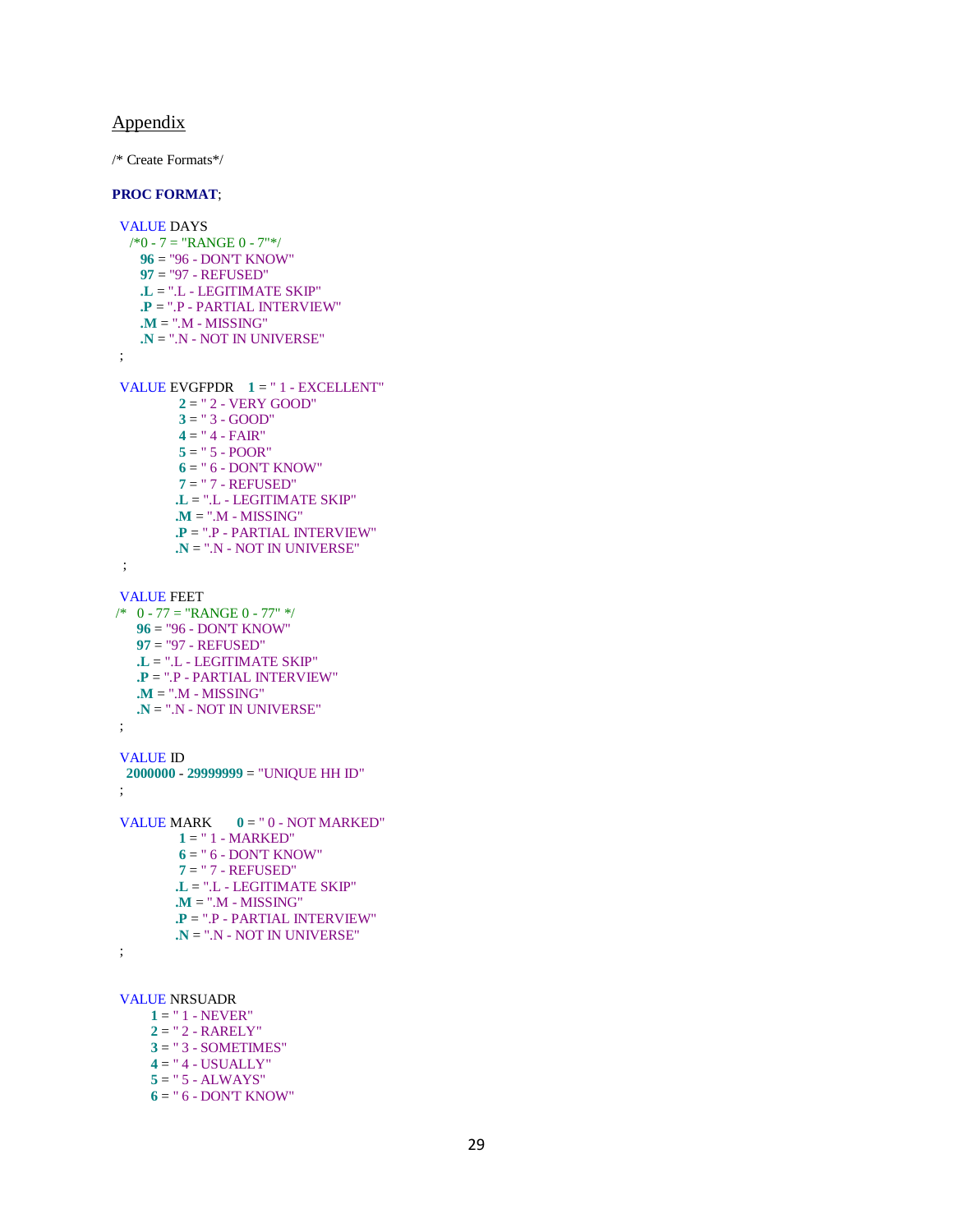```
 7 = " 7 - REFUSED"
     .L = ".L - LEGITIMATE SKIP"
     .M = ".M - MISSING"
     .P = ".P - PARTIAL INTERVIEW"
     .N = ".N - NOT IN UNIVERSE"
 ;
 VALUE POUNDS
 /* 1 - 280 = "RANGE 1 - 280" */
    996 = "996 - DON'T KNOW"
    997 = "997 - REFUSED"
    .L = " .L - LEGITIMATE SKIP"
    .P = " .P - PARTIAL INTERVIEW"
    .M = " .M - MISSING"
    .N = " .N - NOT IN UNIVERSE"
 ;
 VALUE POVLVLR
  .P = ".P - PARTIAL INTERVIEW"
  .M = ".M - MISSING"
   1 = " 1 - LESS THAN 100% POVERTY LEVEL"
   2 = " 2 - 100% TO BELOW 133% POVERTY LEVEL"
   3 = " 3 - 133% TO BELOW 150% POVERTY LEVEL"
   4 = " 4 - 150% TO BELOW 185% POVERTY LEVEL"
  5 = " 5 - 185% TO BELOW 200% POVERTY LEVEL"
   6 = " 6 - 200% TO BELOW 300% POVERTY LEVEL"
  7 = " 7 - 300% TO BELOW 400% POVERTY LEVEL"
   8 = " 8 - AT OR ABOVE 400% POVERTY LEVEL"
 ;
   1 = " 1 - AK"2 = " 2-AL"3 = "3-AR"
   4 = " 4-AZ"5 = " 5-CA"6 = " 6-CO" 7 = " 7-CT"
    8 = " 8-DC"
   9 = " 9-DE"10 = "10-FL" 11 = "11-GA"
    12 = "12-HI"
  13 = "13-IA"
   14 = "14-ID"
  15 = "15-L"16 = "16-N" 17 = "17-KS"
   18 = "18-KY"
   19 = "19-LA"
   20 = "20-MA"
   21 = "21-MD"
   22 = "22-ME"
  23 = "23-MI" 24 = "24-MN"
   25 = "25-MO"
  26 = "26-MS"
```
#### VALUE STATE

 **27** = "27-MT" **28** = "28-NC" **29** = "29-ND" **30** = "30-NE" **31** = "31-NH"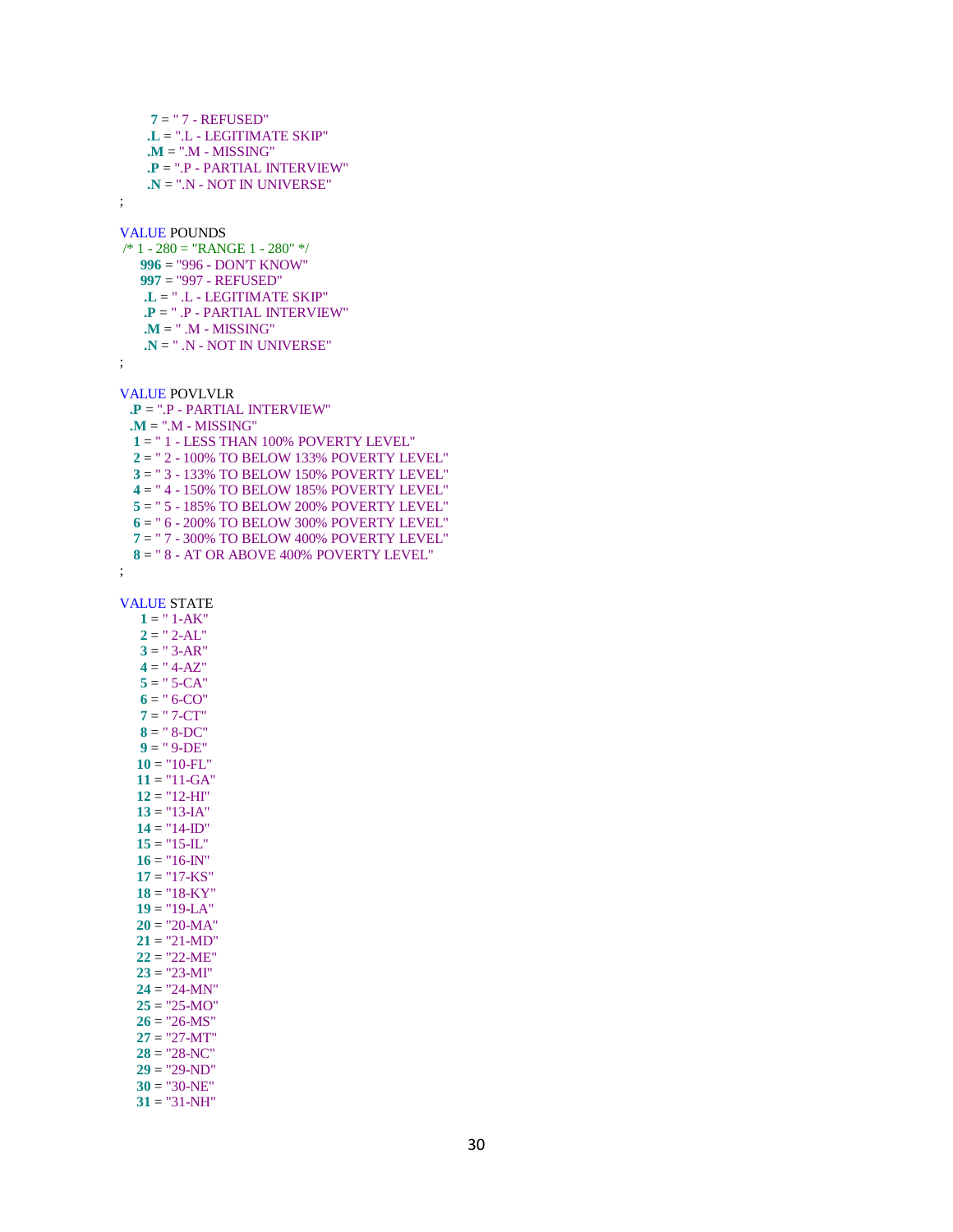$32 =$  "32-NJ" **33** = "33-NM" **34** = "34-NV" **35** = "35-NY"  $36 = "36-OH"$  **37** = "37-OK" **38** = "38-OR" **39** = "39-PA" **40** = "40-RI" **41** = "41-SC" **42** = "42-SD" **43** = "43-TN"  $44 = "44-TX"$  $45 = "45-UT"$  $46 = "46-VA"$  **47** = "47-VT" **48** = "48-WA" **49** = "49-WI" **50** = "50-WV" **51** = "51-WY" ; VALUE S10Q01C **1** = " 1 - DEFINITELY AGREE" **2** = " 2 - SOMEWHAT AGREE" **3** = " 3 - SOMEWHAT DISAGREE" **4** = " 4 - DEFINITELY DISAGREE" **6** = " 6 - DON'T KNOW" **7** = " 7 - REFUSED" **.L** = ".L - LEGITIMATE SKIP" **.M** = ".M - MISSING" **.P** = ".P - PARTIAL INTERVIEW" **.N** = ".N - NOT IN UNIVERSE" ; VALUE S1Q01C **1** = " 1 - MALE" **2** = " 2 - FEMALE" **6** = " 6 - DON'T KNOW" **7** = " 7 - REFUSED" **.L** = ".L - LEGITIMATE SKIP" **.M** = ".M - MISSING" **.P** = ".P - PARTIAL INTERVIEW" **.N** = ".N - NOT IN UNIVERSE" ; VALUE S2Q01C **1** = " 1 - EXCELLENT" **2** = " 2 - VERY GOOD"  $3 = "3 - GOD"$  **4** = " 4 - FAIR" **5** = " 5 - POOR" **6** = " 6 - DON'T KNOW" **7** = " 7 - REFUSED" **.L** = ".L - LEGITIMATE SKIP" **.M** = ".M - MISSING" **.P** = ".P - PARTIAL INTERVIEW" **.N** = ".N - NOT IN UNIVERSE" ; VALUE S2Q47C **1** = " 1 - MINOR" **2** = " 2 - MODERATE" **3** = " 3 - SEVERE" **6** = " 6 - DON'T KNOW" **7** = " 7 - REFUSED"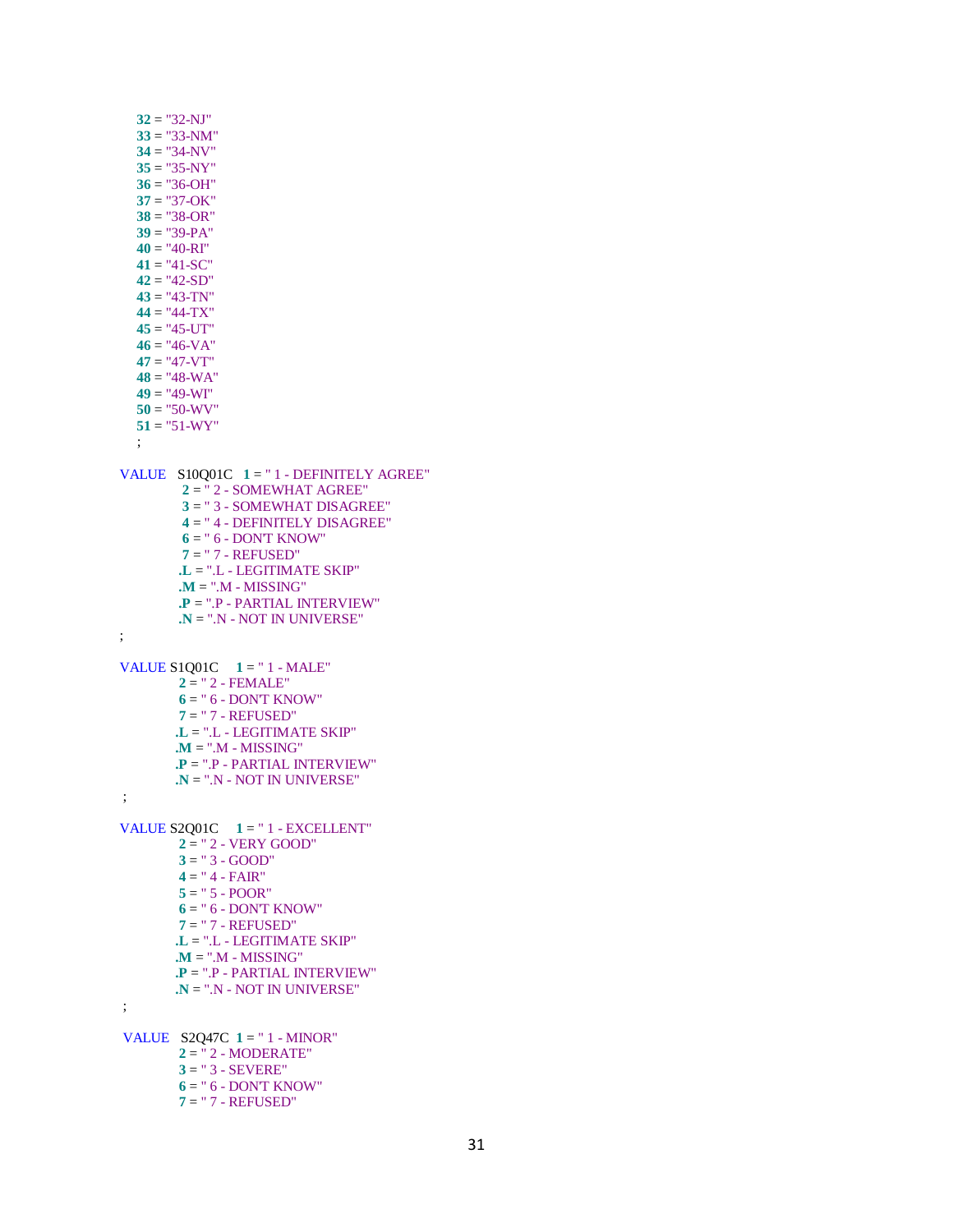```
 .L = ".L - LEGITIMATE SKIP"
         .M = ".M - MISSING"
         .P = ".P - PARTIAL INTERVIEW"
         .N = ".N - NOT IN UNIVERSE"
 ;
 VALUE S2Q50C 1 = " 1 - MINOR DIFFICULTIES"
         2 = " 2 - MODERATE DIFFICULTIES"
          3 = " 3 - SEVERE DIFFICULTIES"
         6 = " 6 - DONT KNOW" 7 = " 7 - REFUSED"
         .L = ".L - LEGITIMATE SKIP"
         .M = ".M - MISSING"
         .P = ".P - PARTIAL INTERVIEW"
         .N = ".N - NOT IN UNIVERSE"
 ;
 VALUE S2Q51C 1 = " 1 - A GREAT DEAL"
          2 = " 2 - A MEDIUM AMOUNT"
          3 = " 3 - A LITTLE"
          4 = " 4 - NOT AT ALL"
          6 = " 6 - DON'T KNOW"
         7 = " 7 - REFUSED"
         .L = ".L - LEGITIMATE SKIP"
         .M = ".M - MISSING"
         .P = ".P - PARTIAL INTERVIEW"
         .N = ".N - NOT IN UNIVERSE"
 ;
 VALUE S2Q52C
   1 = "01 - LESS THAN ONE DAY AGO"
   2 = "02 - 1-6 DAYS AGO"
   3 = "03 - 1 WEEK TO LESS THAN 3 MONTHS AGO"
   4 = "04 - 3 MONTHS TO LESS THAN 1 YEAR AGO"
   5 = "05 - 1 YEAR TO LESS THAN 3 YEARS AGO"
   6 = "06 - 3 YEARS TO 5 YEARS AGO"
   7 = "07 - MORE THAN 5 YEARS AGO"
  8 = "08 - HAS NEVER USED MEDICATION"
  96 = "96 - DON'T KNOW"
  97 = "97 - REFUSED"
  .L = ".L - LEGITIMATE SKIP"
  .M = ".M - MISSING"
  .P = ".P - PARTIAL INTERVIEW"
  .N = ".N - NOT IN UNIVERSE"
 ;
 VALUE S2Q54C 1 = "1 - EXCELLENT"
          2 = "2 - VERY GOOD"
         3 = "3 - GOD"4 = 4 - FAIR''5 = "5 - POOR" 6 = "6 - HAS NO NATURAL TEETH"
          96 = "96 - DON'T KNOW"
          97 = "97 - REFUSED"
          .L = ".L - LEGITIMATE SKIP"
         .M = ".M - MISSING"
         .P = ".P - PARTIAL INTERVIEW"
         .N = ".N - NOT IN UNIVERSE"
 ;
 VALUE S2Q56C
```

```
 1 = "1 - NEVER"
```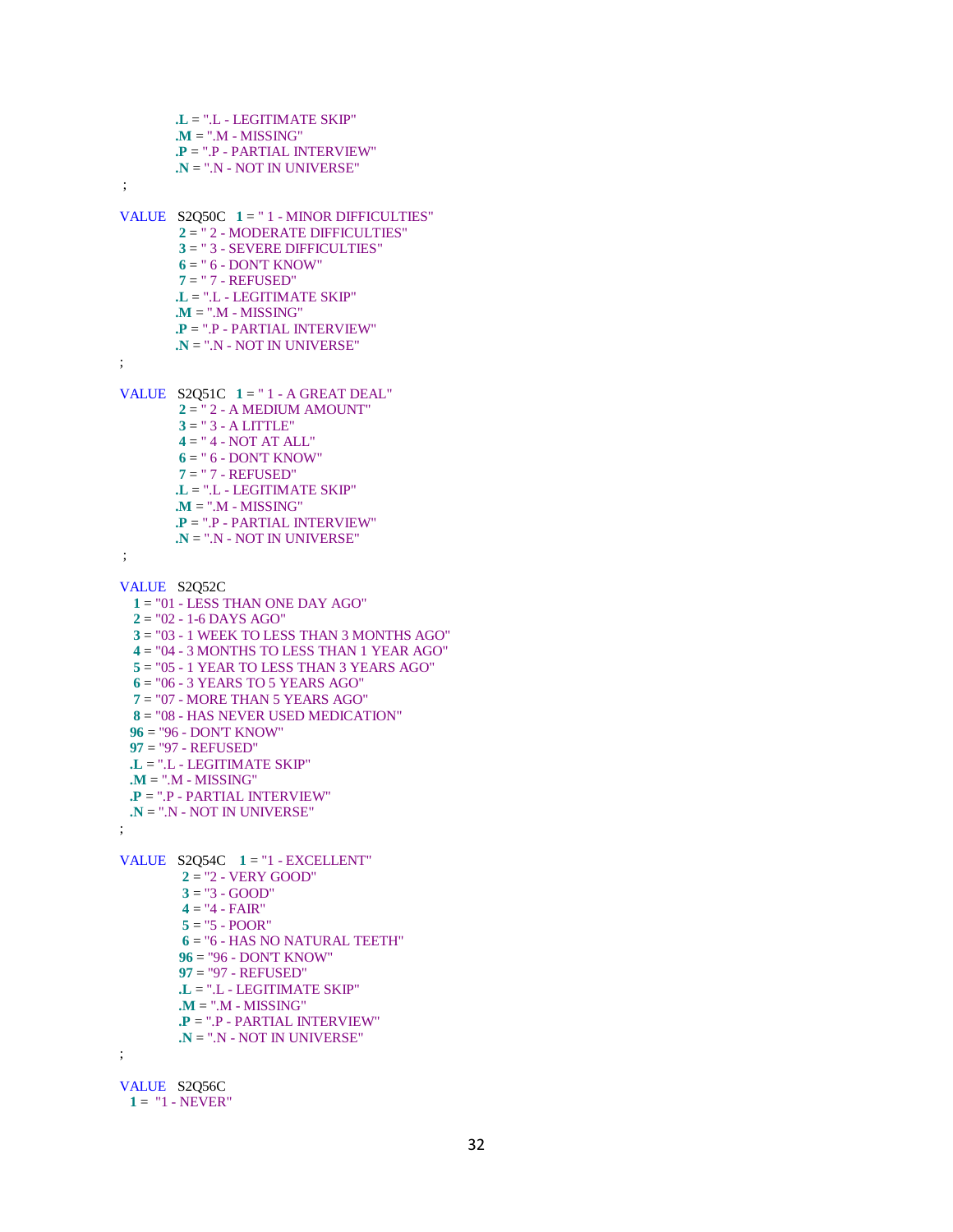$2 =$  "2 - 6 MONTHS OR LESS" **3** = "3 - MORE THAN 6 MONTHS, BUT NOT MORE THAN 1 YEAR AGO" **4** = "4 - MORE THAN 1 YEAR, BUT NOT MORE THAN 2 YEARS AGO" **5** = "5 - MORE THAN 2 YEARS, BUT NOT MORE THAN 5 YEARS AGO" **6** = "6 - MORE THAN 5 YEARS AGO" **96** = "96 - DON'T KNOW" **97** = "97 - REFUSED" **.L** = ".L - LEGITIMATE SKIP" **.M** = ".M - MISSING" **.P** = ".P - PARTIAL INTERVIEW" **.N** = ".N - NOT IN UNIVERSE" ; VALUE S4Q03C **0** - **995** = "RANGE 0 - 995" **996** = "996 - DON'T KNOW" **997** = "997 - REFUSED" **.L** = " .L - LEGITIMATE SKIP" **.P** = " .P - PARTIAL INTERVIEW" **.M** = " .M - MISSING" **.N** = " .N - NOT IN UNIVERSE" ; VALUE S4Q03CR  $\frac{1}{8}$  - 20 = "RANGE 0 - 20"\*/ **96** = "96 - DON'T KNOW" **97** = "97 - REFUSED" **.L** = " .L - LEGITIMATE SKIP" **.P** = " .P - PARTIAL INTERVIEW" **.M** = " .M - MISSING" **.N** = " .N - NOT IN UNIVERSE" ; VALUE S4Q03CRR /\*0 - 12 = "RANGE 0 - 12"\*/ **12** = "12 - 12 OR MORE" **96** = "96 - DON'T KNOW" **97** = "97 - REFUSED" **.L** = " .L - LEGITIMATE SKIP" **.P** = " .P - PARTIAL INTERVIEW" **.M** = " .M - MISSING" **.N** = " .N - NOT IN UNIVERSE" ; VALUE S4Q04CR  $/*0 - 5 = "RANGE 0 - 5"$  **96** = "96 - DON'T KNOW" **97** = "97 - REFUSED" **.L** = " .L - LEGITIMATE SKIP" **.P** = " .P - PARTIAL INTERVIEW" **.M** = " .M - MISSING" **.N** = " .N - NOT IN UNIVERSE" ; VALUE S4Q05CR  $\sqrt{$}0 - 5 = "RANGE 0 - 6"$  **96** = "96 - DON'T KNOW" **97** = "97 - REFUSED" **.L** = " .L - LEGITIMATE SKIP" **.P** = " .P - PARTIAL INTERVIEW" **.M** = " .M - MISSING" **.N** = " .N - NOT IN UNIVERSE"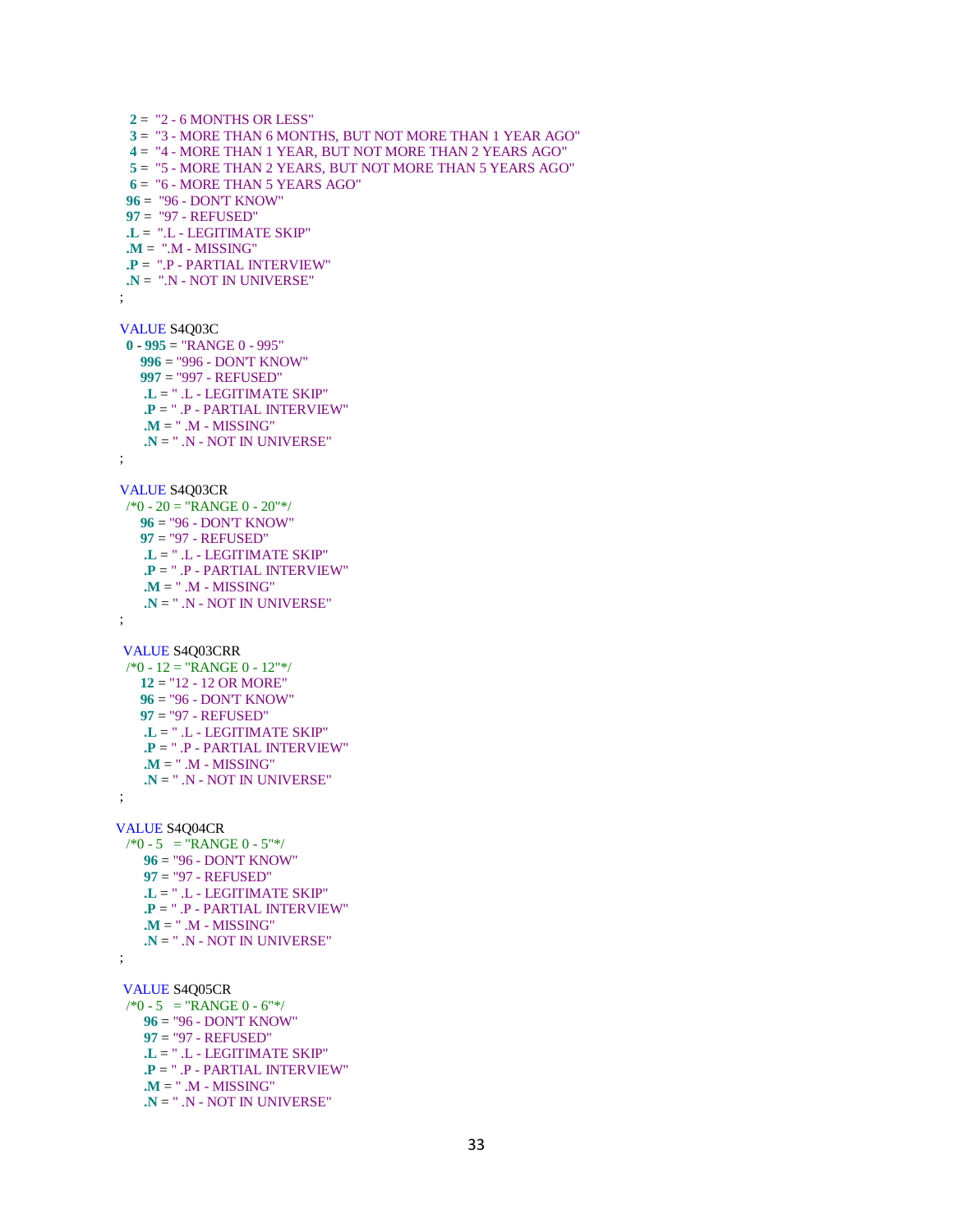; VALUE S4Q28C  $1 = " 1 - ONE"$  $2 = " 2 - TWO"$  **3** = " 3 - THREE OR MORE" **4** = " 4 - ALL THAT ARE RECOMMENDED" **6** = " 6 - DON'T KNOW" **7** = " 7 - REFUSED" **.L** = ".L - LEGITIMATE SKIP" **.M** = ".M - MISSING" **.P** = ".P - PARTIAL INTERVIEW" **.N** = ".N - NOT IN UNIVERSE" ; VALUE S4Q29C **1** = "1 - DOCTOR'S OFFICE" **2** = "2 - SCHOOL CLINIC" **3** = "3 - COMMUNITY CLINIC" **4** = "4 - HEAD START PROGRAM OR DAYCARE" **5** = "5 - HEALTH DEPARTMENT" **6** = "6 - PHARMACY" **7** = "7 - SOME OTHER PLACE" **8** = "8 - OTHER HOSPITAL/MEDICAL CENTER" **9** = "9 - MILITARY HOSPITAL/MILITARY BASE/MILITARY CLINIC"  $10 = "10 - WIC"$  **96** = "96 - DON'T KNOW" **97** = "97 - REFUSED" **.L** = ".L - LEGITIMATE SKIP" **.M** = ".M - MISSING" **.P** = ".P - PARTIAL INTERVIEW" **.N** = ".N - NOT IN UNIVERSE" ; VALUE S5Q09A **1** = " 1 - A BIG PROBLEM" **2** = " 2 - A MODERATE PROBLEM" **3** = " 3 - A SMALL PROBLEM"  $4 = " 4 - NO PROBLEM AT ALL"$  **6** = " 6 - DON'T KNOW" **7** = " 7 - REFUSED" **.L** = ".L - LEGITIMATE SKIP" **.M** = ".M - MISSING" **.P** = ".P - PARTIAL INTERVIEW" **.N** = ".N - NOT IN UNIVERSE" ; VALUE S5Q09C **1** = " 1 - NEVER" **2** = " 2 - SOMETIMES" **3** = " 3 - USUALLY"  $4 = " 4 - ALWAYS"$  **5** = " 5 - NO VISITS TO THE SPECIALIST DOCTOR" **6** = " 6 - DON'T KNOW" **7** = " 7 - REFUSED" **.L** = ".L - LEGITIMATE SKIP" **.M** = ".M - MISSING" **.P** = ".P - PARTIAL INTERVIEW" **.N** = ".N - NOT IN UNIVERSE" ; VALUE S5Q10C

**1** = " 1 - NEVER"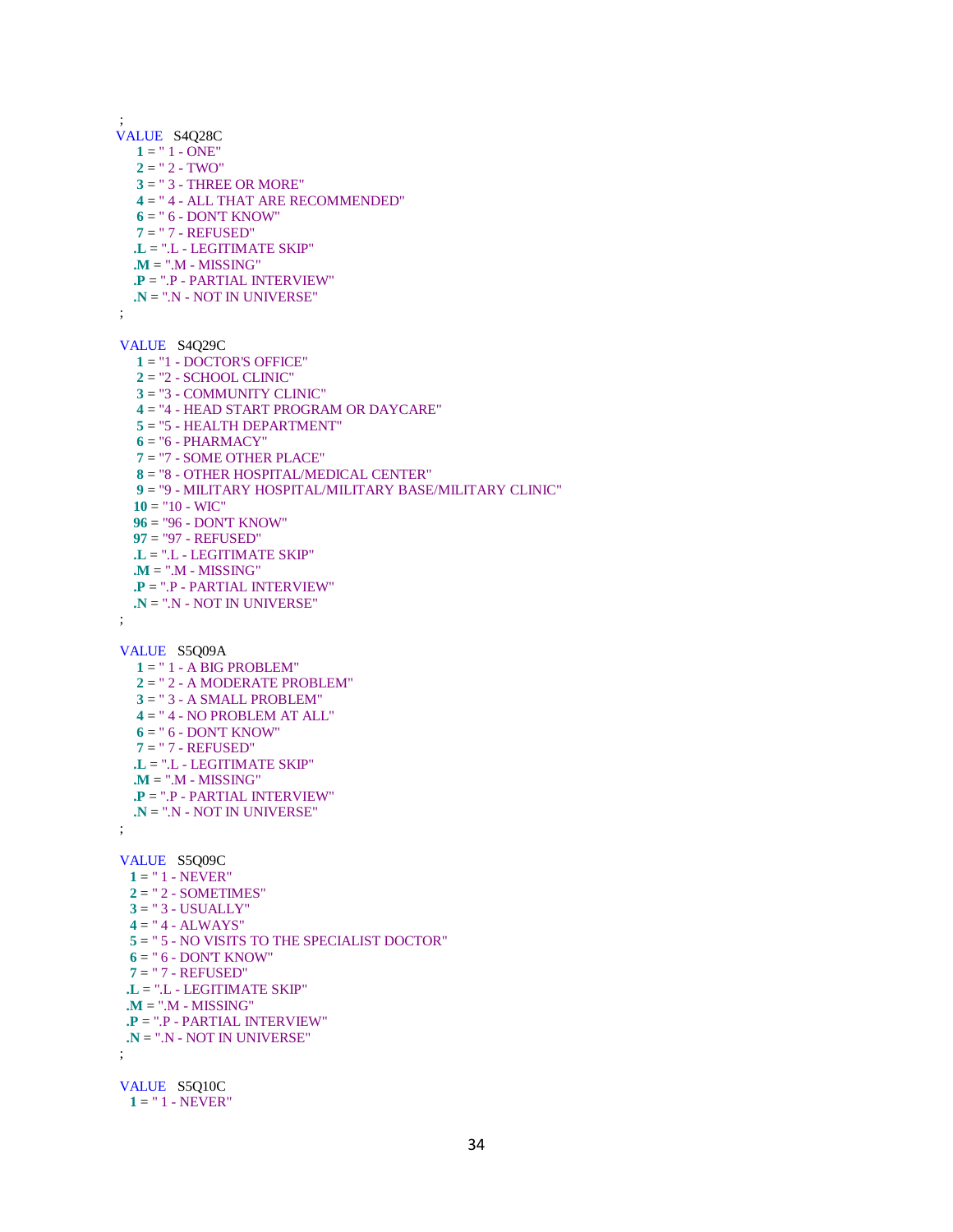**2** = " 2 - SOMETIMES" **3** = " 3 - USUALLY"  $4 = " 4 - ALWAYS"$  **5** = " 5 - NO SPECIAL CARE OR EQUIPMENT RECEIVED" **6** = " 6 - DON'T KNOW" **7** = " 7 - REFUSED" **.L** = ".L - LEGITIMATE SKIP" **.M** = ".M - MISSING" **.P** = ".P - PARTIAL INTERVIEW" **.N** = ".N - NOT IN UNIVERSE"

 VALUE S6Q60AC **1** = " 1 - DAYS"  $2 = " 2 - WEEKS"$  $3 =$  " 3 - MONTHS" **4** = " 4 - YEARS" **6** = " 6 - DON'T KNOW" **7** = " 7 - REFUSED" **.L** = ".L - LEGITIMATE SKIP" **.M** = ".M - MISSING" **.P** = ".P - PARTIAL INTERVIEW" **.N** = ".N - NOT IN UNIVERSE"

;

;

 VALUE S6Q60C **0** - **994** = "RANGE 0 - 994" **995** = "9995 - STILL BREASTFEEDING" **996** = "9996 - DON'T KNOW" **997** = "9997 - REFUSED" **.L** = " .L - LEGITIMATE SKIP" **.P** = " .P - PARTIAL INTERVIEW" **.M** = " .M - MISSING" **.N** = " .N - NOT IN UNIVERSE" ;

```
VALUE S6Q60CR
  /*0 - 1095 = "RANGE 0 - 1095"*/
     1095 = "1095 - 1095 DAYS OR MORE"
     9995 = "9995 - STILL BREASTFEEDING"
     9996 = "9996 - DON'T KNOW"
     9997 = "9997 - REFUSED"
     .L = " .L - LEGITIMATE SKIP"
     .P = " .P - PARTIAL INTERVIEW"
    \mathbf{M} = \text{''} .<br>M - MISSING"
     .N = " .N - NOT IN UNIVERSE"
 ;
```

```
 VALUE S6Q9N 1 = " 1 - A LOT"
          2 = " 2 - A LITTLE"
          3 = " 3 - NOT AT ALL"
         6 = " 6 - DONT KNOW" 7 = " 7 - REFUSED"
          .L = ".L - LEGITIMATE SKIP"
          .M = ".M - MISSING"
          .P = ".P - PARTIAL INTERVIEW"
          .N = ".N - NOT IN UNIVERSE"
 ;
```
 VALUE S7Q01C **1** = " 1 - PUBLIC" **2** = " 2 - PRIVATE" **3** = " 3 - HOME-SCHOOLED"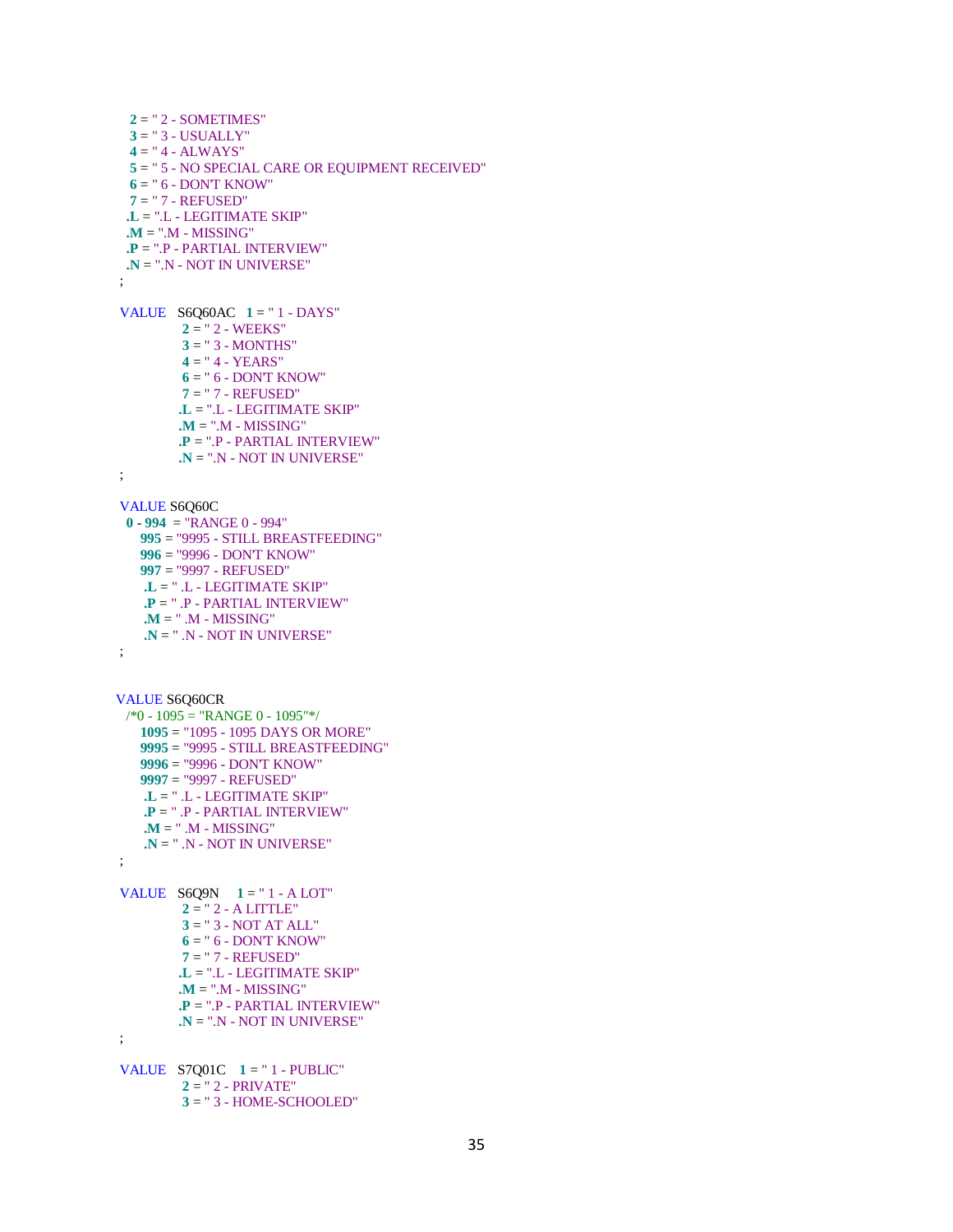**4** = " 4 - [S.C.] IS NOT ENROLLED IN SCHOOL."  $6 = " 6 - DONT KNOW"$  **7** = " 7 - REFUSED" **.L** = ".L - LEGITIMATE SKIP" **.M** = ".M - MISSING" **.P** = ".P - PARTIAL INTERVIEW" **.N** = ".N - NOT IN UNIVERSE" VALUE S7Q02CR  $0 = "0 - NONE"$ 

 $/*1 - 40 = "RANGE 1 - 40"$  **40** = "40 - 40 OR MORE DAYS" **240** = "240 - ENTIRE SCHOOL YEAR" **994** = "994 - HOME SCHOOLED" **995** = "995 - DID NOT GO TO SCHOOL" **996** = "996 - DON'T KNOW" **997** = "997 - REFUSED" **.L** = " .L - LEGITIMATE SKIP" **.M** = " .M - MISSING" **.P** = " .P - PARTIAL INTERVIEW" **.N** = " .N - NOT IN UNIVERSE"

;

;

;

VALUE S7Q04C  $0 = " 0 - NEVER"$  $1 = " 1 - ONCE"$  **2** = " 2 - MORE THAN ONCE"  $6 = " 6 - DONT KNOW"$  **7** = " 7 - REFUSED" **.L** = ".L - LEGITIMATE SKIP" **.M** = ".M - MISSING" **.P** = ".P - PARTIAL INTERVIEW" **.N** = ".N - NOT IN UNIVERSE"

 VALUE S7Q14C **1** = " 1 - ALL OF [HIS/HER] FRIENDS" **2** = " 2 - MOST OF [HIS/HER] FRIENDS" **3** = " 3 - SOME OF [HIS/HER] FRIENDS" **4** = " 4 - NONE OF [HIS/HER] FRIENDS" **5** = " 5 - CHILD HAS NO FRIENDS" **6** = " 6 - DON'T KNOW" **7** = " 7 - REFUSED" **.L** = ".L - LEGITIMATE SKIP" **.M** = ".M - MISSING" **.P** = ".P - PARTIAL INTERVIEW AFTER S2Q02" **.N** = ".N - NOT IN UNIVERSE" ;

#### VALUE S7Q16C

;

 **1** - **168** = "RANGE 1 - 168" **995** = "995 - MORE THAN ZERO, LESS THAN 1 HOUR" **996** = "996 - DON'T KNOW" **997** = "997 - REFUSED" **.L** = " .L - LEGITIMATE SKIP" **.P** = " .P - PARTIAL INTERVIEW" **.M** = " .M - MISSING" **.N** = " .N - NOT IN UNIVERSE"

 VALUE S7Q19C **0** - **168** = "RANGE 0 - 168" **995** = "995 - MORE THAN ZERO, LESS THAN 1 HOUR"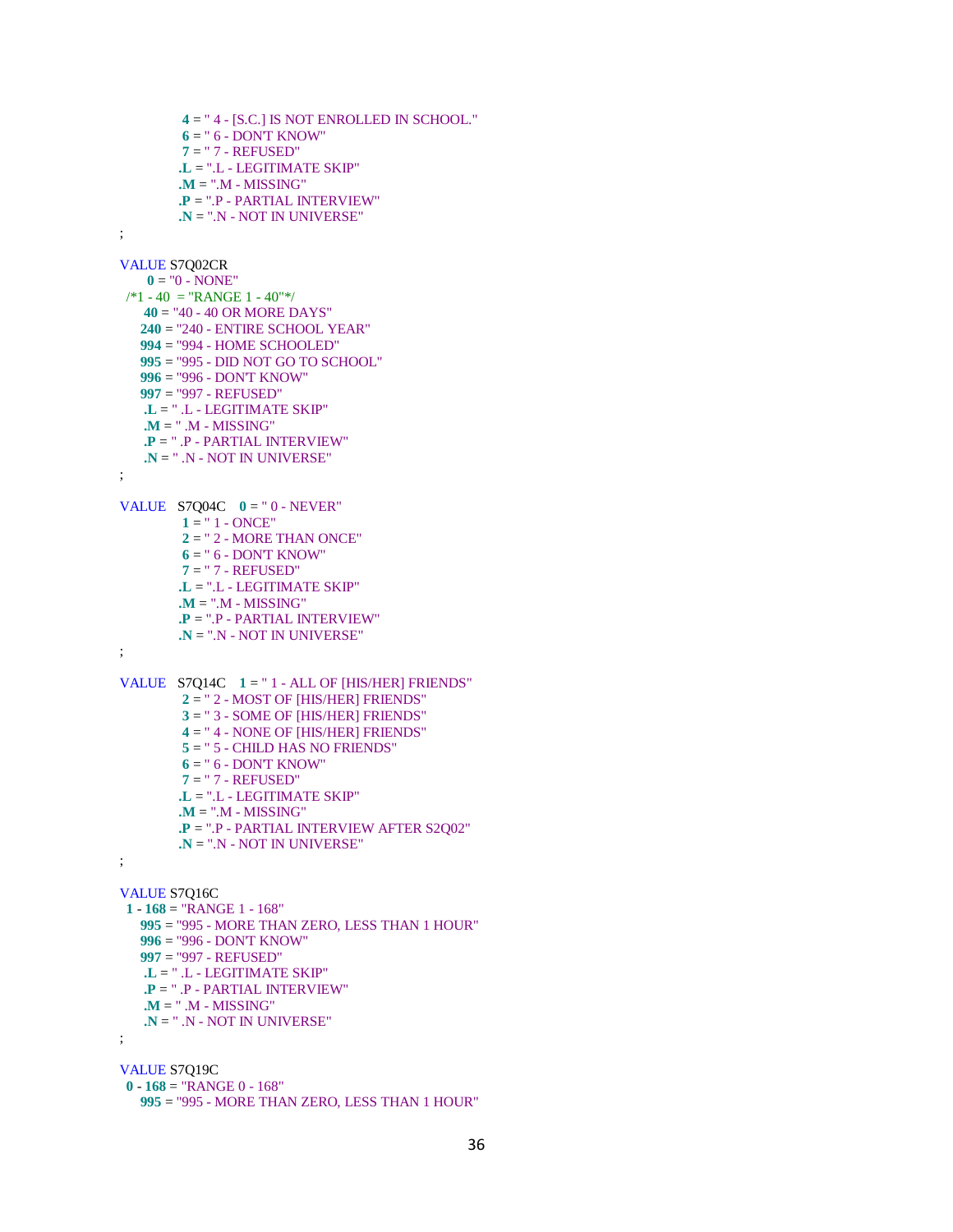```
 996 = "996 - DON'T KNOW"
    997 = "997 - REFUSED"
    .L = " .L - LEGITIMATE SKIP"
    .P = " .P - PARTIAL INTERVIEW"
    .M = " .M - MISSING"
    .N = " .N - NOT IN UNIVERSE"
 ;
VALUE S7Q23C 1 = "1 - NEVER"
          2 = " 2 - SOMETIMES"
          3 = " 3 - USUALLY"
          4 = " 4 - ALWAYS"
         6 = " 6 - DONT KNOW" 7 = " 7 - REFUSED"
          .L = ".L - LEGITIMATE SKIP"
          .M = ".M - MISSING"
          .P = ".P - PARTIAL INTERVIEW"
          .N = ".N - NOT IN UNIVERSE"
 ;
 VALUE S7Q26A
  1 = " 1 - HOURS" 2 = " 2 - MINUTES"
 6 = " 6 - DON'T 7 = " 7 - REFUSED"
  .L = ".L - LEGITIMATE SKIP"
  .P = ".P - PARTIAL INTERVIEW"
  .M = ".M - MISSING"
  .N = ".N - NOT IN UNIVERSE"
 ;
 VALUE S7Q26C
  0 - 994 = "RANGE 0 - 994"
    995 = "995 - CHILD CAN'T READ"
    996 = "996 - DON'T KNOW"
    997 = "997 - REFUSED"
    .L = " .L - LEGITIMATE SKIP"
    .P = " .P - PARTIAL INTERVIEW"
    .M = " .M - MISSING"
    .N = " .N - NOT IN UNIVERSE"
 ;
 VALUE S7Q27C
  0 - 24 = "RANGE 0 - 24"
    25 = "25 - MORE THAN 0,LESS THAN 1 HOUR"
    26 = "26 - DON'T OWN COMPUTER"
    96 = "96 - DON'T KNOW"
    97 = "97 - REFUSED"
    .L = ".L - LEGITIMATE SKIP"
    .P = ".P - PARTIAL INTERVIEW"
    .M = ".M - MISSING"
    .N = ".N - NOT IN UNIVERSE"
 ;
 VALUE S7Q28C
  0 - 24 = "RANGE 0 - 24"
    25 = "25 - MORE THAN 0,LESS THAN 1 HOUR"
    26 = "26 - DON'T OWN TELEVISION"
    96 = "96 - DON'T KNOW"
    97 = "97 - REFUSED"
    .L = ".L - LEGITIMATE SKIP"
    .P = ".P - PARTIAL INTERVIEW"
```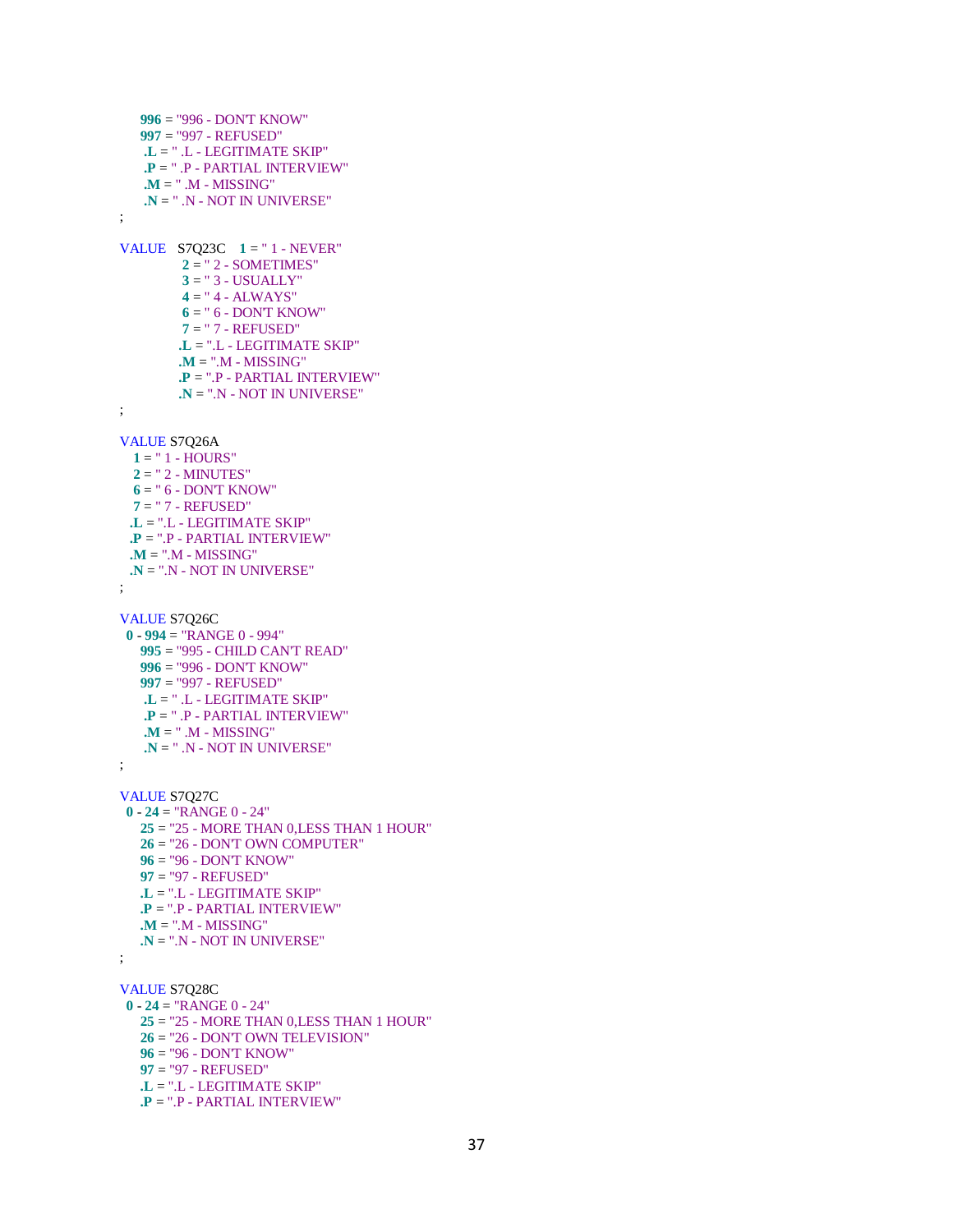**.M** = ".M - MISSING" **.N** = ".N - NOT IN UNIVERSE" ; VALUE S8Q01C **0** - **95** = "RANGE 0 - 95" **96** = "96 - DON'T KNOW" **97** = "97 - REFUSED" **.L** = ".L - LEGITIMATE SKIP" **.P** = ".P - PARTIAL INTERVIEW" **.M** = ".M - MISSING" **.N** = ".N - NOT IN UNIVERSE" ; VALUE S8Q01CR  $\frac{1}{8}$  - 20 = "RANGE 0 - 20"\*/ **96** = "96 - DON'T KNOW" **97** = "97 - REFUSED" **.L** = ".L - LEGITIMATE SKIP" **.P** = ".P - PARTIAL INTERVIEW" **.M** = ".M - MISSING" **.N** = ".N - NOT IN UNIVERSE" ; VALUE  $S8Q04C$   $1 = " 1 - VERY CLOSE"$  **2** = " 2 - SOMEWHAT CLOSE" **3** = " 3 - NOT VERY CLOSE" **4** = " 4 - NOT CLOSE AT ALL"  $6 = " 6 - DONT KNOW"$  **7** = " 7 - REFUSED" **.L** = ".L - LEGITIMATE SKIP" **.M** = ".M - MISSING" **.P** = ".P - PARTIAL INTERVIEW" **.N** = ".N - NOT IN UNIVERSE" ; VALUE S8Q06C  $1 = " 1 - V$  UERY WELL" **2** = " 2 - SOMEWHAT WELL" **3** = " 3 - NOT VERY WELL" **4** = " 4 - NOT WELL AT ALL" **6** = " 6 - DON'T KNOW" **7** = " 7 - REFUSED" **.L** = ".L - LEGITIMATE SKIP" **.M** = ".M - MISSING" **.P** = ".P - PARTIAL INTERVIEW" **.N** = ".N - NOT IN UNIVERSE" ; VALUE S9Q05C **1** = " 1 - MORE THAN ONCE A WEEK" **2** = " 2 - ABOUT ONCE A WEEK" **3** = " 3 - 1 TO 3 TIMES A MONTH" **4** = " 4 - 1 TO 11 TIMES A YEAR" **5** = " 5 - NOT AT ALL" **6** = " 6 - DON'T KNOW" **7** = " 7 - REFUSED" **.L** = ".L - LEGITIMATE SKIP" **.M** = ".M - MISSING" **.P** = ".P - PARTIAL INTERVIEW" **.N** = ".N - NOT IN UNIVERSE"

;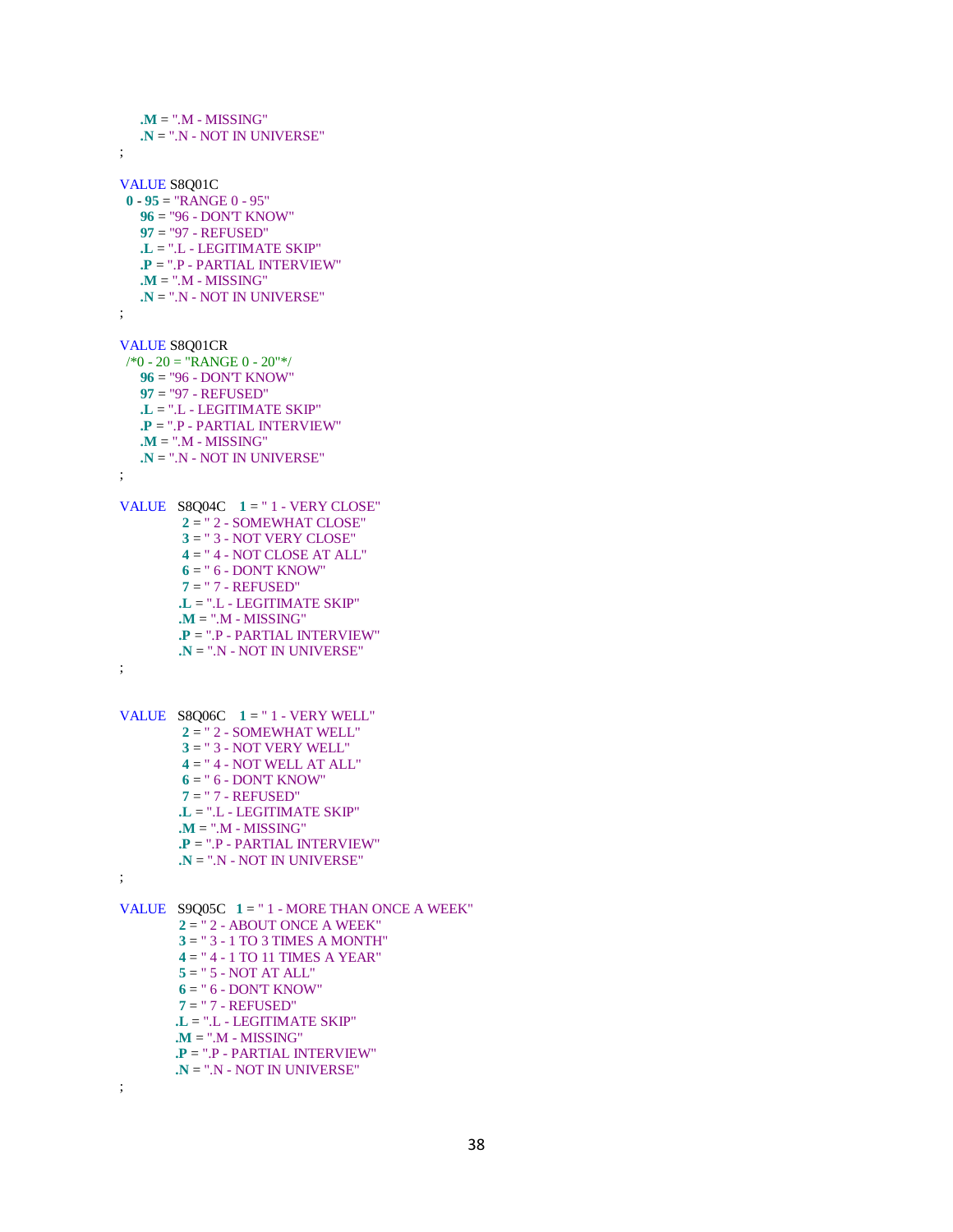```
 VALUE S9Q34C 1 = " 1 - YES"
          2 = " 2 - NO" 3 = " 3 - NEVER HEARD OF WIC"
           6 = " 6 - DON'T KNOW"
           7 = " 7 - REFUSED"
          .L = ".L - LEGITIMATE SKIP"
          .M = ".M - MISSING"
          .P = ".P - PARTIAL INTERVIEW"
          .N = ".N - NOT IN UNIVERSE"
  ;
 VALUE YN 1 = " 1 - YES"0 = " 0 - NO"6 = " 6 - DONT KNOW" 7 = " 7 - REFUSED"
           .L = ".L - LEGITIMATE SKIP"
           .P = ".P - PARTIAL INTERVIEW"
           .M = ".M - MISSING"
           .N = ".N - NOT IN UNIVERSE"
  ;
 VALUE YNX 1 = " 1 - YES"0 = " 0 - NO"6 = " 6 - DONT KNOW" 7 = " 7 - REFUSED"
           .L = ".L - LEGITIMATE SKIP"
           .P = ".P - PARTIAL INTERVIEW"
           .M = ".M - MISSING"
           .N = ".N - NOT IN UNIVERSE"
           .A = ".A - INTERVIEW COMPLETED PRIOR TO ADDITION OF QUESTION"
  ;
/* SPECIAL FORMATS */
/* NEW FORMATS */
value racem
  .M = ".M - MISSING"
 1 = "1 - WHITE ONLY" 2 = "2 - BLACK ONLY"
  3 = "3 - MULTIPLE RACE"
  4 = "4 - OTHER"
;
value racenaan
  .M = ".M - MISSING"
  1 = "1 - WHITE ONLY"
  2 = "2 - BLACK ONLY"
  3 = "3 - MULTIPLE RACE"
  4 = "4 - AI/AN ONLY"
  5 = "5 - OTHER"
 ;
value raceasia
  .M = ".M - MISSING"
 1 = "1 - WHITE ONLY" 2 = "2 - BLACK ONLY"
  3 = "3 - MULTIPLE RACE"
  4 = "4 - ASIAN ONLY"
  5 = "5 - OTHER"
 ;
value racehi
  .M = ".M - MISSING"
```

```
39
```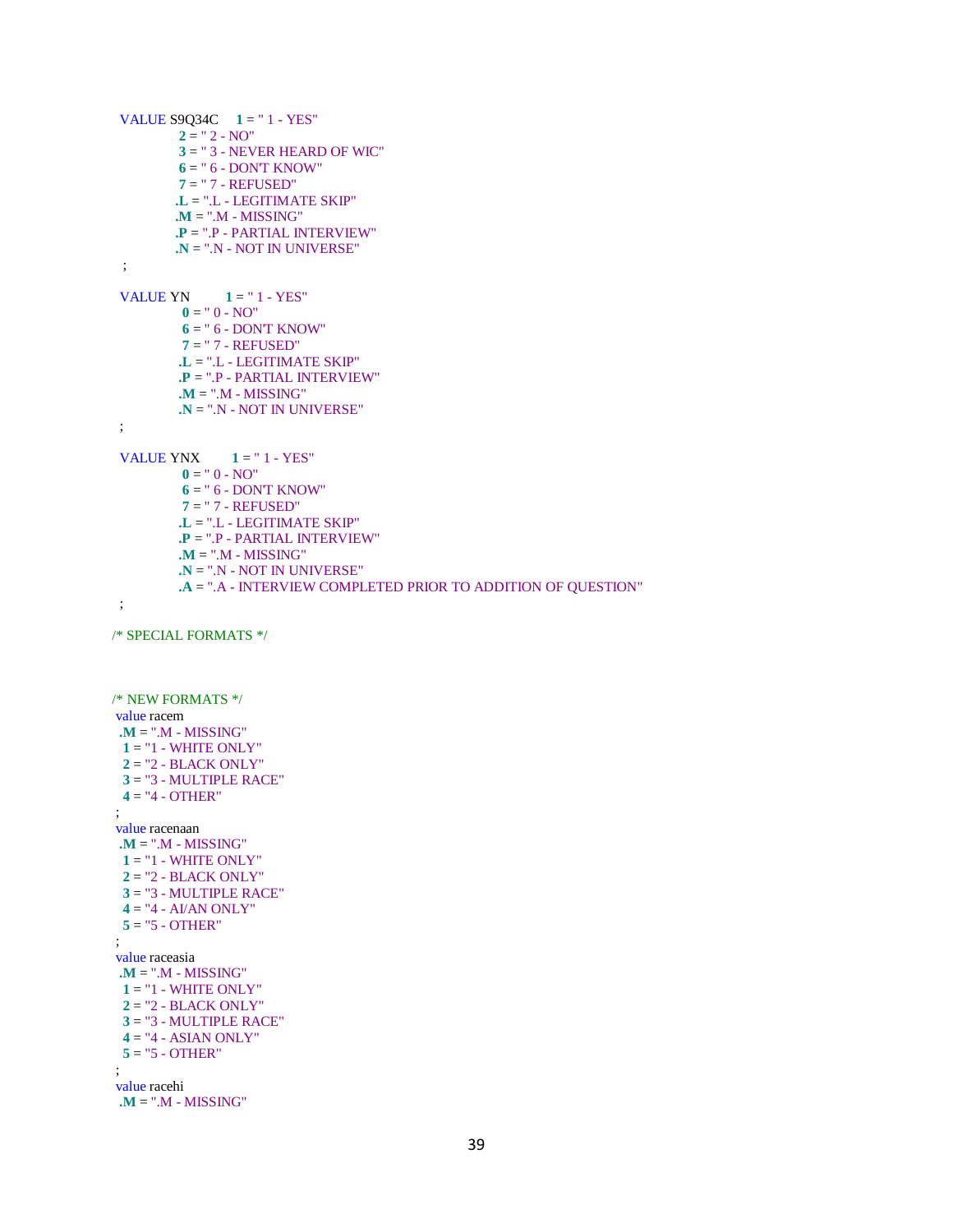**1** = "1 - WHITE ONLY" **2** = "2 - BLACK ONLY" **3** = "3 - MULTIPLE RACE" **4** = "4 - ASIAN ONLY" **5** = "5 - NH/PI ONLY"  $6 = "6 - OTHER"$ ; value religion **.M** = ".M - MISSING" **.P** = ".P - PARTIAL INTERVIEW"  $0 = "0 - NONE"$  **1** = "1 - AT LEAST ONCE PER YEAR, BUT LESS THAN ONCE PER MONTH" **2** = "2 - AT LEAST ONCE PER MONTH, BUT LESS THAN ONCE PER WEEK" **3** = "3 - AT LEAST ONCE PER WEEK, BUT LESS THAN DAILY"  $4 = "4 - DAILY"$  **6** = "6 - DON'T KNOW" **7** = "7 - REFUSED" ; value edr **.M** = ".M - MISSING" **1** = "1 - LESS THAN HIGH SCHOOL" **2** = "2 - 12 YEARS, HIGH SCHOOL GRADUATE" **3** = "3 - MORE THAN HIGH SCHOOL" **96** = "96 - DON'T KNOW" **97** = "97 - REFUSED" ; value msastat **.L** = ".L - LEGITIMATE SKIP" **.M** = ".M - MISSING"  $0 = " 0 - NOT IN AN MSA"$  **1** = " 1 - IN AN MSA" ; value povt **.M** = ".M - MISSING"  $1 = "1 - POOR"$  **2** = "2 - NEAR POOR" **3** = "3 - NOT POOR" ; value birthp **1** = "1 - ONLY CHILD"  $2 = "2$  - OLDEST CHILD" **3** = "3 - 2ND OLDEST CHILD" **4** = "4 - 3RD OLDEST CHILD" **5** = "5 - 4TH OLDEST CHILD" ; value ageyrg  $1 = "1 - AGES 0-5"$  **2** = "2 - AGES 6-11 " **3** = "3 - AGES 12-17" ; value plang **.M** = ".M - MISSING" **1** = "1 - ENGLISH" **2** = "2 - ANY OTHER LANGUAGE" **6** = "3 - DON'T KNOW"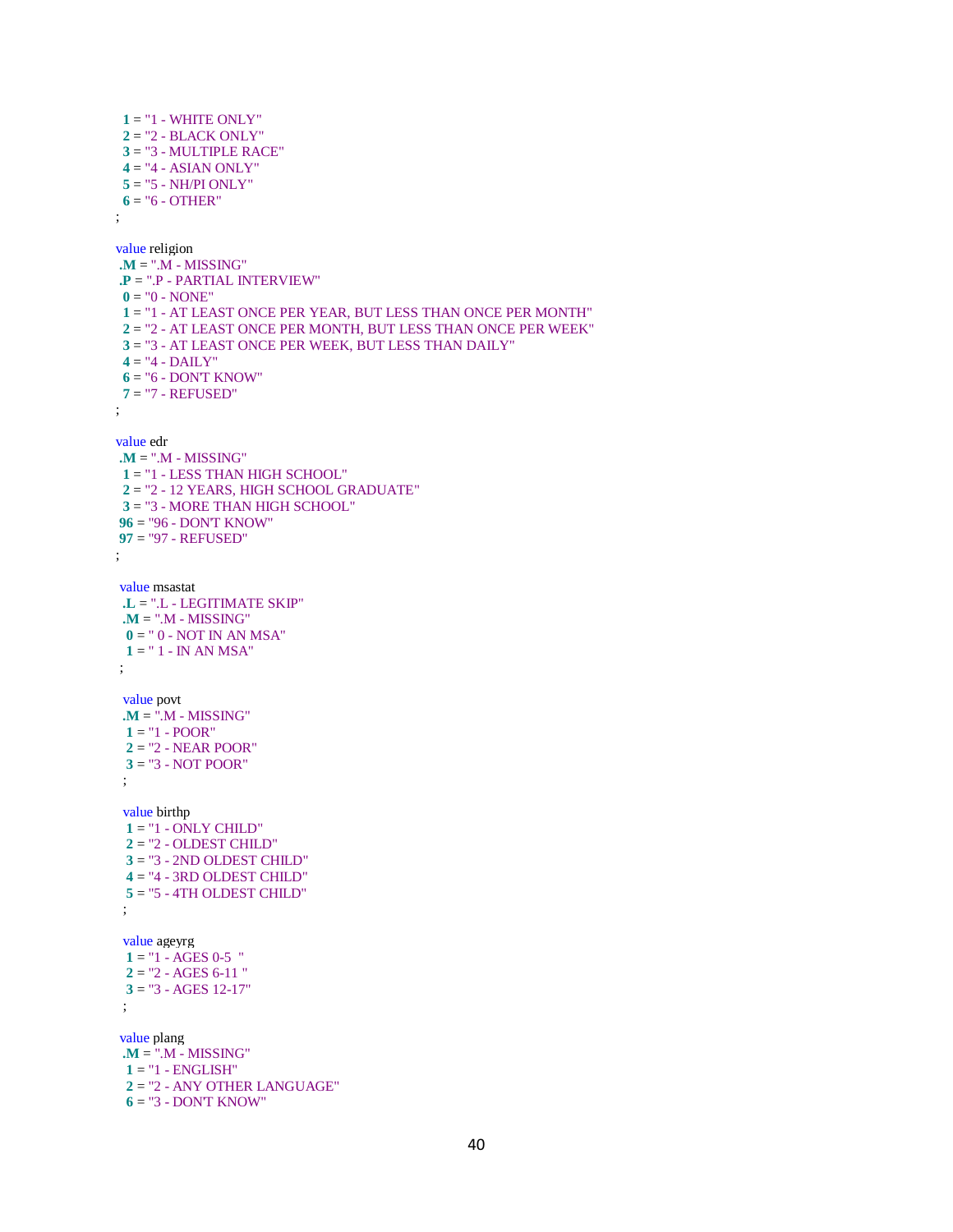**7** = "4 - REFUSED" ; value totkids  $1 = "1 - 1$  CHILD" **2** = "2 - 2 CHILDREN" **3** = "3 - 3 CHILDREN" **4** = "4 - 4 OR MORE CHILDREN" ; value totadult **.M** = ".M - MISSING" **1** = "1 - 1 ADULT" **2** = "2 - 2 ADULTS" **3** = "3 - 3 OR MORE ADULTS"  $6 = "6 - DONT KNOW"$  **7** = "7 - REFUSED" ; value fams **.M** = ".M - MISSING" **.P** = ".P - PARTIAL INTERVIEW" **1** = "1 - TWO PARENT BIOLOGICAL/ADOPTED" **2** = "2 - TWO PARENT STEPFAMILY" **3** = "3 - SINGLE MOTHER, NO FATHER PRESENT"  $4 = 4 - OPTHER''$  ; value relation **.M** = ".M - MISSING" **1** = "1 - MOTHER (BIOLOGICAL,STEP,FOSTER,ADOPTIVE)" **2** = "2 - FATHER (BIOLOGICAL,STEP,FOSTER,ADOPTIVE)" **3** = "3 - OTHER" **6** = "6 - DON'T KNOW" **7** = "7 - REFUSED" ; value BMI **.M** = ".M - MISSING" **1** = "1-UNDERWEIGHT" **2** = "2-NORMAL WEIGHT" **3** = "3-AT RISK OF OVERWEIGHT" **4** = "4-OVERWEIGHT" ; VALUE topcda /\*0 - 20 = "RANGE 0 - 20"\*/ **20** = "20 - 20 OR MORE" **96** = "96 - DON'T KNOW" **97** = "97 - REFUSED" **.L** = " .L - LEGITIMATE SKIP" **.P** = " .P - PARTIAL INTERVIEW" **.M** = " .M - MISSING" **.N** = " .N - NOT IN UNIVERSE" ; VALUE topcdb /\*0 - 20 = "RANGE 0 - 20"\*/ **5** = "5 - 5 OR MORE" **96** = "96 - DON'T KNOW" **97** = "97 - REFUSED" **.L** = " .L - LEGITIMATE SKIP" **.P** = " .P - PARTIAL INTERVIEW" **.M** = " .M - MISSING" **.N** = " .N - NOT IN UNIVERSE" ;

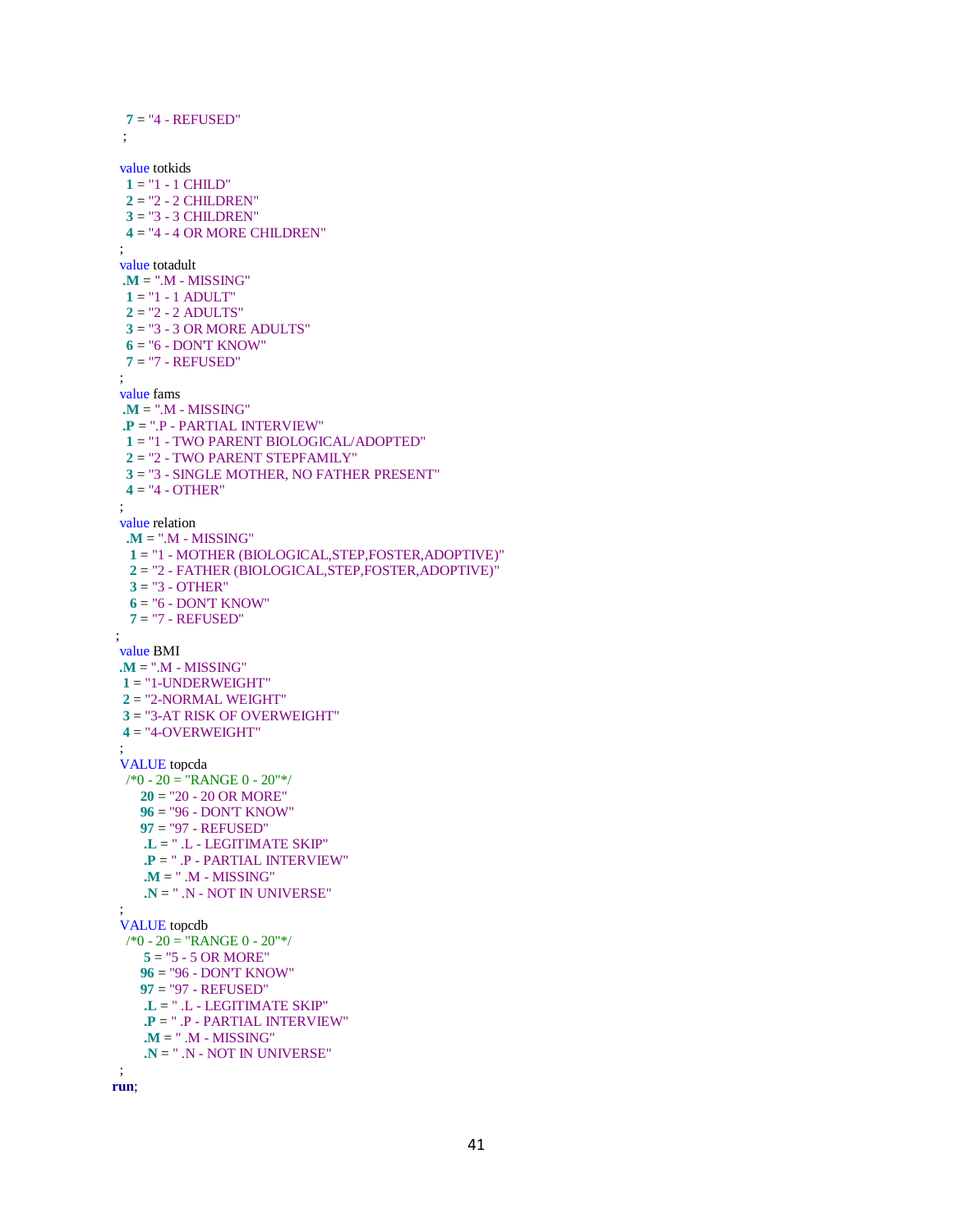/\* Assign Formats\*/

**Data** tmp1.kat1; set tmp1.nschfile; format MSA\_STAT MSASTAT. TOTKIDS4 TOTKIDS. /\*AGEYR\_CHILD\*/ AGEPOS4 BIRTHP. TOTADULT3 TOTADULT. EDUCATIONR EDR. POVERTY\_LEVELR POVLVLR. RELATION RELATION. S10Q01 S10Q01C. S10Q02 S10Q01C. S10Q03 S10Q01C. S10Q04 S10Q01C.<br>S10Q05 S10Q01C. S10Q05 S10Q01C.<br>S10Q06 S7Q23C. S10Q06 S7Q23C.<br>S10Q07 S7Q23C. S7Q23C.<br>S7Q23C. S10Q08<br>S11Q06R S4Q03CRR. S11Q08 YN. S1Q01 S1Q01C. PLANGUAGE PLANG. S2Q01 S2Q01C. S2Q02R FEET. S2Q03R POUNDS. S2Q04 YN.<br>S2Q05 YN. S2Q05 YN.<br>S2Q06 YN. S2Q06 S2Q07 YN.<br>S2O08 YN. S2Q08 S2Q09 YN. S2Q10 YN. S2Q11 YN. S2Q12 YN. S2Q13 YN. S2Q14 YN. S2Q15 YN. S2Q16 YN. S2Q17 YN.<br>S2O18 YN. S2Q18 S2Q19 YN. S2Q20 YN. S2Q21 YN. S2Q22 YN. S2Q23 YN. S2Q24 YN. S2Q26 YN. S2Q35 YN. S2Q37 YN. S2Q38 YN. S2Q39 YN.<br>S2Q40 YN. S2Q40 YN.<br>S2Q41 YN. S2Q41 S2Q42 YN. S2Q44 YN. S2Q47 S2Q47C. S2Q49 YN. S2Q50 S2Q50C. S2Q51 S2Q51C. S2Q52 S2Q52C.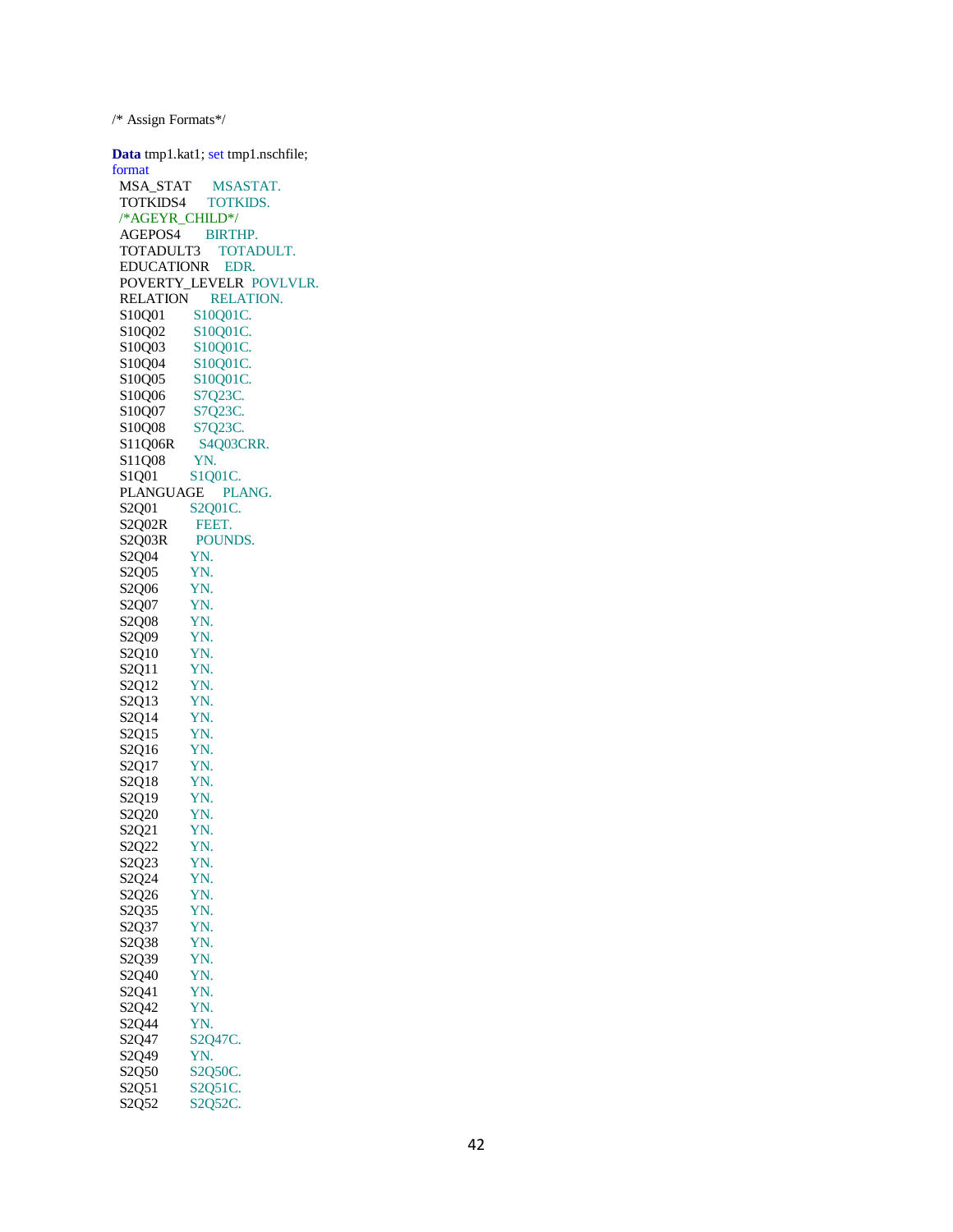| S2Q52A                         | YN.            |
|--------------------------------|----------------|
| S2Q53                          | YN.            |
|                                |                |
| S <sub>2</sub> O <sub>54</sub> | S2Q54C.        |
| S2Q55X01                       | MARK.          |
|                                |                |
| S2Q55X02                       | MARK.          |
| S2Q55X03                       | MARK.          |
|                                |                |
| S2Q55X04                       | <b>MARK.</b>   |
| S2Q55X05                       | <b>MARK.</b>   |
| S2Q55X06                       |                |
|                                | MARK.          |
| S2Q55X07                       | MARK.          |
| S2O55X08                       | MARK.          |
|                                |                |
| S2Q55X09                       | MARK.          |
| S2Q55X10                       | <b>MARK.</b>   |
|                                |                |
| S2Q55X11                       | MARK.          |
| S2Q55X12                       | MARK.          |
|                                |                |
| S2Q56                          | S2Q56C.        |
| S <sub>2</sub> Q <sub>59</sub> | YN.            |
|                                |                |
| S2Q60                          | S2Q47C.        |
| S2Q61                          | S2Q51C.        |
| S2Q62                          | YN.            |
|                                |                |
| S3Q01                          | YN.            |
| S3O02                          | YN.            |
|                                |                |
| S3Q03                          | YN.            |
| S3O04                          | YN.            |
|                                |                |
| S3Q05                          | YN.            |
| S4Q01                          | YN.            |
|                                |                |
| S4Q02                          | YN.            |
| S4Q03R                         | TOPCDA.        |
|                                |                |
| S4O04R                         | TOPCDB.        |
| S4Q04A                         | YN.            |
|                                |                |
| S4O05R                         | TOPCDB.        |
|                                |                |
|                                |                |
| S4Q06R                         | <b>TOPCDA.</b> |
| S4O07                          | YN.            |
| S4Q08X01                       | MARK.          |
|                                |                |
| S4O08X02                       | MARK.          |
| S4O08X03                       | MARK.          |
|                                |                |
| S4Q08X04                       | MARK.          |
| S4O08X05                       | MARK.          |
|                                |                |
| S4Q08X06                       | MARK.          |
| S4O08X07                       | <b>MARK.</b>   |
|                                |                |
| S4O08X08                       | <b>MARK.</b>   |
| S4O08X09                       | MARK.          |
|                                |                |
| S4Q08X10                       | MARK.          |
| S4Q08X11                       | MARK.          |
| S4Q08X12                       | MARK.          |
|                                |                |
| S4Q08X13                       | <b>MARK.</b>   |
| S4Q08X14                       | MARK.          |
|                                |                |
| S4Q08X15                       | MARK.          |
| S4O08X16                       | <b>MARK.</b>   |
|                                |                |
| S4Q09                          | YN.            |
| S <sub>4</sub> O <sub>10</sub> | YN.            |
| S4Q13                          | YN.            |
|                                |                |
| S4Q14X01                       | MARK.          |
| S4Q14X02                       | MARK.          |
|                                |                |
| S4Q14X03                       | MARK.          |
| S4Q14X04                       | MARK.          |
|                                |                |
| S4Q14X05                       | <b>MARK</b>    |
| S4Q14X06                       | MARK.          |
|                                |                |
| S4Q14X07                       | MARK.          |
| S4Q14X08                       | MARK.          |
| S4Q14X09                       | MARK.          |
| S4Q14X10                       | MARK.          |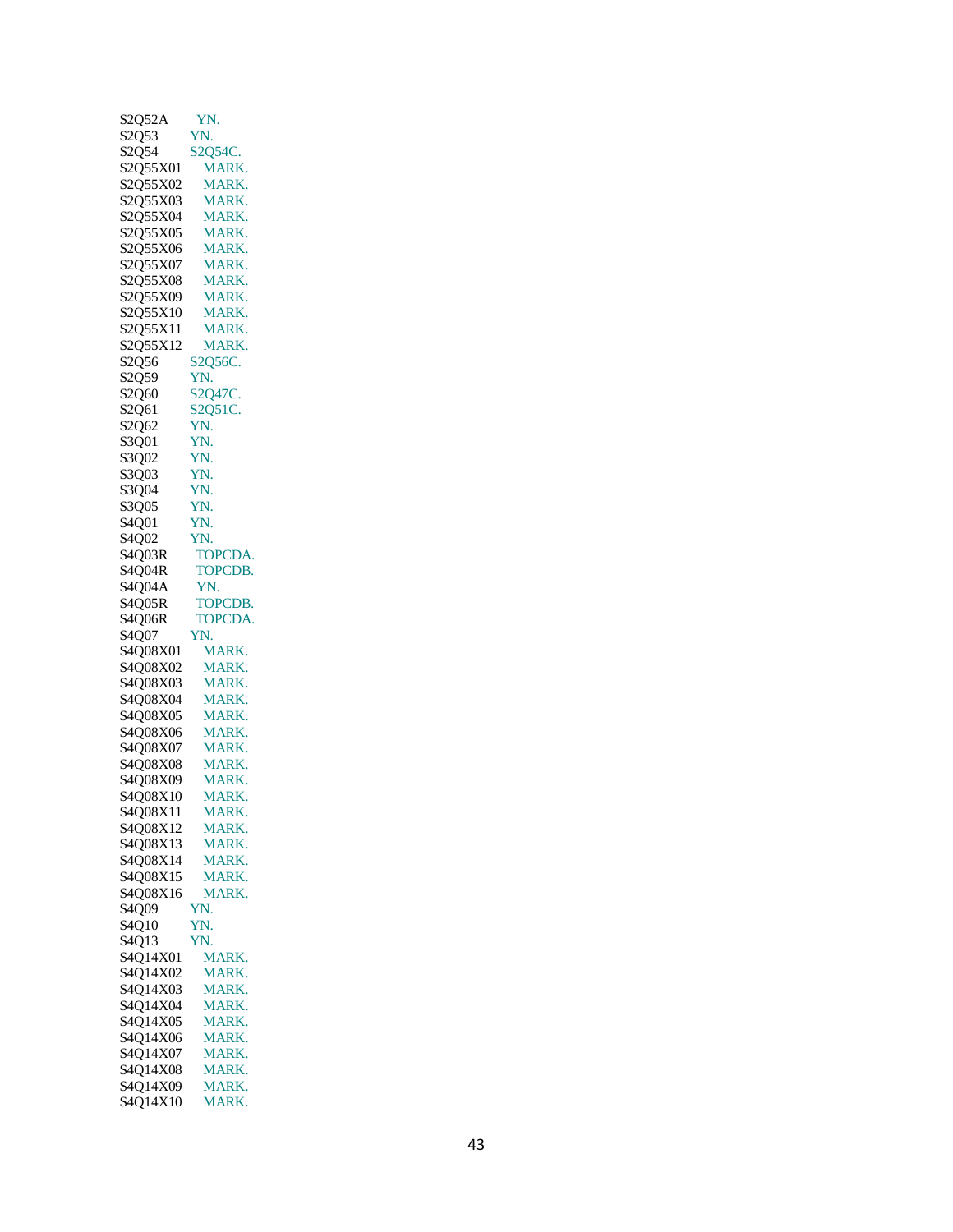| S4Q14X11                       | MARK.        |
|--------------------------------|--------------|
|                                |              |
| S4Q14X13                       | MARK.        |
| S4Q14X14                       | <b>MARK.</b> |
|                                |              |
| S4Q14X15                       | MARK.        |
| S4O14X16                       | MARK.        |
|                                |              |
| S <sub>4</sub> O <sub>15</sub> | YN.          |
| S <sub>4</sub> O <sub>16</sub> | YN.          |
|                                |              |
| S4Q17                          | YN.          |
| S4Q18X01                       | <b>MARK.</b> |
|                                |              |
| S4Q18X02                       | MARK.        |
| S4O18X03                       | <b>MARK</b>  |
|                                |              |
| S4Q18X04                       | MARK.        |
| S4Q18X05                       | MARK.        |
|                                |              |
| S4Q18X06                       | <b>MARK.</b> |
| S4Q18X07                       | MARK.        |
|                                |              |
| S4O18X08                       | <b>MARK.</b> |
| S4Q18X09                       | MARK.        |
|                                |              |
| S4Q18X10                       | <b>MARK.</b> |
| S4Q18X11                       | MARK.        |
|                                |              |
| S4Q18X13                       | MARK.        |
| S4Q18X14                       | MARK.        |
|                                |              |
| S4Q18X15                       | <b>MARK</b>  |
| S4O18X16                       | MARK.        |
|                                |              |
| S4Q23                          | YN.          |
| S4Q27                          | YN.          |
| S4O28                          | S4Q28C.      |
|                                |              |
| S4Q29                          | S4Q29C.      |
| S4Q30                          | YN.          |
| S5001                          | YN.          |
|                                |              |
| S5O02                          | S7Q23C.      |
| S5Q04                          | S7Q23C.      |
| S5Q06                          | YN.          |
| S5Q06A                         | S7Q23C.      |
|                                |              |
| S5Q07                          | YN.          |
| S5Q07A                         | S7Q23C.      |
| S5Q08A                         | YN.          |
| S5Q08B                         | YN.          |
|                                |              |
| S5Q09                          | YN.          |
| S5Q09A                         | S5Q09A.      |
| <b>S5O09B</b>                  | YN.          |
| S5Q09C                         | S5Q09C.      |
|                                |              |
| S5Q10                          | YN.          |
| S5Q10A                         | S5Q09A.      |
| S5Q10B                         | YN.          |
| S5Q10C                         | S5Q10C.      |
|                                |              |
| S5Q13                          | YN.          |
| S5Q13A                         | S7Q23C.      |
| S6Q08                          | YN.          |
|                                |              |
| S6Q09                          | S6Q9N.       |
| S6Q10                          | S6Q9N.       |
| S6Q11                          | S6Q9N.       |
|                                |              |
| S6Q12                          | S6Q9N.       |
| S6Q13                          | S6Q9N.       |
| S6Q14                          | S6Q9N.       |
|                                |              |
| S6Q15                          | S6Q9N.       |
| S6Q16                          | S6Q9N.       |
|                                |              |
| S6Q17                          | S6Q9N.       |
| S6Q18                          | S6Q9N.       |
| S6Q19                          | S6Q9N.       |
| S6Q20                          | S6Q9N.       |
|                                | S6Q9N.       |
| S6Q21                          |              |
| S6Q22                          | S6Q9N.       |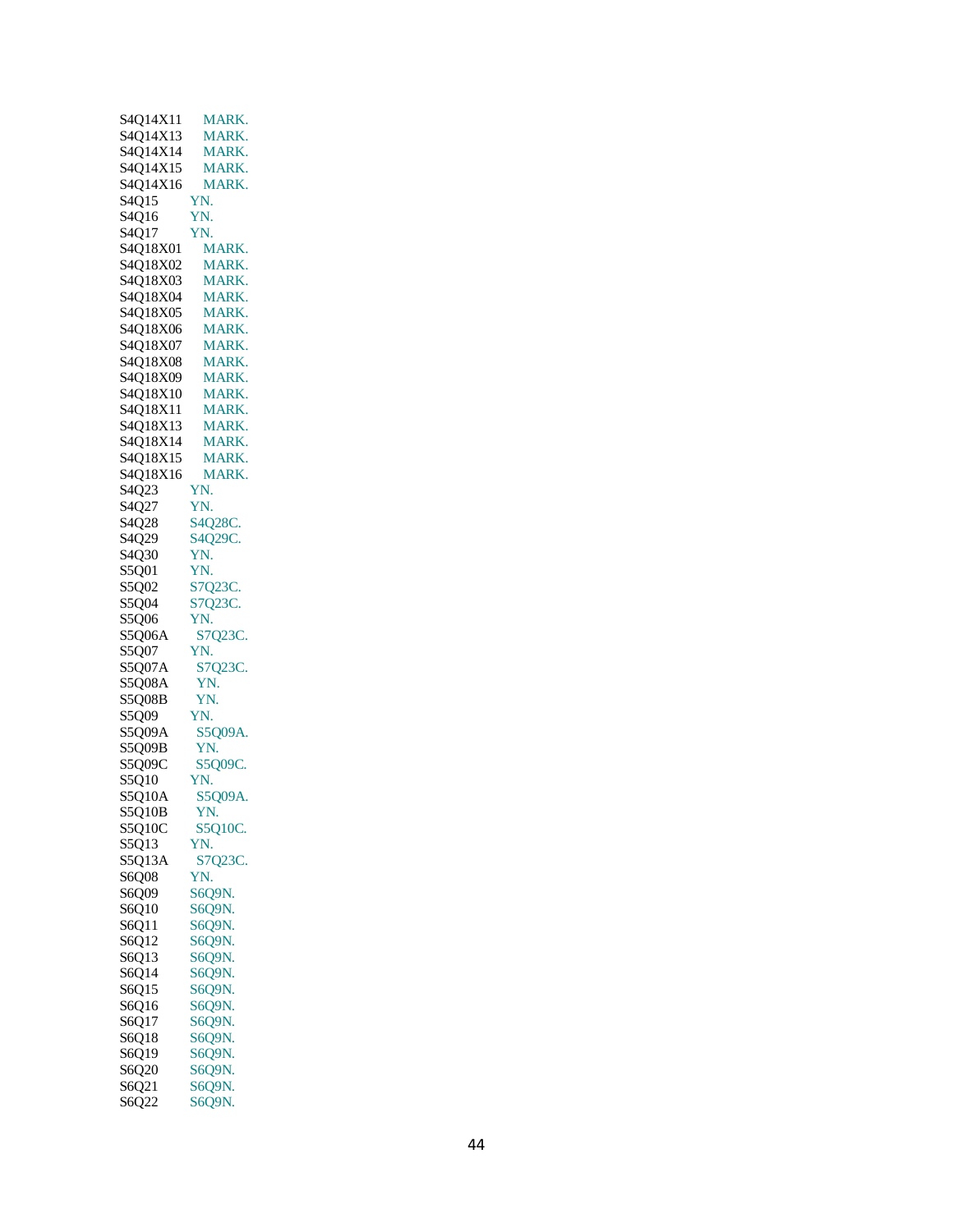| S6Q23          | S6Q9N.            |
|----------------|-------------------|
|                |                   |
| S6Q24          | S6Q9N.            |
| S6O25          | S6Q9N.            |
| S6Q26          | S6Q9N.            |
|                |                   |
| S6Q27          | S6Q9N.            |
| S6Q28          | YN.               |
|                |                   |
| S6Q29          | YN.               |
| S6Q48          | YN.               |
| S6Q49          | YN.               |
|                |                   |
| S6Q50          | YN.               |
| S6Q51          | YN.               |
|                |                   |
| S6Q52          | YN.               |
| S6Q53          | S4Q03C.           |
| S6O54          | YN.               |
|                |                   |
| S6Q55          | YN.               |
| S6Q56X01       | MARK.             |
|                |                   |
| S6Q56X02       | MARK.             |
| S6Q56X03       | MARK.             |
|                |                   |
| S6Q57          | YN.               |
| S6Q58X01       | MARK.             |
| S6Q58X02       | MARK.             |
|                |                   |
| S6O58X03       | MARK.             |
| S6Q59          | YN.               |
|                |                   |
| S6Q60R         | <b>S6O60CR.</b>   |
| S6Q62          | DAYS.             |
| S7Q01          | S7Q01C.           |
|                |                   |
| S7Q01F         | YN.               |
| S7Q02R         | S7Q02CR.          |
|                |                   |
| S7Q04          | S7Q04C.           |
| S7Q09          | YN.               |
| S7Q10          |                   |
|                | YN.               |
| S7Q11          | YN.               |
|                |                   |
|                |                   |
| S7Q11A         | YN.               |
| S7Q12          | DAYS.             |
|                |                   |
| S7Q13          | S7Q23C.           |
| S7Q14          | S7Q14C.           |
| S7Q15          | YN.               |
|                |                   |
| S7Q16          | S7Q16C.           |
| S7Q17          | YN.               |
|                |                   |
| S7Q19          | S7Q19C.           |
| S7Q20          | DAYS.             |
| S7Q21          | DAYS.             |
|                |                   |
| S7Q22          | YN.               |
| S7Q23          | S7Q23C.           |
| S7Q26          | S7Q26C.           |
|                |                   |
| S7Q26A         | S7Q26A.           |
| S7Q27          | S7Q27C.           |
|                |                   |
| S7Q28          | S7Q28C.           |
| S7Q29          | YN.               |
| S7Q30          | S6Q9N.            |
|                |                   |
| S7Q31          | S609N.            |
| S7Q32          | S6Q9N.            |
| S7Q33          | S6Q9N.            |
|                |                   |
| S7Q34          | S6O9N.            |
| S7Q35          | S6Q9N.            |
|                |                   |
| S7Q36          | S6Q9N.            |
| S7Q37          | S6Q9N.            |
| S7Q38          | S6Q9N.            |
|                |                   |
| S7Q39          | S6Q9N.            |
| S7Q40          | S6Q9N.            |
|                |                   |
| S7Q41<br>S7Q44 | S7Q23C<br>S7Q23C. |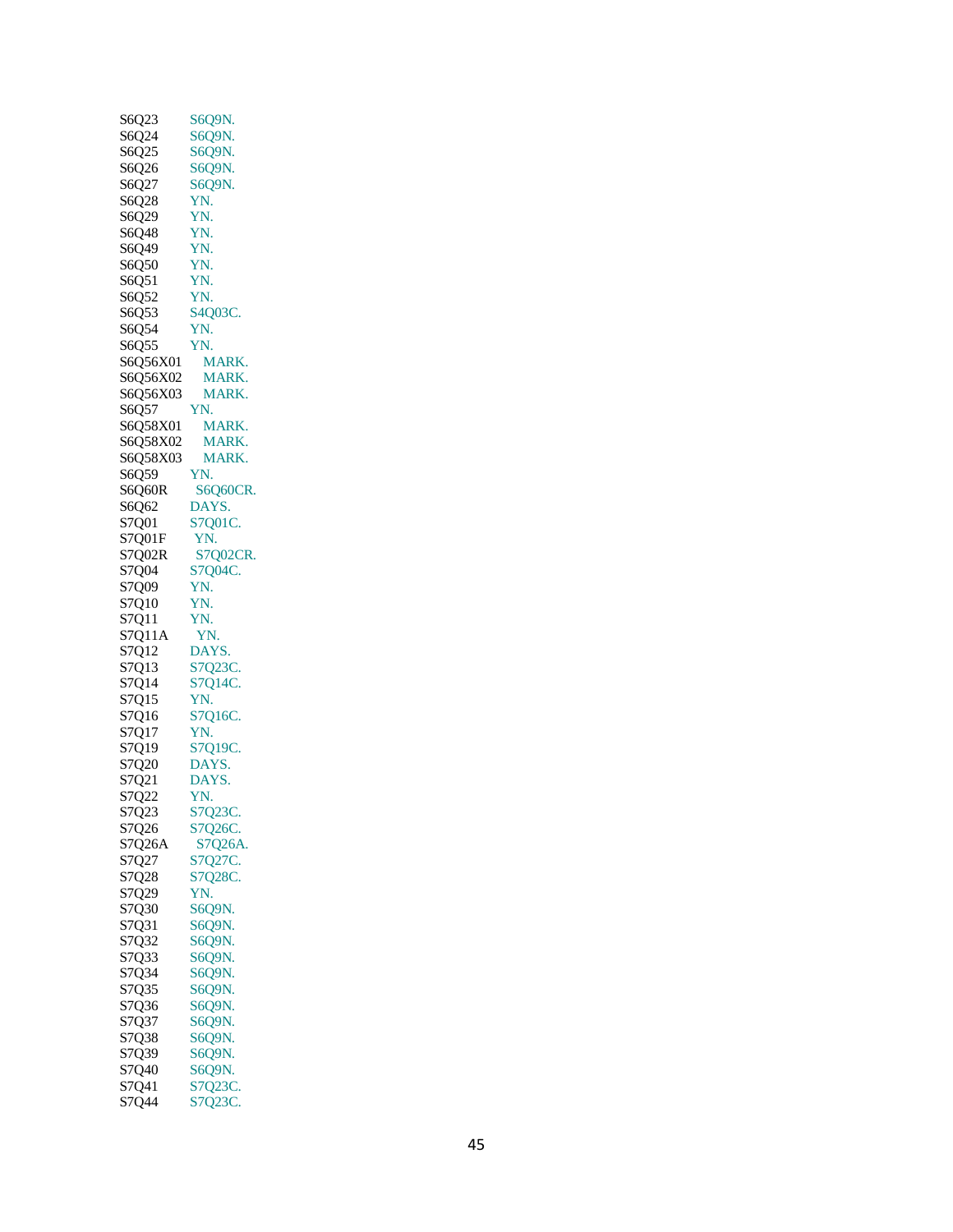| S7Q45           | S7Q23C.         |
|-----------------|-----------------|
| S7Q48           | S7Q23C.         |
| S7Q52           | S7Q23C          |
| S7Q53           | S7Q23C.         |
| S7Q54           | S7Q23C.         |
| S7Q56           | S7Q23C          |
| S7Q59           | S7Q23C.         |
|                 |                 |
| S7Q62           | S7Q23C.         |
| S7Q63           | S7Q23C.         |
| S8Q02R          | RELIGION.       |
| S8Q01R          | <b>TOPCDA.</b>  |
| S8Q03           | DAYS.           |
| S8Q04           | S8Q04C.         |
| S8Q05           | <b>S8Q06C</b>   |
| S8Q06           | S8Q06C.         |
| S8Q07           | S7Q23C.         |
| S8Q08           | S7Q23C.         |
| S8Q09           | S7Q23C.         |
| S8Q10           | S7Q23C.         |
| S8Q11           | YN.             |
| S8Q12           | NRSUADR.        |
| S8Q13           | NRSUADR.        |
| S8Q14           | NRSUADR.        |
|                 |                 |
| S8Q15           | NRSUADR.        |
|                 | FAMSTRUCT FAMS. |
| S9Q05R S9Q05C.  |                 |
| S9Q08           | EVGFPDR.        |
| S9Q09           | <b>EVGFPDR.</b> |
| S9Q10           | <b>EVGFPDR.</b> |
| S9Q11B          | YNX.            |
| S9Q15           | YN.             |
| S9Q15A          | YN.             |
| S9Q15B          | YN.             |
| S9Q15C          | YN.             |
| S9Q15D          | YN.             |
| S9Q15E          | YN.             |
| S9Q18           | EVGFPDR.        |
| S9Q19           | <b>EVGFPDR.</b> |
| S9Q20           | <b>EVGFPDR.</b> |
| <b>STATE</b>    | STATE.          |
| S11Q01          | YN.             |
| RACER           | RACEM.          |
| <b>RACEAIAN</b> | RACENAAN.       |
| <b>RACEASIA</b> | RACEASIA.       |
| RACE_HI         | RACEHI.         |
| S11Q03          | YN.             |
| S11Q04          | YN.             |
| S11Q05          | YN.             |
| C11Q11          | YN.             |
| C11Q11A         | YN.             |
| C11Q11B         | YN.             |
| S9Q34           | S9Q34C.         |
| <b>BMICLASS</b> | BMI.            |
| ;               |                 |
|                 |                 |

#### **run** ;

**proc format** ; value age ="0-3 yrs old" ="4-7 yrs old" ="8-11 yrs old" ="12-14 yrs old"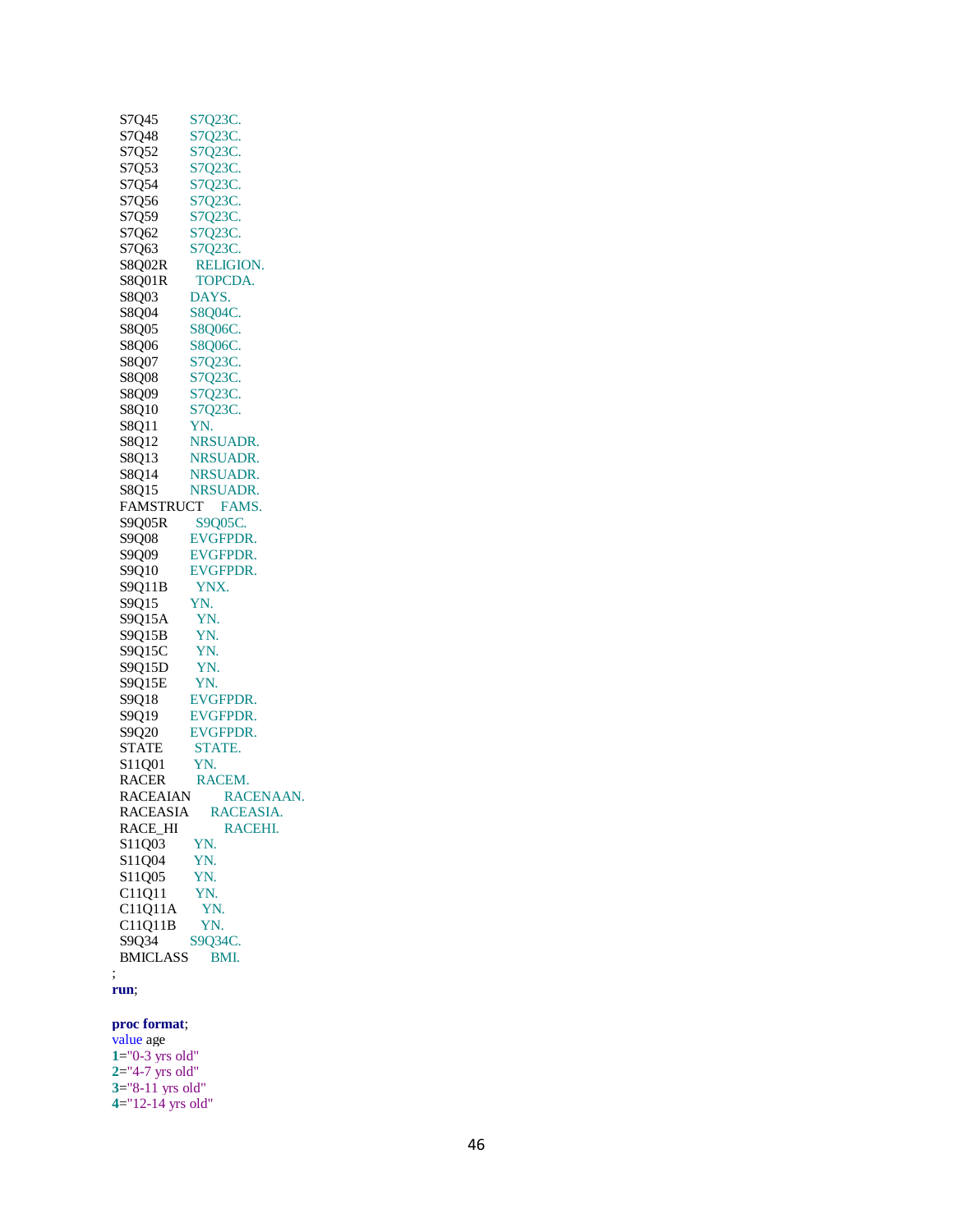**5**="15-17 yrs old"; value gender **1**=" Male" **2**="Female"; value race **1**="White, Non-hispanic" **2**="Hispanic" **3**="Black, Non-Hispanic" **4**="Multiracial or Other, Non-hispanic"; value bmic **1**="Overweight/At risk overweight" **0**=" Under/Normal weight"; value childex\_r **2**=" 1-0-3 days"  $1 = 4 + \text{days}$ "; value all  $1 = "0 days"$  $2 =$  "1-3 days"  $3 =$  "4-6 days"  $4 =$  "everyday"; value childgh **1**=" Excellent or Very Good" **2**=" Good/Fair/Poor"; /\*collapse due to small sample size\*/ value education **1**="High school graduate or less" **2**="At least some college"; value motherh **1**=" Excellent/Very Good" **2**=" Good/Fair/Poor"; value fatherh **1**=" Excellent/Very Good" **2**=" Good/Fair/Poor"; value smoke **1**="Someone in household smokes tobacco" **2**=" No one in household smokes tobacco"; value motherex **0**=" No regular exercise" **1**="Yes regular exercise"; value fatherex **0**=" No regular exercise" **1**="Yes regular exercise"; **RUN**;

**data** tmp1.kat2formatted; set tmp1.kat1;

```
if AGEYR_CHILD ge 0 and AGEYR_CHILD le 3 then age = 1;
else if AGEYR_CHILD ge 4 and AGEYR_CHILD le 7 then age = 2;
else if AGEYR_CHILD ge 8 and AGEYR_CHILD le 11 then age = 3;
else if AGEYR_CHILD ge 12 and AGEYR_CHILD le 14 then age = 4;
```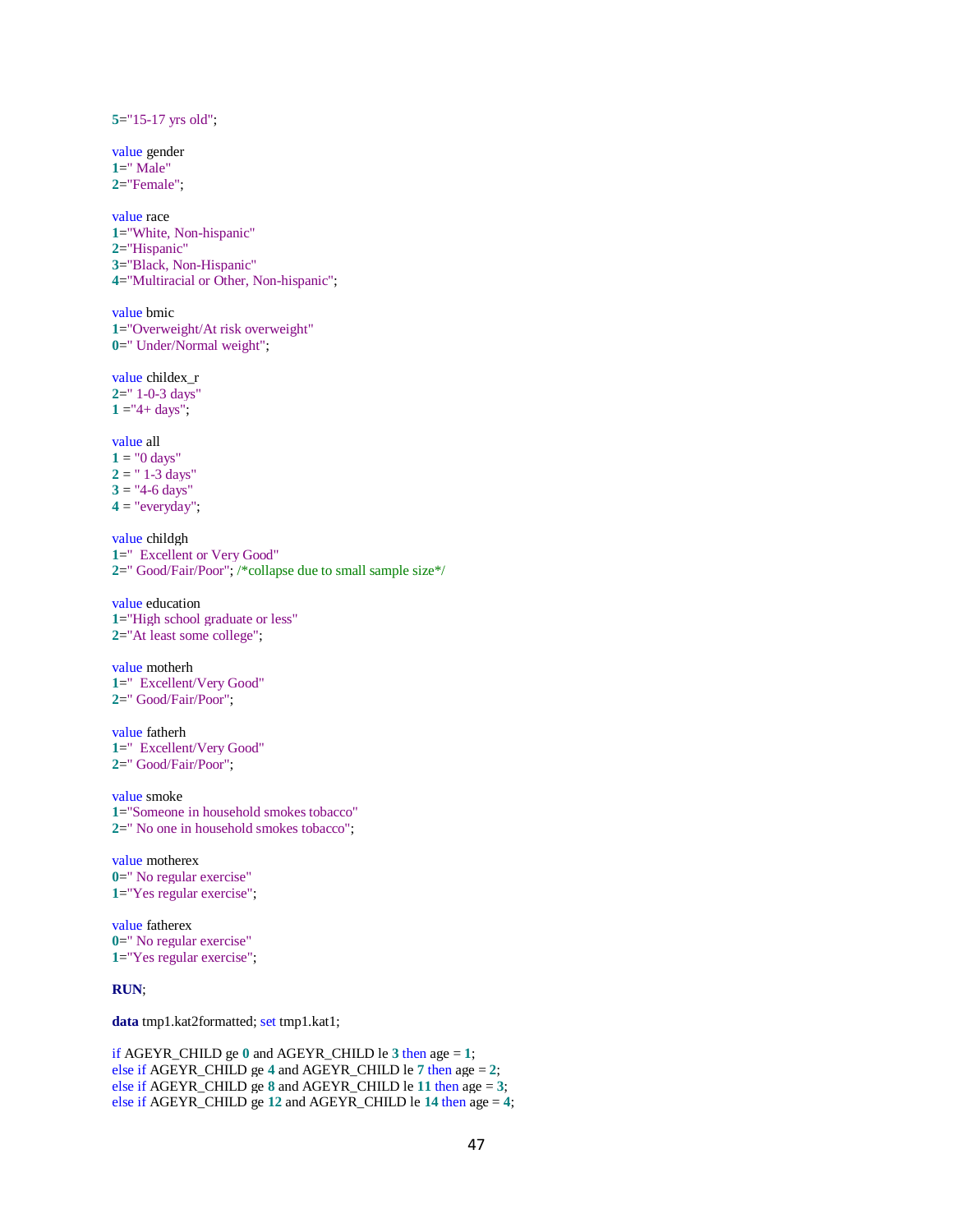else if AGEYR\_CHILD ge **15** and AGEYR\_CHILD le **17** then age = **5**;

if  $S1001 = 1$  then gender = 1; \*male; else if  $S1Q01 = 2$  then gender = 2; \*female; else if  $S1Q01 = 6$  or  $S1Q01 = 7$  then gender =  $\therefore$ 

if racer  $= 1$  and  $S11q01 = 0$  then race  $= 1$ ; \*white, nh; else if racer eq 2 and  $s11q01 = 0$  then race = 3; \*black, nh; else if racer in  $(3,4)$  and  $s11q01 = 0$  then race  $= 4$ ; \*multiracial nh/other/nh; else if  $S11Q01 = 1$  THEN race = 2; \*Hispanic; else if racer  $= 6$  or racer  $= 7$  then race  $=$   $\therefore$ 

if BMICLASS in  $(1,2)$  then BMI =  $0$ : \*normal/under weight; else if BMICLASS in  $(3,4)$  then BMI = 1; \*overweight/at risk;

if  $S7Q21 = 0$  then childex = 1;  $*0$  days; else if S7Q21 ge 1 and S7Q21 le  $3$  then childex =  $2$ ;  $*1-3$ days; else if S7Q21 ge 4 and S7Q21 le  $6$  then childex = 3;  $*4$ -6days; else if  $S7Q21 = 7$  then childex = 4; \*everyday; else if  $S7Q21 = 96 \text{ OR } s7q21 = 97 \text{ then children}$ 

childex\_ $r =$ .; if childex in  $(1,2,3)$  then childex\_r=1; else if childex in  $(4,5,6,7)$  then childex\_r = 2;

if  $S2Q01 = 1$  OR  $S2Q01 = 2$  then childgh = 1; \*excellent/v.good; else if S2Q01 in  $(3,4,5)$  then childgh = 2; \*good/fair/poor; else if  $S2Q01 = 6$  OR  $S2Q01 = 7$  then childgh =  $\cdot$ ;

\*parent's education level; IF educationr in  $(1,2)$  then education = 1;  $*H.S>$  or Less.; else if education =  $3$  then education =  $2$ ; \*>H.S.; else if educationr =  $96$  or educationr =  $97$  then education =  $\cdot$ ;

if  $S9Q08 = 1$  OR  $S9Q08 = 2$  THEN motherh = 1; \*excellent/v.good; else if S9Q08 in  $(3,4,5)$  THEN motherh = 2; \*good/fair/poor; else if S9Q08 = **6** OR S9Q08 = **7** THEN motherh = **.**;

if  $S9Q09 = 1$  OR  $S9Q09 = 2$  THEN fatherh = 1;\*excellent/v.good; else if S9009 in  $(3,4,5)$  THEN fatherh = 2;  $*$ good/fair/poor; else if S9Q09 = **6** OR S9Q09 = **7** THEN fatherh = **.**;

\*if  $S9Q10 = 1$  OR  $S9Q10 = 2$  THEN guargianh = 1; \*else if  $S9Q10 = 3$  THEN guardianh = 2; \*else if  $S9Q10 = 4 \text{ OR } S9Q10 = 5 \text{ THEN }$  guardianh = 3; \*else if  $S9Q10 = 6$  OR  $S9Q10 = 7$  THEN guardianh = .;

\*parent's smoking status; if  $\text{S9Q11B} = 0$  THEN smoke = 2; \*no; else if  $S9O11B = 1$  THEN smoke = 1; \*yes; else if S9Q11B = **6** OR S9Q11B = **7** THEN smoke = **.**;

if  $\text{S9O15} = 0$  THEN motherex = 0;  $*$ no regular exercise; else if  $S9O15 = 1$  THEN motherex = 1; \*regular exercise; else if  $S9O15 = 6$  OR  $S9O15 = 7$  THEN motherex =  $\therefore$ 

if  $\text{SQ15A} = 0$  THEN fatherex = 0; \*no regular exercise; else if  $SQ15A = 1$  THEN fatherex = 1; \*regular exercise; else if S9Q15A = **6** OR S9Q15A = **7** THEN fatherex = **.**;

bothex=**.**;

if motherex=**0** and fatherex=**0** then bothex=**4**; \* both slugs;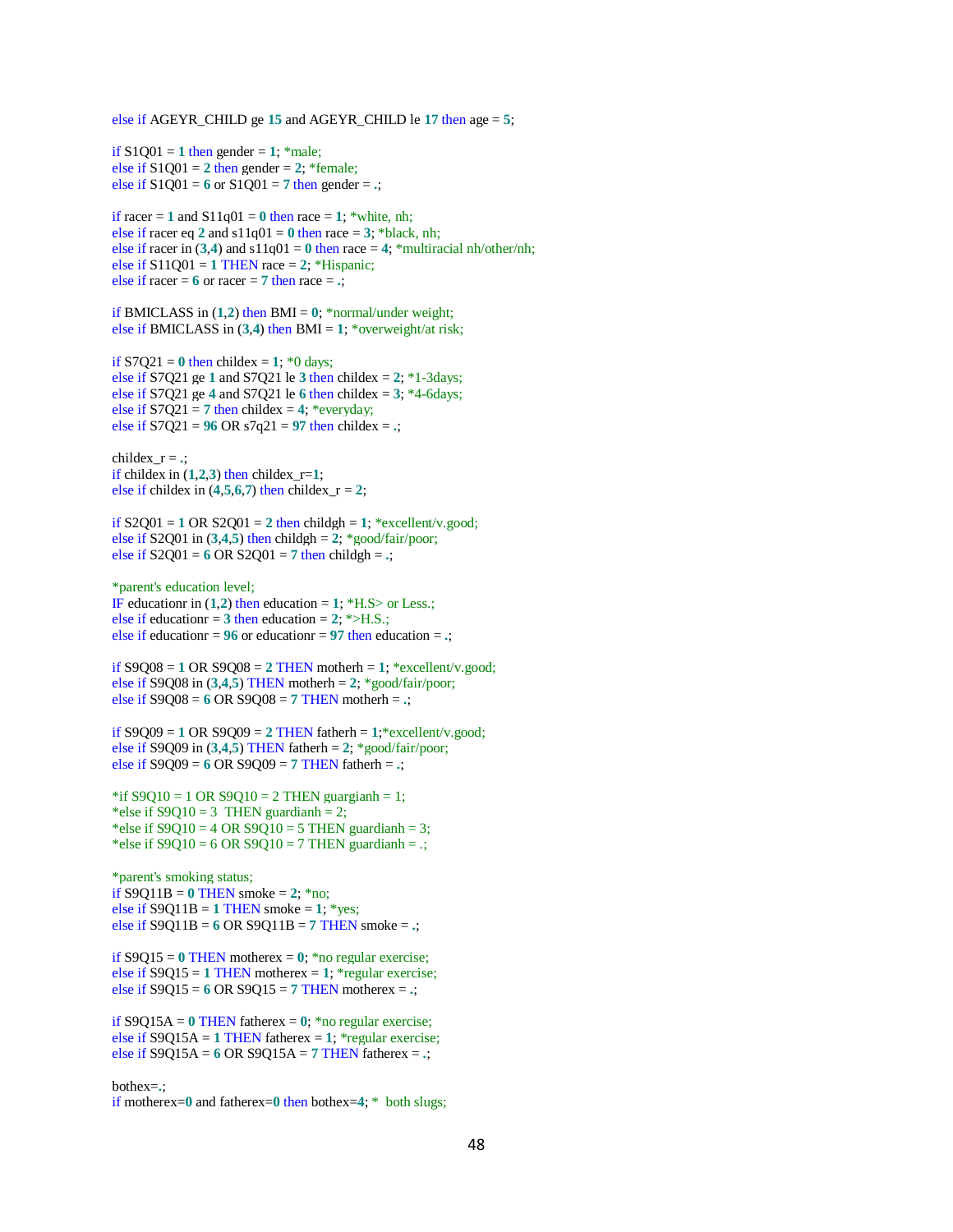if motherex=**1** and fatherex=**1** then bothex=**1**; \* both; if motherex=**1** and fatherex=**0** then bothex=**2**; \* mom not dad; if motherex=**0** and fatherex=**1** then bothex=**3**; \* dad not mom;

anyparent=**0**; if motherex=**1** or fatherex=**1** then anyparent=**1**;

format age age. gender gender. race race. BMI BMIc. childex\_r childex\_r. childgh childgh. education education. motherh motherh. fatherh fatherh. smoke smoke. motherex motherex. fatherex fatherex.;

#### /\* eligibility\*/  $elig = 0;$ if age in  $(2,3,4,5)$  and relation in  $(1,2)$  and gender NE  $\cdot$  and race NE  $\cdot$  and BMI NE  $\cdot$  and childex  $\cdot$  NE  $\cdot$ and childgh NE **.** and education NE **.** and motherh NE **.** and fatherh NE **.** and smoke NE  $\cdot$  and motherex NE  $\cdot$  and fatherex ne  $\cdot$  then elig = 1;

/\* new weight \*/  $nweight_I = weight_I;$ if elig = 0 then nweight\_I =  $0.0000000000001$ ;

**RUN**;

**PROC FREQ** data = tmp1.kat2formatted;

TABLES AGEYR\_CHILD\*age S1Q01\*gender racer\*race BMICLASS\*BMI S7Q21\*childex S2Q01\*childgh S2Q49\*asthma EDUCATIONR\*education S9Q08\*motherh S9Q09\*fatherh S9Q11B\*smoke S9Q15\*motherex S9Q15A\*fatherex/ missing; where  $\text{elig} = 1$ ; **RUN**;

\*\*\*\*\*\*\*\*\*\*\*\*\*\*\*\*\*\*\*\*\*\*\*\*\*\*\*\*\*\*\*\*\*\*\*\*\*\*Table 1\*\*\*\*\*\*\*\*\*\*\*\*\*\*\*\*\*\*\*\*\*\*\*\*\*\*\*\*\*\*\*\*\*\*\*\*\*\*\*\*;

#### **proc freq**;

tables age gender race BMI childex\_r childgh education motherh fatherh smoke motherex fatherex/missing; where  $\text{elig} = 1$ ;

**run**;

#### **PROC SURVEYFREQ** data = tmp1.kat2formatted order = formatted; Tables (age gender race BMI childex\_r childgh education motherh fatherh smoke motherex fatherex)\*elig/ cl; Strata state; Cluster IDNUMR; Weight nweight\_I; **RUN**; /\* table - frequencies by outcome variable childex\*/ \*\*\*\*\*\*\*\*\*\*\*\*\*\*\*\*\*\*\*\*\*\*\*\*\*\*\*\*Table 2\*\*\*\*\*\*\*\*\*\*\*\*\*\*\*\*\*\*\*\*\*\*\*\*\*\*\*\*\*\*\*\*\*\*\*\*\*\*\*\*\*\*\*\*\*\*;

**Proc Surveyfreq** data = tmp1.kat2formatted order = formatted; Tables (age gender race bmi childgh education motherh fatherh smoke motherex fatherex)\*childex\_r/col; Strata state; Cluster IDNUMR; Weight nweight\_I; **RUN**;

/\*Confounding and unadjusted and adjusted odds ratios - step wise\*/  $*$  step 1 - create  $2x^2$  -- with crude weighted numbers and estimate the odds ratio based on  $2x^2$  table; \* use calculator;

**Proc Surveyfreq** data = tmp1.kat2formatted order = formatted; Tables motherex\*childex\_r; Strata state; Cluster IDNUMR; Weight nweight I; **RUN**;

**Proc Surveyfreq** data = tmp1.kat2formatted order = formatted; Tables fatherex\*childex\_r;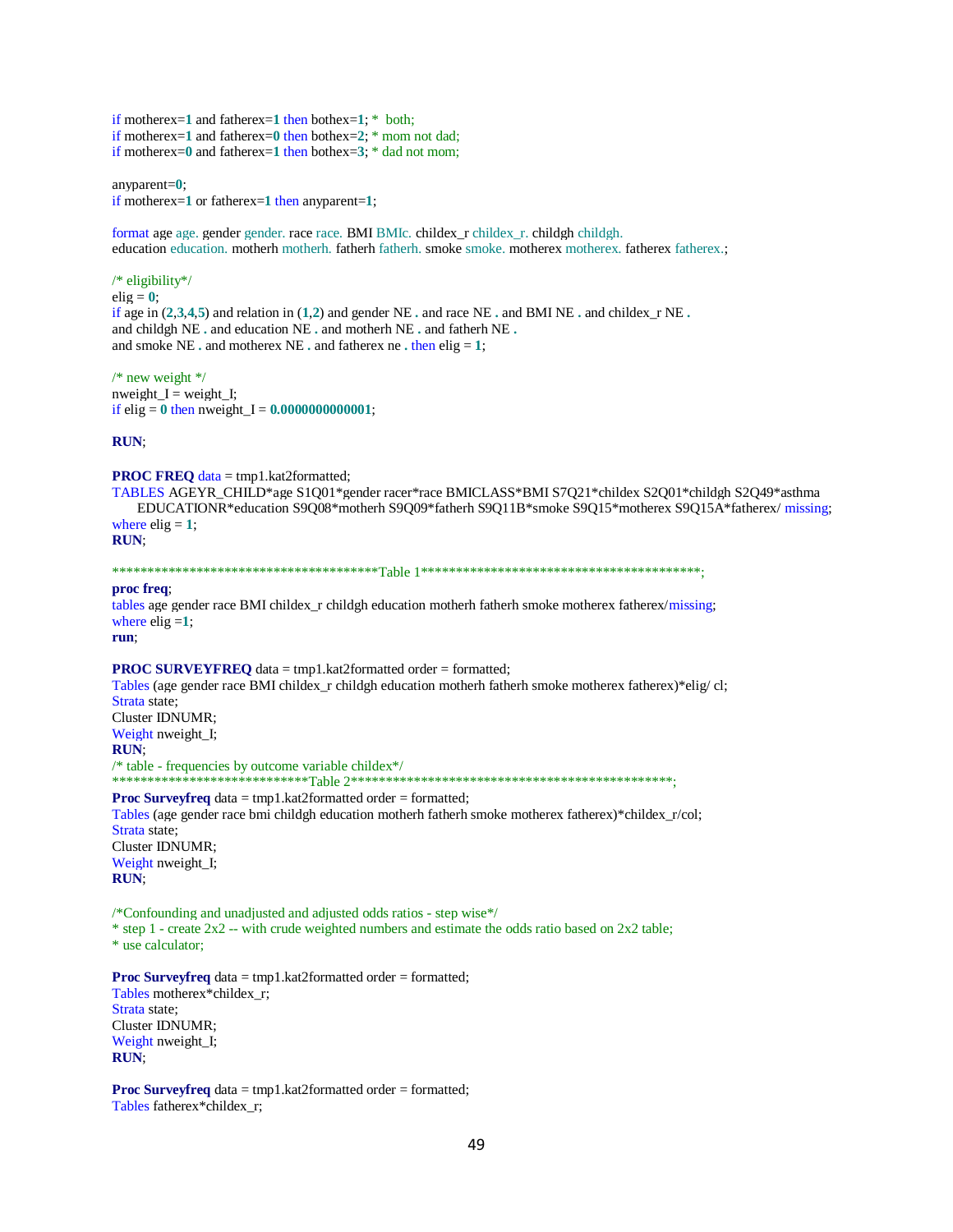Strata state; Cluster IDNUMR; Weight nweight I; **RUN**;

\*\* step 2: estimate an unadjusted odds ratio - based on the model;

**Proc SurveyLogistic** data = tmp1.kat2formatted; Strata state; Cluster IDNUMR; Weight nweight\_I; class motherex; Model CHILDEX  $r=$  motherex;

**RUN**;

\*\*\* create a grid: - to understand confounding; **Proc SurveyLogistic** data = tmp1.kat2formatted order = formatted; Strata state; Cluster IDNUMR; Weight nweight\_I; class motherex age; Model CHILDEX\_R= motherex age; **RUN**; **Proc SurveyLogistic** data = tmp1.kat2formatted ; Strata state; Cluster IDNUMR; Weight nweight\_I; class motherex gender/order = formatted; Model CHILDEX\_r= motherex gender; **RUN**;

**Proc SurveyLogistic** data = tmp1.kat2formatted order = formatted; Strata state; Cluster IDNUMR; Weight nweight\_I; class motherex race; Model CHILDEX\_r= motherex race; **RUN**;

**Proc SurveyLogistic** data = tmp1.kat2formatted order = formatted; Strata state; Cluster IDNUMR; Weight nweight\_I; class motherex BMI; Model CHILDEX\_r= motherex BMI; **RUN**;

**Proc SurveyLogistic** data = tmp1.kat2formatted order = formatted; Strata state; Cluster IDNUMR; Weight nweight\_I; class motherex CHILDGH; Model CHILDEX\_r= motherex CHILDGH; **RUN**;

**Proc SurveyLogistic** data = tmp1.kat2formatted order = formatted; Strata state; Cluster IDNUMR; Weight nweight\_I; class motherex education; Model CHILDEX\_r= motherex education; **RUN**;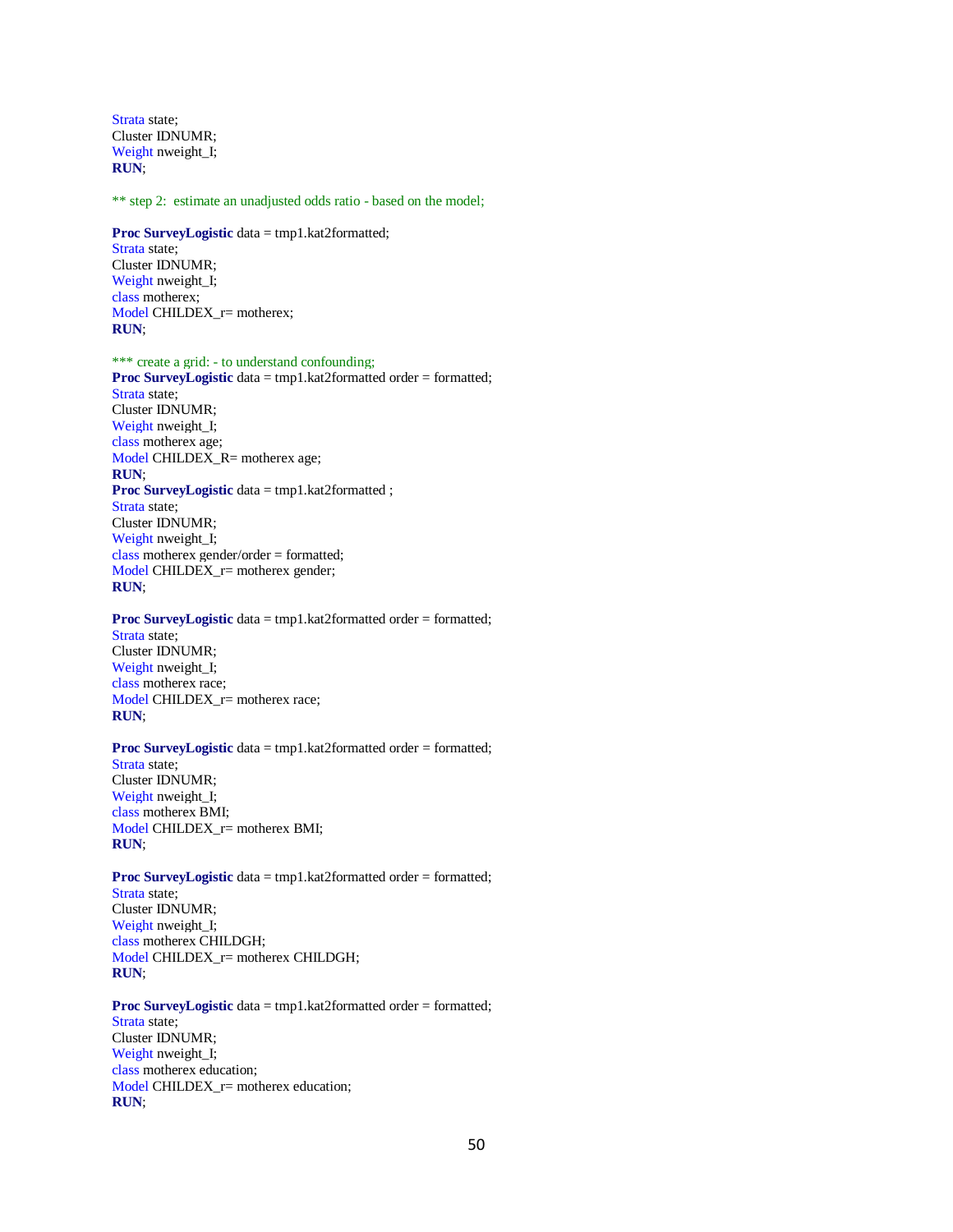#### **Proc SurveyLogistic** data = tmp1.kat2formatted order = formatted; Strata state; Cluster IDNUMR; Weight nweight I; class motherex motherh; Model CHILDEX  $r=$  motherex motherh; **RUN**;

#### **Proc SurveyLogistic** data = tmp1.kat2formatted order = formatted;

Strata state; Cluster IDNUMR; Weight nweight\_I; class motherex fatherh; Model CHILDEX  $r=$  motherex fatherh; **RUN**;

#### **Proc SurveyLogistic** data = tmp1.kat2formatted order = formatted;

Strata state; Cluster IDNUMR; Weight nweight\_I; class motherex smoke; Model CHILDEX\_r= motherex smoke; **RUN**;

#### **Proc SurveyLogistic** data = tmp1.kat2formatted order = formatted;

Strata state; Cluster IDNUMR; Weight nweight I; class motherex fatherex; Model CHILDEX  $r=$  motherex fatherex; **RUN**;

#### **Proc SurveyLogistic** data = tmp1.kat2formatted order = formatted; Strata state; Cluster IDNUMR; Weight nweight\_I; class motherex age gender race BMI childgh education motherh fatherh smoke fatherex; Model CHILDEX= motherex age gender race BMI childgh education motherh fatherh

**RUN**;  $/* 2*2$  table OR = 0.86\*/

smoke fatherex ;

/\* SAS to estimate crude\*/

**Proc SurveyLogistic** data = tmp1.kat2formatted order = formatted; Strata state; Cluster IDNUMR; Weight nweight I; class fatherex; Model CHILDEX\_r= fatherex; **RUN**;

 $/*$  Find confounders childex = fatherex + all variables\*/

#### **Proc SurveyLogistic** data = tmp1.kat2formatted order = formatted; Strata state; Cluster IDNUMR; Weight nweight\_I; class fatherex age; Model CHILDEX\_r= fatherex age; **RUN**;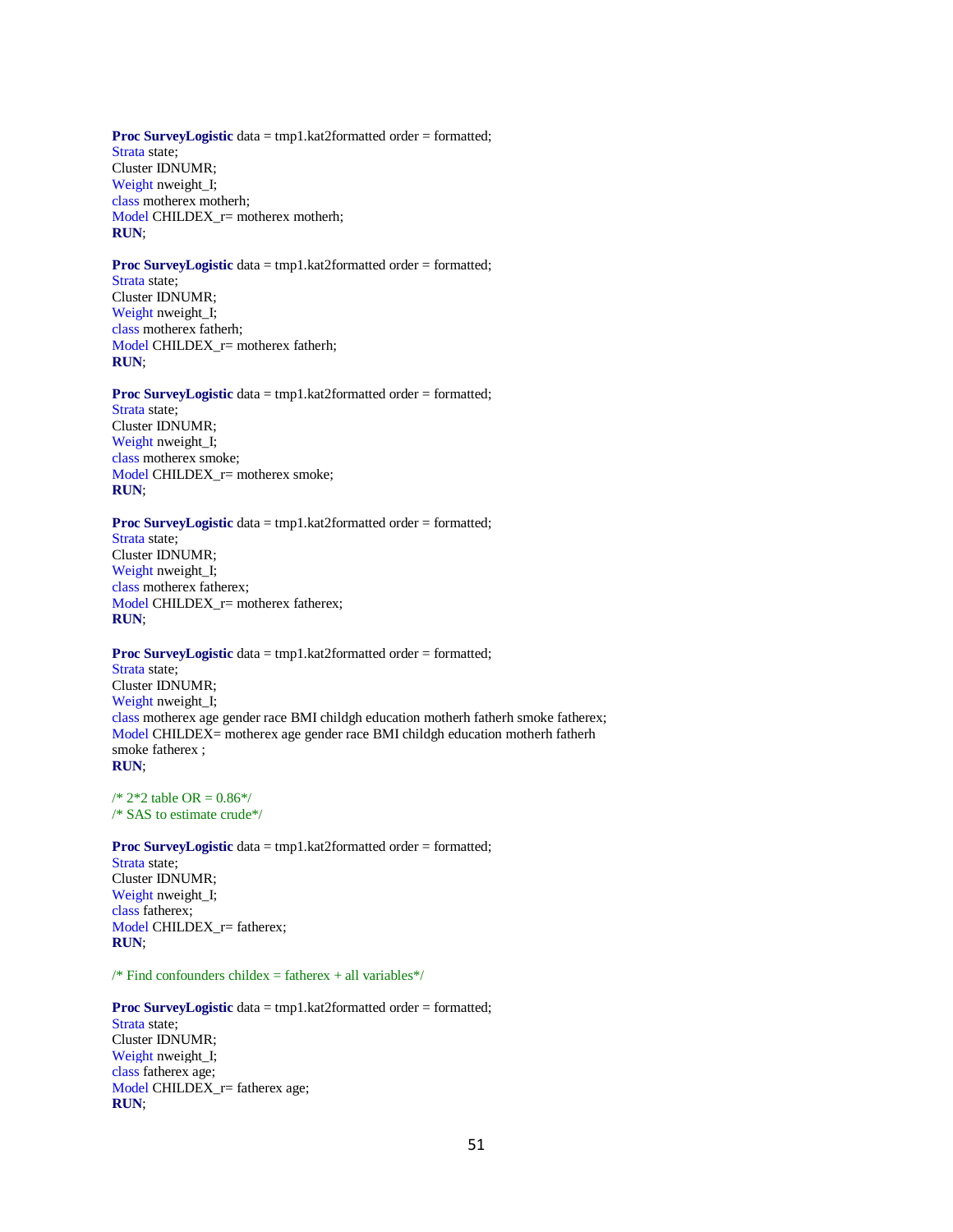**Proc SurveyLogistic** data = tmp1.kat2formatted order = formatted; Strata state; Cluster IDNUMR; Weight nweight I; class fatherex gender; Model CHILDEX  $r=$  fatherex gender; **RUN**;

# **Proc SurveyLogistic** data = tmp1.kat2formatted order = formatted;

Strata state; Cluster IDNUMR; Weight nweight\_I; class fatherex race; Model CHILDEX  $r=$  fatherex race; **RUN**;

# **Proc SurveyLogistic** data = tmp1.kat2formatted order = formatted;

Strata state; Cluster IDNUMR; Weight nweight\_I; class fatherex BMI; Model CHILDEX\_r = fatherex BMI; **RUN**;

#### **Proc SurveyLogistic** data = tmp1.kat2formatted order = formatted;

Strata state; Cluster IDNUMR; Weight nweight I; class fatherex CHILDGH; Model CHILDEX  $r=$  fatherex CHILDGH; **RUN**;

#### **Proc SurveyLogistic** data = tmp1.kat2formatted order = formatted; Strata state; Cluster IDNUMR; Weight nweight\_I; class fatherex education; Model CHILDEX\_r= fatherex education;

#### **RUN**;

#### **Proc SurveyLogistic** data = tmp1.kat2formatted order = formatted;

Strata state; Cluster IDNUMR; Weight nweight\_I; class fatherex motherh; Model CHILDEX\_r= fatherex motherh; **RUN**;

#### **Proc SurveyLogistic** data = tmp1.kat2formatted order = formatted; Strata state; Cluster IDNUMR; Weight nweight\_I; class fatherex fatherh; Model CHILDEX\_r= fatherex fatherh;

**RUN**;

#### **Proc SurveyLogistic** data = tmp1.kat2formatted order = formatted; Strata state; Cluster IDNUMR; Weight nweight\_I; class fatherex smoke; Model CHILDEX\_r= fatherex smoke;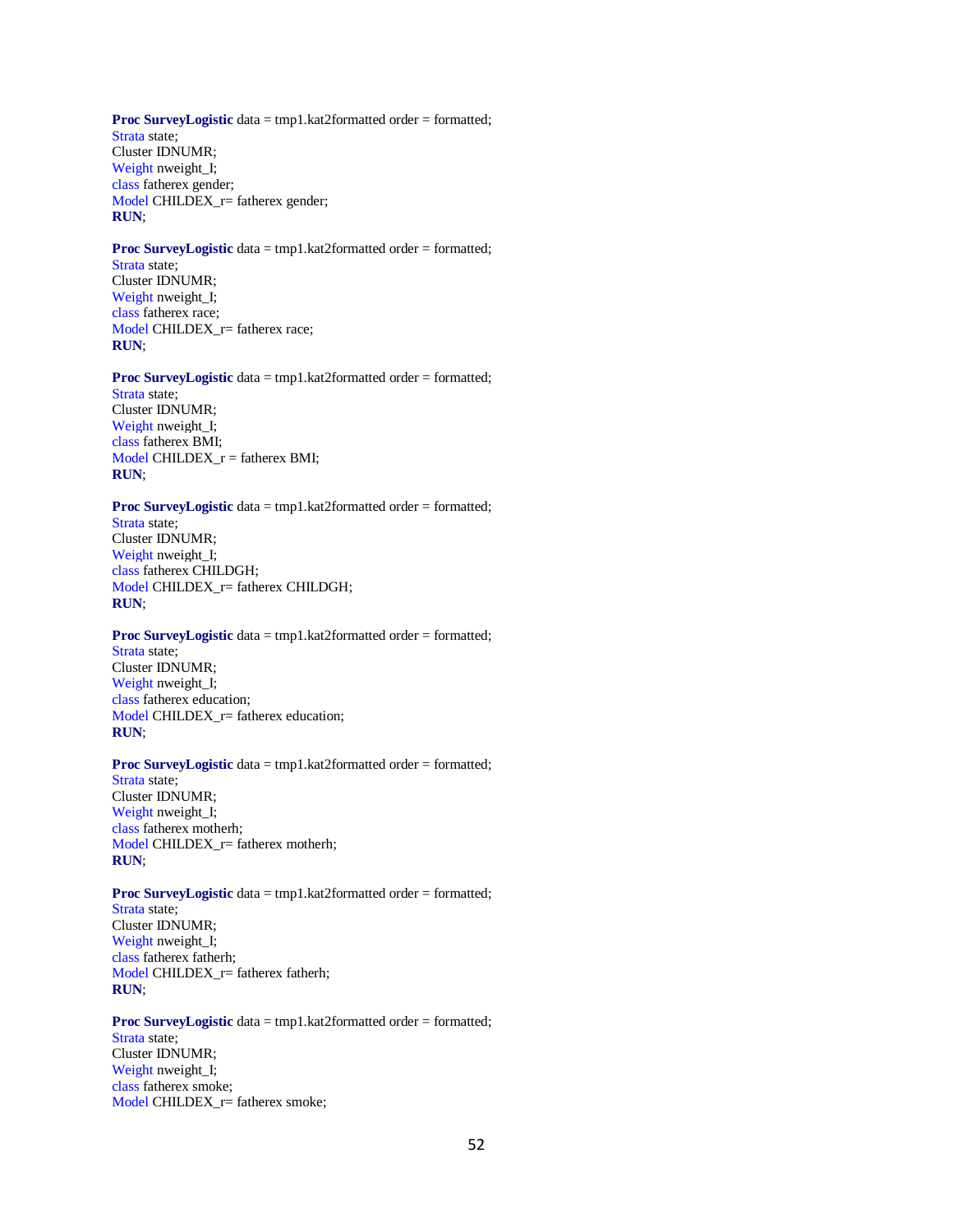#### **RUN**;

**Proc SurveyLogistic** data = tmp1.kat2formatted order = formatted; Strata state; Cluster IDNUMR; Weight nweight I; class fatherex motherex; Model CHILDEX\_r= fatherex motherex; **RUN**;

 $/*Full model - adjusted - children = father = x + all variables */$ 

#### **Proc SurveyLogistic** data = tmp1.kat2formatted order = formatted;

Strata state; Cluster IDNUMR; Weight nweight\_I; class fatherex age gender race BMI childgh education motherh fatherh smoke motherex; Model CHILDEX\_r= fatherex age gender race BMI childgh education motherh fatherh smoke motherex ; **RUN**;

/\* Table 4 - Correlates of children's exercise Crude and Adjusted ODDS RATIOS\*/

#### **Proc SurveyLogistic** data = tmp1.kat2formatted order = formatted;

Strata state; Cluster IDNUMR; Weight nweight\_I; class age; Model CHILDEX\_r = AGE; **RUN**;

#### **Proc SurveyLogistic** data = tmp1.kat2formatted order = formatted; Strata state;

Cluster IDNUMR; Weight nweight\_I; class gender; Model CHILDEX\_r=GENDER; **RUN**;

#### **Proc SurveyLogistic** data = tmp1.kat2formatted order = formatted;

Strata state; Cluster IDNUMR; Weight nweight\_I; class race; Model CHILDEX\_r=race; **RUN**;

#### **Proc SurveyLogistic** data = tmp1.kat2formatted order = formatted; Strata state;

Cluster IDNUMR; Weight nweight\_I; class BMI; Model CHILDEX\_r=BMI; **RUN**;

### **Proc SurveyLogistic** data = tmp1.kat2formatted order = formatted;

Strata state; Cluster IDNUMR; Weight nweight\_I; class childgh; Model CHILDEX\_r=childgh; **RUN**;